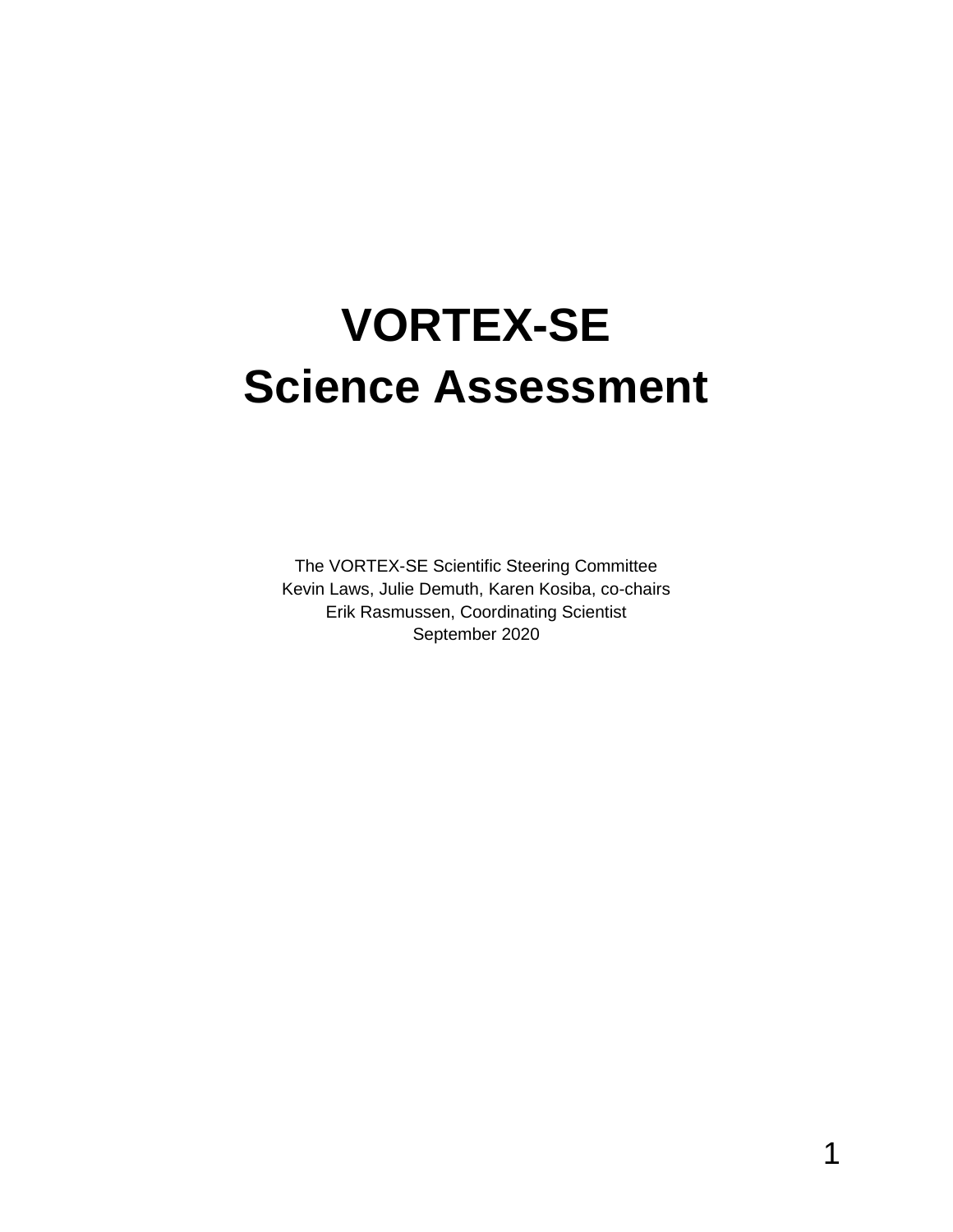#### **VORTEX-SE Scientific Steering Committee**

#### **Ex Officio**

Erik Rasmussen, Coordinating Scientist, CIMMS University of Oklahoma and NSSL Justin Sharpe, Social and Behavioral Sciences Coordinator, CIMMS University of Oklahoma and **NSSL** 

Tony Lyza, Physical Sciences Coordinator, CIMMS University of Oklahoma and NSSL

#### **Social, Behavioral, and Economic Sciences Group**

Julie Demuth, NCAR, *SSC-COCHAIR* Michael Egnoto, University of Maryland Jack Friedman, University of Oklahoma Jen Henderson, CIRES Susan Jasko, University of Alabama Kim Klockow-McClain, NOAA OAR Rebecca Morss, NCAR Laura Myers, University of Alabama Stephen Strader, Villanova University

#### **Physical Sciences Group**

Karen Kosiba, Center for Severe Weather Research, *SSC-COCHAIR* Mike Biggerstaff, University of Oklahoma Eric Bruning, Texas Tech University Kristin Calhoun, NOAA NSSL Mike Coniglio, NOAA NSSL Dan Dawson, Purdue University Amber Emory, NASA Kevin Knupp, University of Alabama in Huntsville Frank Lombardo, University of Illinois Frank Marks, NOAA AOML Walt Peterson, NASA Corey Potvin, NOAA NSSL Yvette Richardson, Penn State Geoffrey Stano, NASA MSFC Robin Tanamachi, Purdue University Dave Turner, NOAA GSL Chris Weiss, Texas Tech University

#### **Operational Issues Group**

Kevin Laws, NWS Birmingham, *SSC-COCHAIR* Brian Carcione, NWS Huntsville Patrick Marsh, SPC Steve Nelson, NWS Atlanta James Spann, WBMA, Birmingham AL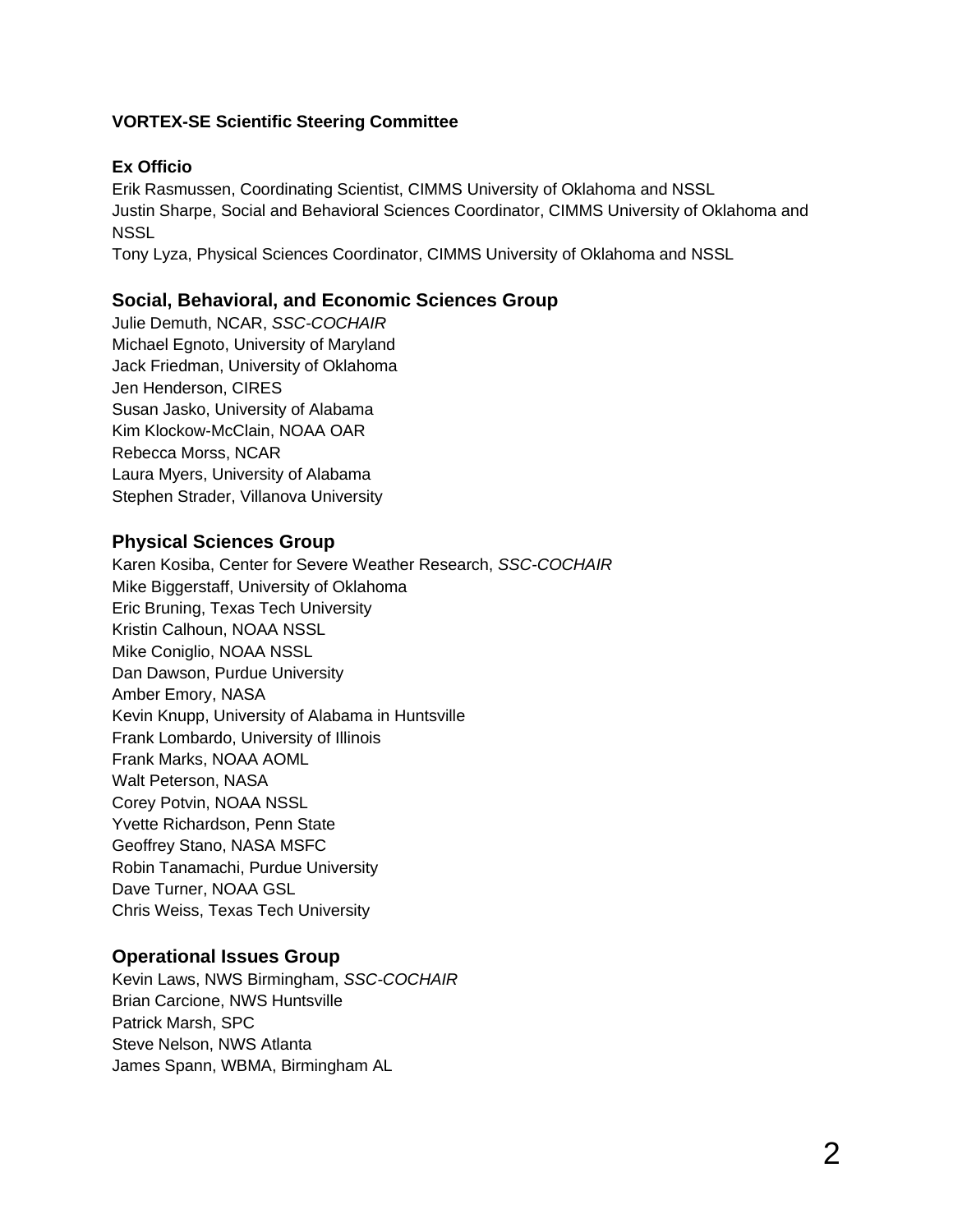# **Contents**

| 1. Introduction to the September 2020 Update                                                   | 6     |
|------------------------------------------------------------------------------------------------|-------|
| 2. Physical Science Findings and Ongoing Research                                              | 8     |
| 2.1 Terrain and Roughness Influences on Tornadoes and Storms                                   | 8     |
| a. Findings                                                                                    | 8     |
| b. Ongoing Research                                                                            | $9\,$ |
| 2.2 Internal Storm Processes                                                                   | 10    |
| a. Findings                                                                                    | 10    |
| 1. Overlapping Tornado and Flash Flood Hazards (TORFF)                                         | 10    |
| 2. QLCS Mesocyclone/Mesovortex and Tornado Development, Behavior,<br>and Evolution             | 10    |
| 3. Development of Surface Vortices                                                             | 11    |
| 4. Relationship between Mesocyclone Diameter, Overshooting Top<br>Extent, and Tornado Strength | 11    |
| 5. Polarimetric Signatures Associated with Non-supercellular Tornadoes                         | 12    |
| b. Ongoing Research                                                                            | 12    |
| 1. QLCS Vortex Development                                                                     | 12    |
| 2. Microphysics, Electrification, Cold Pools, and Draft Structure                              | 13    |
| 2.3 Storm Environments, Storm-Environment Interactions, and the Planetary                      | 14    |
| <b>Boundary Layer</b>                                                                          |       |
| a. Findings                                                                                    | 15    |
| 1. Near-Storm PBL Evolution                                                                    | 15    |
| 2. Impacts of Additional Soundings on CAM Data Assimilation                                    | 15    |
| 3. PBL                                                                                         | 16    |
| b. Ongoing Research                                                                            | 17    |
| 2.4 Climatology                                                                                | 19    |
| a. Findings                                                                                    | 19    |
| 1. Tornado Event Climatologies                                                                 | 19    |
| 2. Forecast Performance                                                                        | 20    |
| b. Ongoing Research                                                                            | 20    |
| 2.5 Tornadoes in the Context of the Natural and Built Environment                              | 21    |
| a. Findings                                                                                    | 21    |
| b. Ongoing Research                                                                            | 22    |
| 2.6 Landfalling Tropical Cyclone Tornadoes                                                     | 22    |
| a. Findings                                                                                    | 22    |
| b. Ongoing Research                                                                            | 23    |
| 2.7 Forecast Model and Analysis System Improvements                                            | 23    |
| a. Findings                                                                                    | 23    |
| b. Ongoing Research                                                                            | 24    |
| 3. Social, Behavioral, and Economic Sciences Findings and Ongoing Research                     | 26    |
| 3.1 Vulnerabilities                                                                            | 26    |
| a. Housing Type                                                                                | 27    |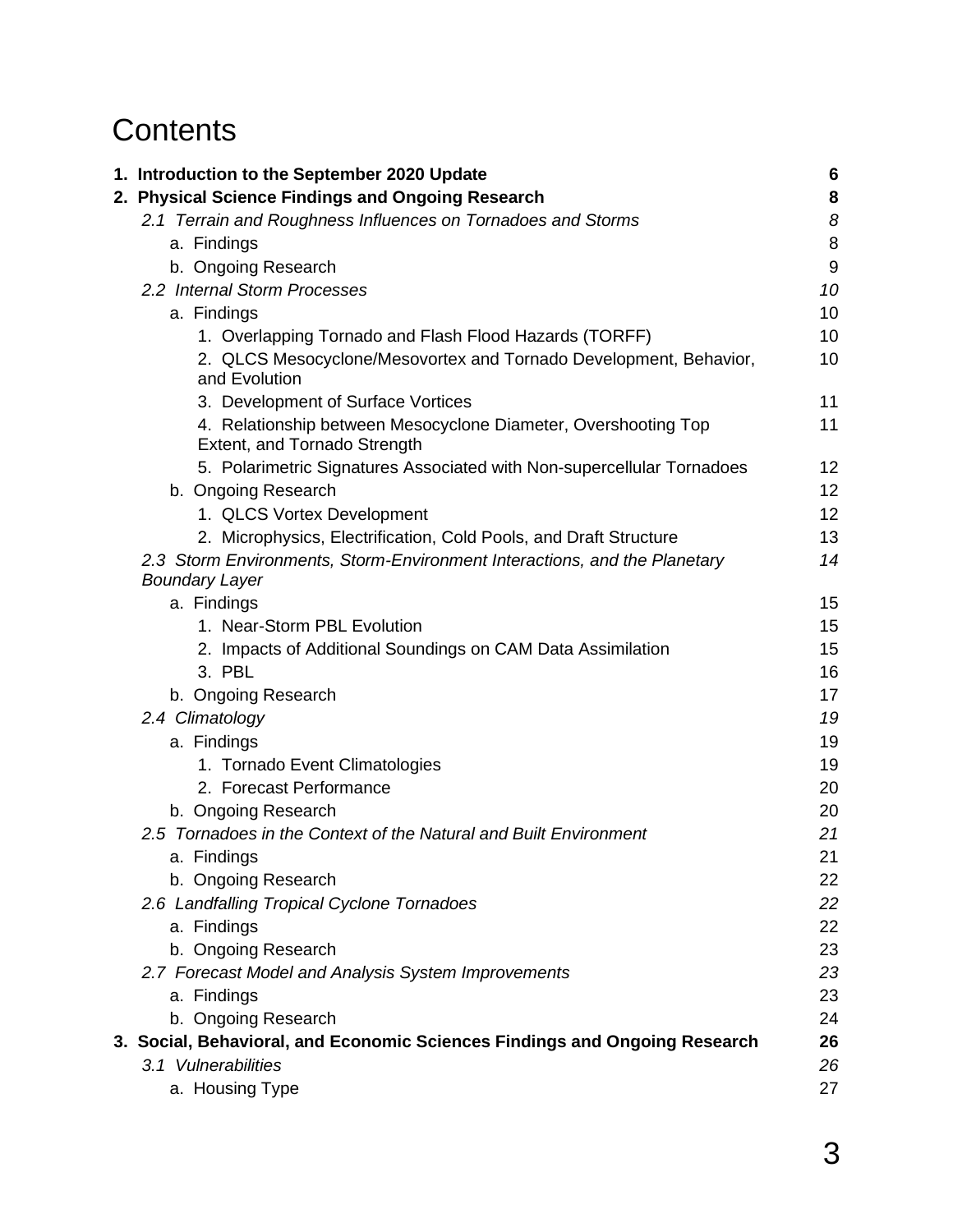| b. Disabilities                                                                                                                                   | 28 |
|---------------------------------------------------------------------------------------------------------------------------------------------------|----|
| c. Additional Research on Vulnerabilities                                                                                                         | 29 |
| 3.2 Risk and Hazard Information                                                                                                                   | 30 |
| a. Information Access, Processing, Interpretation, and Use                                                                                        | 30 |
| b. Probabilistic Tornado Forecast Information                                                                                                     | 31 |
| 3.3 Risk Assessment and Decision-Making                                                                                                           | 31 |
| a. Risk Perception                                                                                                                                | 32 |
| b. Risk Assessment and Responses                                                                                                                  | 32 |
| 3.4 Forecasters and Forecast/Warning System Partners                                                                                              | 34 |
| 3.5 Overlapping, Cascading, and Compounding Tornado Hazards and Risks                                                                             | 35 |
| a. Mesoscale Context                                                                                                                              | 36 |
| b. Landfalling Tropical Cyclone (LTC) Context                                                                                                     | 37 |
| 3.6 A Meta-ethnographic Analysis of Tornado Epidemiology                                                                                          | 37 |
| 4. Program Recommendations                                                                                                                        | 40 |
| 4.1 Physical Sciences Emphases                                                                                                                    | 40 |
| a. PERILS                                                                                                                                         | 40 |
| 1. Description                                                                                                                                    | 40 |
| 2. Plan                                                                                                                                           | 41 |
| 3. Expected New Knowledge                                                                                                                         | 41 |
| b. Recommendations for Physical Science Emphases and Needs                                                                                        | 42 |
| 1. Needs: Terrain and Roughness Influences on Tornadoes and Storms                                                                                | 43 |
| 2. Needs: Internal Storm Processes                                                                                                                | 43 |
| 3. Needs: Storm Environments, Storm-Environment Interactions, and the<br><b>Planetary Boundary Layer</b>                                          | 44 |
| 4. Needs: Climatology                                                                                                                             | 45 |
| 5. Needs: Tornadoes in the Context of the Natural and Built Environment                                                                           | 46 |
| 6. Needs: Landfalling Tropical Cyclone Tornadoes                                                                                                  | 47 |
| 7. Needs: Forecast Model and Analysis System Improvements                                                                                         | 47 |
| 4.2 Social, Behavioral, and Economic Sciences Emphases                                                                                            | 48 |
| a. Needs: Vulnerabilities                                                                                                                         | 49 |
| b. Needs: Risk and Hazard Information                                                                                                             | 50 |
| c. Needs: Risk Assessment and Decision-Making                                                                                                     | 51 |
| d. Needs: Forecasters and Forecast/Warning System Partners                                                                                        | 52 |
| e. Needs: Overlapping, Cascading, and Compounding Tornado Hazards and<br><b>Risks</b>                                                             | 54 |
| f. Needs: Interdisciplinary Research between SBE and PS, Engineering, and<br>Other Disciplines for Operationalizing Findings and Societal Benefit | 54 |
| 4.3 Types and Scopes of Research Needed                                                                                                           | 56 |
| 4.4 Connections to Other NOAA Efforts                                                                                                             | 57 |
| References                                                                                                                                        | 58 |
|                                                                                                                                                   |    |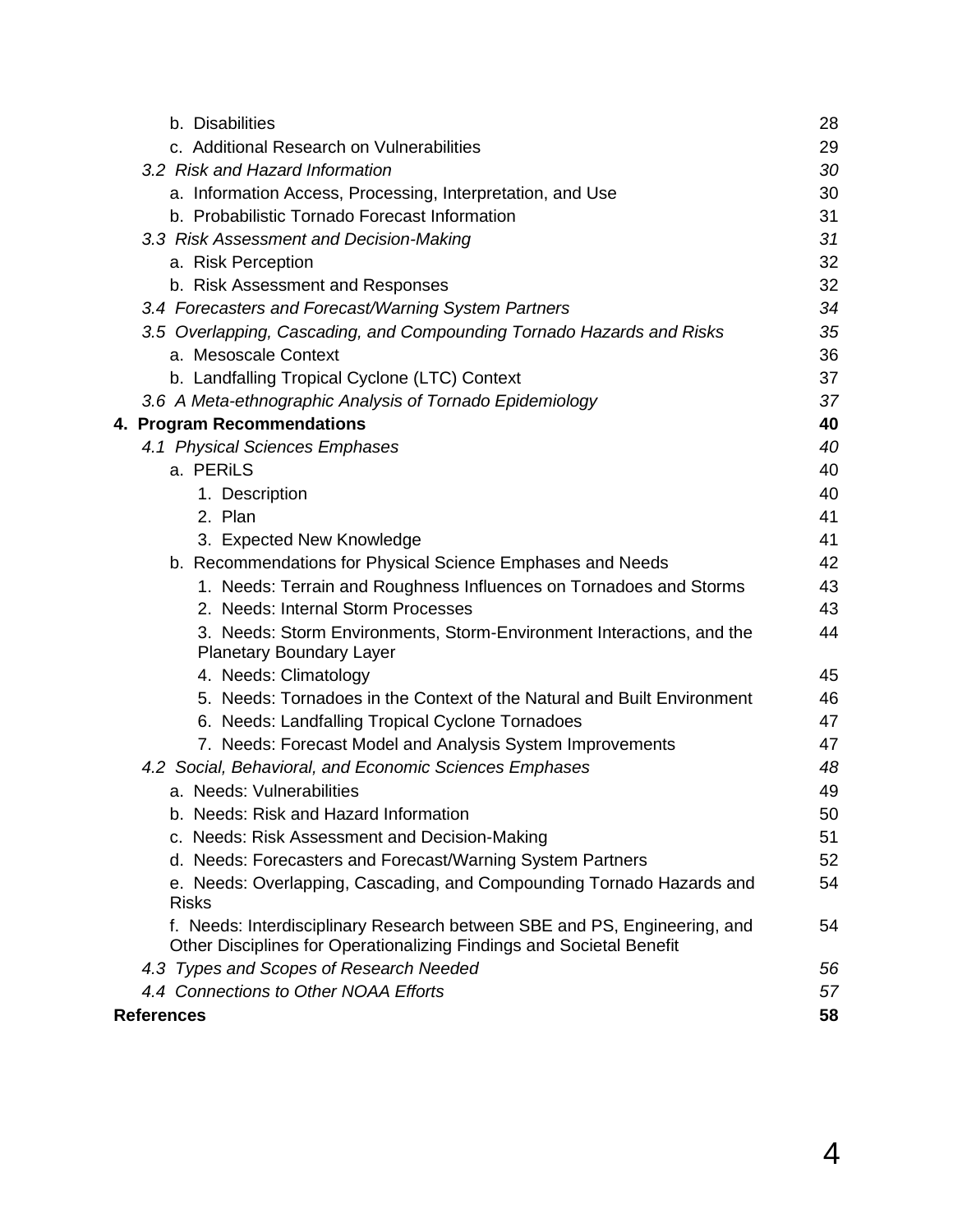# Abbreviations and Acronyms

**AGL** Above Ground Level height **CAM** Convection-Allowing forecast Model **CAPE** Convective Available Potential Energy **CF** VORTEX-SE Community Forum **CIN** Convective Inhibition, a thunderstorm forecast parameter **CM1** George Bryan Community Model, a research numerical atmospheric model **FACETs** Forecasting a Continuum of Environmental Threats **GSL** NOAA/OAR Global Systems Laboratory **HRRR** High-Resolution Rapid Refresh forecast model **HSI** Horizontal Shearing Instability, a proposed tornado formation mechanism **HSLC** High-Shear, Low-CAPE, a description of atmospheric conditions associated with many Southeast U.S. tornadic storms **IWT** Integrated Warning Team **LAOF** Lower Atmospheric Observing Facility **LCL** Lifting Condensation Level, a tornado forecast parameter **LTC** Landfalling Tropical Cyclone **MH** Mobile/Manufactured Home **MMH** Mobile-Manufactured Housing **NOFO** Notice of Funding Opportunity **OFAP** Observing Facilities Advisory Panel **PBL** Planetary Boundary Layer **PI** Principal Investigator **PM** Program Manager **PSL NOAA/OAR Physical Sciences Laboratory QLCS** Quasi-Linear Convective System, a contiguous area of storms and precipitation longer than it is wide **SBE** Social, Behavioral, and Economic sciences **SRH** Storm-Relative Helicity, a tornado forecast parameter **SSC** Scientific Steering Committee **STP** Significant Tornado Parameter **WSE** Wind and Structural Engineering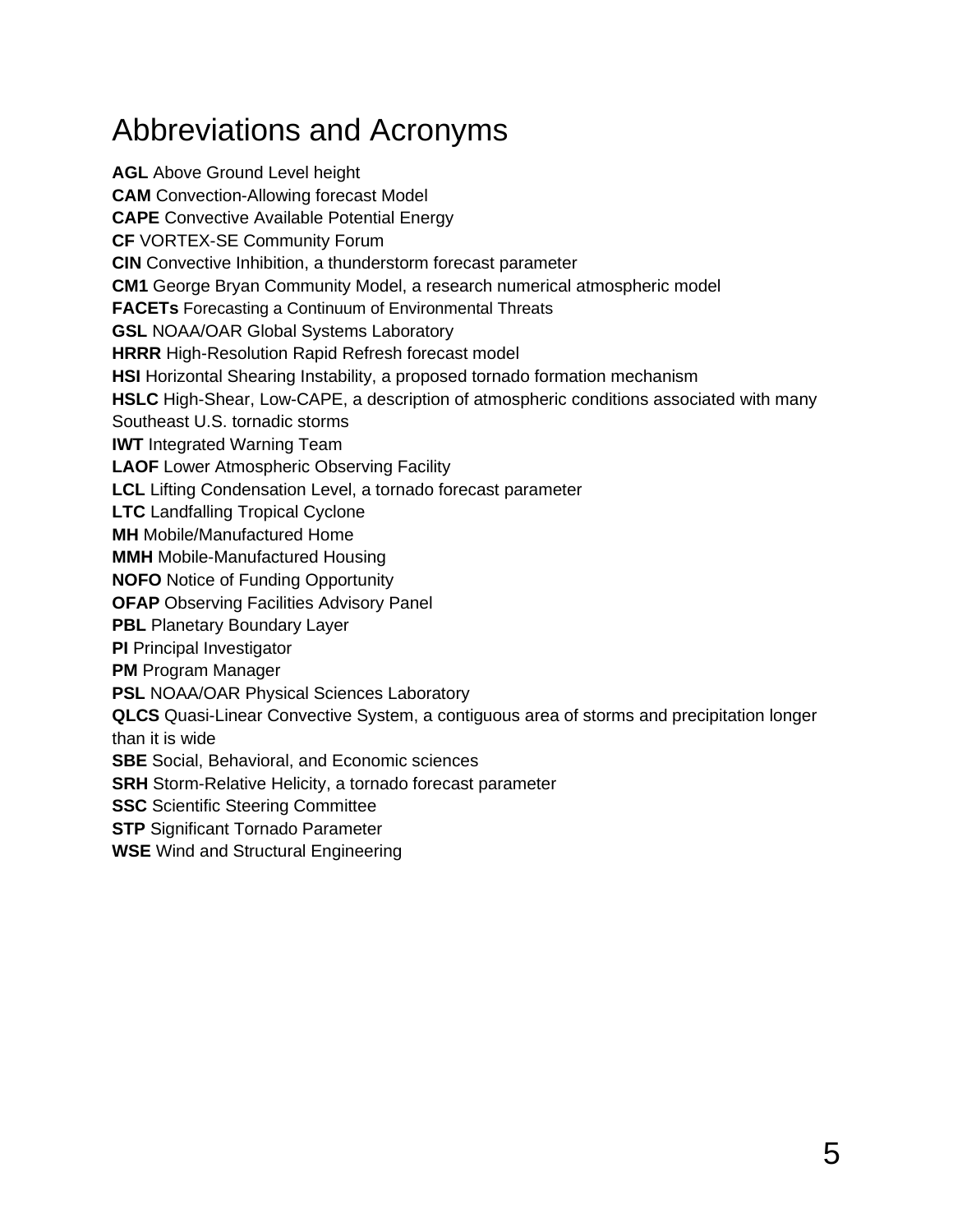# 1. Introduction to the September 2020 Update

VORTEX-SE is a research program focused on tornado issues of special concern in the southeastern United States. The overarching goal of VORTEX-SE is to reduce damage, injuries, and loss of life from tornadoes through improvements in understanding, forecasting and warning, and communicating risks in ways that support protective decision making. This includes understanding and, where possible, providing recommendations for how to mitigate key vulnerabilities to tornadoes in the southeast US.

Physical science and observational advances that can help improve operational forecasts and warnings are important contributors to reducing loss of life from tornadoes in the southeast U.S. Contributions from the Social, Behavioral and Economics (SBE) sciences and engineering are also critical in order to understand societal aspects of Southeast tornado risks and to help meteorological advances achieve their potential for benefiting society. Thus, VORTEX-SE spans a range of disciplines, including atmospheric science, SBE sciences, engineering, and operational meteorology.

VORTEX-SE began in 2015 when Congress appropriated special funds to NOAA for this research, and NSSL was chosen as the laboratory to lead the work. This program has been continued with annual special appropriations of around \$5M each year since. The first grant competition occurred in 2015, with the first set of grants awarded late in FY2015. These were generally two-year grants, with third-year no-cost-extensions, and final reports received around December 2018. As of this writing, grant-supported research has been completed on the FY2015 and 2016 awards. The research from these first two funding years was relatively broad in nature but has provided a strong foundation upon which to build more focused research.

This assessment is the result of a collaboration between several groups. First, three CIMMS employees (Rasmussen, Sharpe, and Lyza; *ex officio* members of the VORTEX-SE Scientific Steering Committee) have been heavily involved in the initial draft because they have access to grant progress reports and hence are in a good position to summarize completed and (especially) ongoing research. It is their role, collaborating with grant investigators, to ensure that program research is accurately represented. The second group is the Scientific Steering Committee which has the overall responsibility of ensuring that this assessment represents the sense of the broader community. Finally, as noted herein, various grant investigators and other invited contributors have provided input.

The 2020 assessment is being produced to summarize and update the NOAA VORTEX-SE community, as well as the larger research community and funding agencies. The recommendations in this assessment should be viewed as an ~3-year roadmap. A more continuous process of informing the community, soliciting opinions and perspectives, and broader discussions will occur in the **VORTEX-SE Community Forum**<sup>1</sup>. All parties interested in working to mitigate the tornado risk in the Southeast are encouraged to participate. Further, the Community Forum contains significant details about ongoing and completed research that could not be fit into this assessment.

Every topic in this Science Assessment has a section describing "Needs" in Chapter 4, in which we assess the science needs from the perspective of "what research should be done to advance the topic toward application for societal benefit?" The range of assessed "readiness for

<sup>&</sup>lt;sup>1</sup> You may contact [Erik.Rasmussen@noaa.gov](mailto:Erik.Rasmussen@noaa.gov) for permission to join.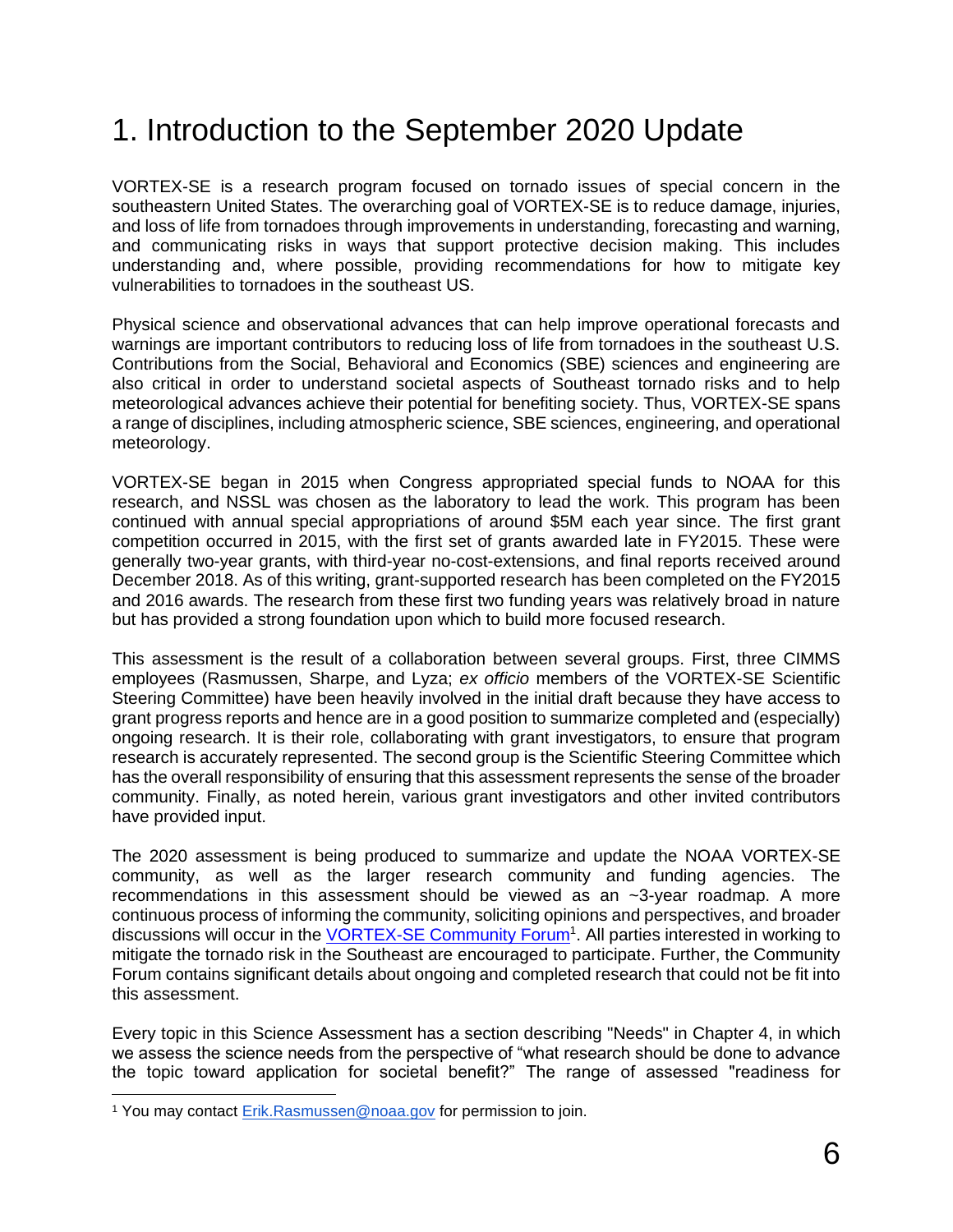application" is wide. In some areas, no societal benefit is possible until fundamental questions are answered, while in others, knowledge is almost ready for application. These levels of readiness are noted in the Needs sections where appropriate.

VORTEX-SE has a strong expectation for rapidly producing knowledge that can be put into practice to benefit society, consistent with the Congressional intent and the NOAA mission. As such, the program will continue to strongly encourage both physical and social science research that maintains a clear path to operations and life and property mitigation.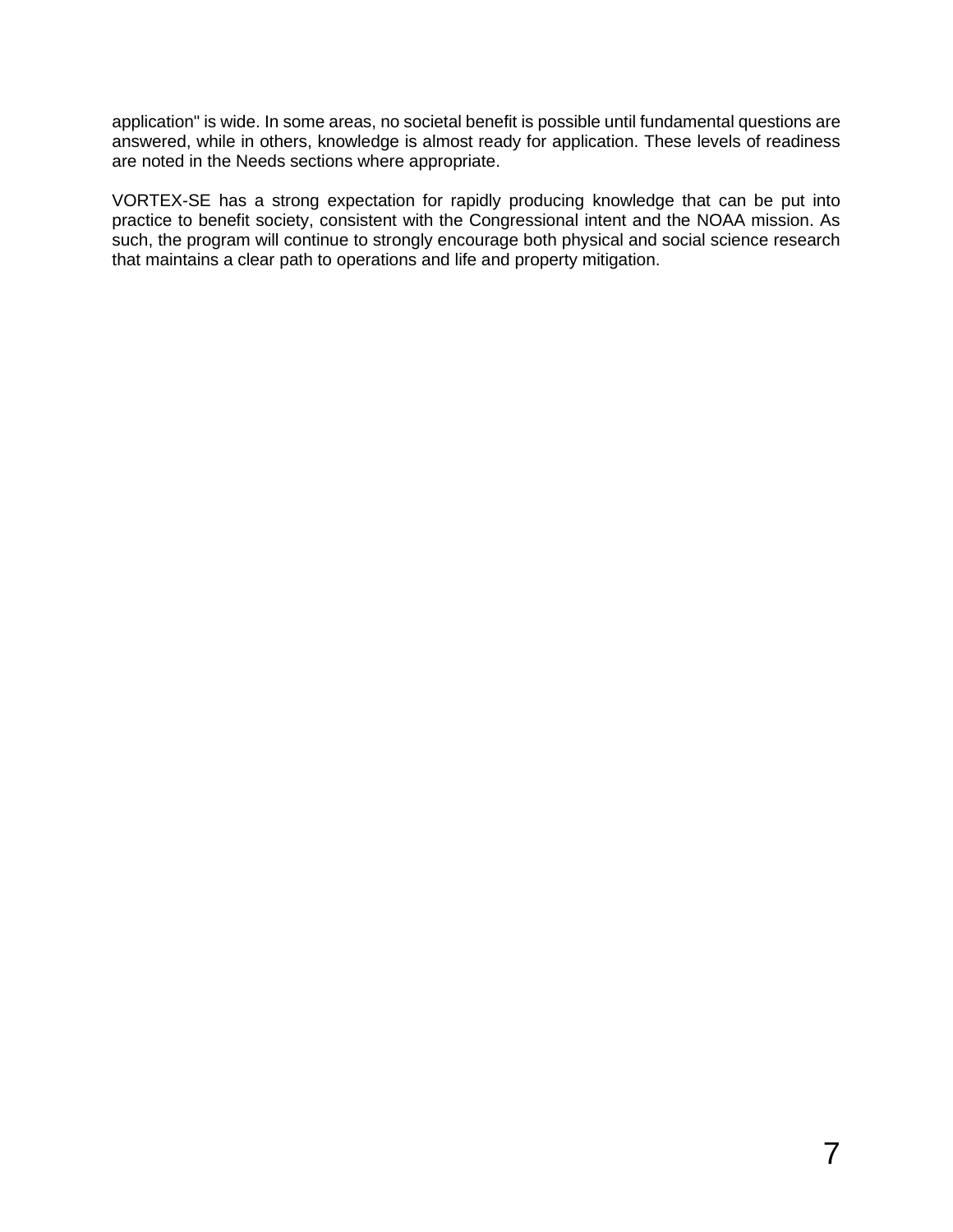# 2. Physical Science Findings and Ongoing Research

2.1 Terrain and Roughness Influences on Tornadoes and Storms

#### a. Findings

The primary focus of VORTEX-SE sponsored research in the effects of terrain on the Southeast tornado problem has largely focused on the role of topographic features in modifying the nearstorm environment. Much of this work has focused on the Sand Mountain plateau region in northeastern Alabama. Sand Mountain was highlighted prior to VORTEX-SE as an area where the local topography was thought to have a possible influence on the occurrence of tornadoes, notably a perceived (by both operational and research meteorologists in northern Alabama) higher probability of tornado formation atop the plateau than in the adjacent Tennessee/Sequatchie Valley.

Initial analysis began prior to VORTEX-SE, assessing the rate of tornadogenesis atop the combined Sand Mountain and Lookout Mountain plateau system and at surface observations both atop Sand Mountain, with an AWOS station at Albertville, AL (K8A0) and another at Scottsboro, AL (K4A6). The results of this analysis were presented i[n Lyza and Knupp \(2018, hereafter LK18\).](https://doi.org/10.1175/MWR-D-18-0300.1) A Getis-Ord local statistic (Gi\*) analysis highlighted Sand Mountain as a statistically significant hotspot for tornadogenesis for the 25-y period from 1992-2016 for the region within 250 km of Sand and Lookout Mountains, while observations from K8A0 and K4A6 showed a tendency for stronger and more backed 10-m winds atop Sand Mountain at K8A0 than in the adjacent Tennessee Valley at K4A6. LK18 also hypothesized that the stability of the environment and the orientation of the low-level flow in the vicinity of the plateaus may explain the acceleration of flow observed in the surface data set atop Sand Mountain. Upstream Froude numbers from RUC/RAP soundings prior to Sand and Lookout Mountain tornado events showed a strong tendency for conditions favorable for the acceleration of low-level flow overtop the plateaus, potentially maximizing along the leeward slope of Sand Mountain in a standing wave.

The results presented in LK18 formed the basis for deployments in northeastern Alabama from Fall 2016 through Spring 2019, with a particular focus during the Spring 2017 field campaign. Observations gathered during these field activities are summarized in [Lyza et al. \(2020\).](https://doi.org/10.1175/MWR-D-19-0190.1) Most notably, balloon soundings support lower LCL heights relative to ground level atop Sand Mountain than in the adjacent Tennessee Valley and higher values of 0-1 km SRH in environments when the background environment is favorable for tornadoes. Data from balloons, mobile radar, and Doppler wind lidar suggest the development of a downslope wind enhancement along the leeward slope of Sand Mountain, which can lead terrain-perpendicular winds increasing by as much as a factor of 2 to 3 along the slope compared to flow upstream.

Aside from observational efforts across northeastern Alabama, other VORTEX-SE-funded and completed research efforts have examined the role of terrain roughness in tornado frequency and occurrence patterns. [Hua and Chavas \(2019\)](https://doi.org/10.1175/JAMC-D-18-0224.1) found a statistically significant relationship between terrain roughness and tornadogenesis distribution across the state of Arkansas. Over length scales of 15-20 km, the probability of a tornado decreases by 11% by each 10-m increase in terrain roughness, with that effect magnified at smaller length scales. This effect was found to be consistent despite changes in population density over time.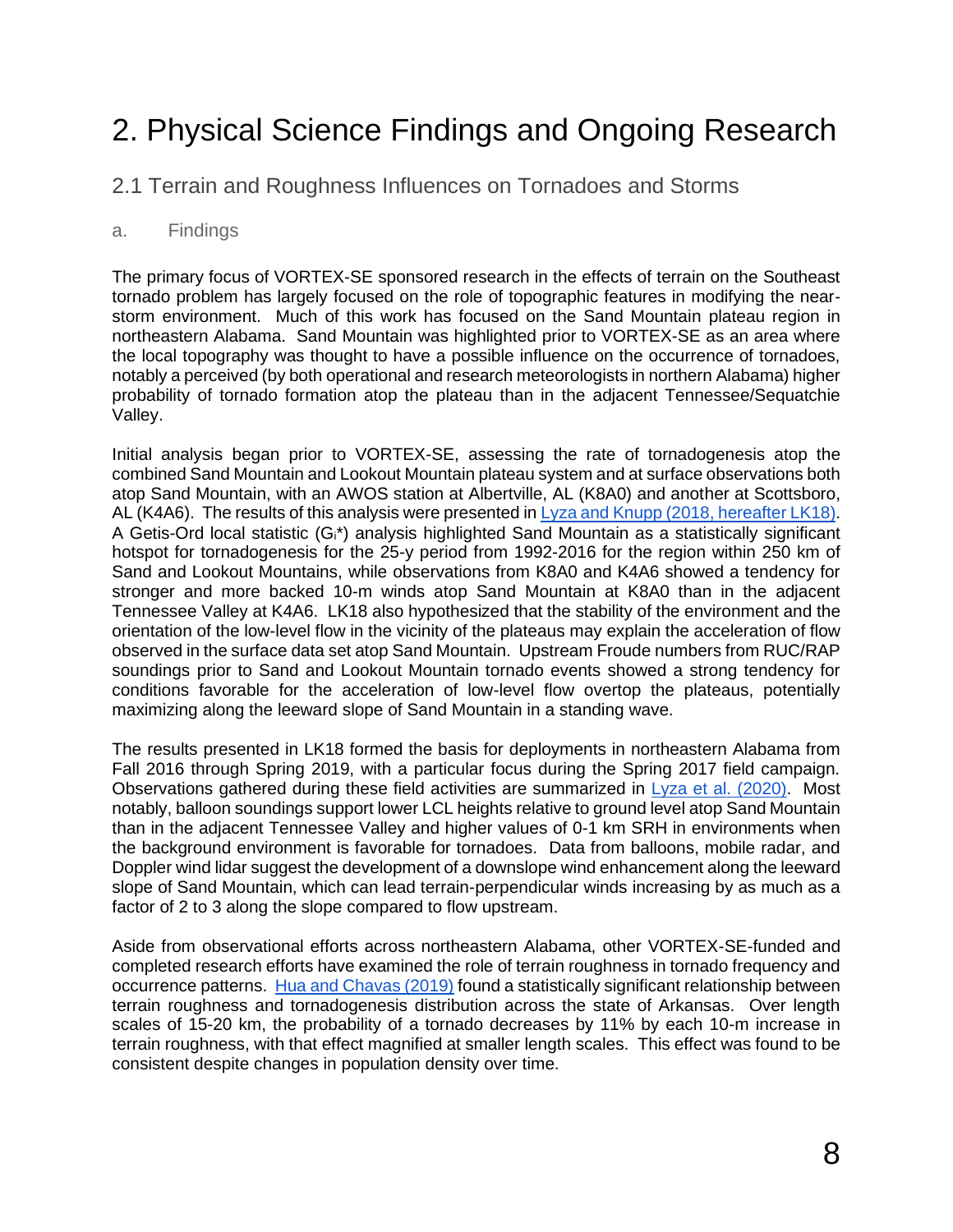[Satrio et al. \(2020\)](https://doi.org/10.1175/JAS-D-19-0321.1) expanded upon large-eddy simulation work begun by Lewellen (2012) to investigate tornado interactions with different topographic features. Their results indicate that when a medium swirl tornado is crossing different topographic features, there is a tendency for the peak 10-m winds to be observed at elevation minima along the track, between hills or at the troughs of valleys. Secondary maxima in 10-m horizontal wind and the absolute maximum in w are observed on upslope track segments, induced by stronger subvortices than those observed in the control (non-terrain) simulation. Furthermore, consistent changes in translation and vortex size were observed, with leftward deflection, acceleration, and expansion of vortices upon ascending an obstacle and rightward deflection, deceleration, and contraction upon descent. These findings are yet to be corroborated through observations of actual tornadoes.

#### b. Ongoing Research

A number of projects regarding the potential roles of terrain and roughness on Southeast severe storm evolution are ongoing or nearing completion. Katona and Markowski (under review) utilized High-Resolution Rapid Refresh (HRRR) forecast model composites and CM1 (George Bryan's Community Model for simulating mesoscale atmospheric processes) simulations to further assess changes in thermodynamic and kinematic fields across Sand Mountain and the adjacent Tennessee/Sequatchie Valley region. Their experiments suggest that Lifting Condensation Level (LCL) heights do tend to be lower relative to ground level atop Sand Mountain than in the valley. On tornado-conducive days, HRRR composites of the Significant Tornado Parameter (STP) indicate higher values atop Sand Mountain than in the Tennessee Valley. The CM1 simulations indicate that on days with southerly low-level flow, Storm-Relative Helicity (SRH) tends to be higher atop Sand Mountain, while it tends to be higher in the Tennessee Valley on days with southwesterly low-level flow. Additionally, Convective Available Potential Energy (CAPE) was found to be slightly higher and Convective Inhibition (CIN) slightly lower atop Sand Mountain. However, it is unclear how any of these environmental variations may impact storms given the relatively small spatial and temporal scales of interaction between these terrain-induced effects and the parent storms.

[Bryan et al. \(2018\)](https://ams.confex.com/ams/29SLS/webprogram/Paper348681.html) addressed the role of the plateaus in northeastern Alabama in storm-scale evolution. CM1 simulations using the 1800 UTC 27 April 2011 sounding at Birmingham, AL were performed both with and without terrain, to test the sensitivity of storm evolution to the underlying topography, and with rotated wind profiles to test sensitivity of storm interactions to the plateaus given the storm motion. Their results indicated that storms in the simulations with terrain had greater values 2-5 km integrated updraft helicity but lesser surface vertical vorticity than in the noterrain simulations. However, these simulations were performed without PBL or surface drag parameterizations, which would not allow for the same effects documented in Lyza et al. (2020) or Katona and Markowski to be robustly tested for their impacts on storm evolution. Additionally, it is not clear that the sounding used really typifies the environments that are most conducive to tornadoes in the terrain of northeastern Alabama.

Work is also continuing on the role of terrain roughness on tornado climatology. Results from Biggerstaff et al. (2019, VORTEX-SE workshop) have shown little relationship between differential roughness of the land and tornadogenesis frequency. However, their results do indicate a relationship between terrain gradient sign and tornadogenesis. The favored gradients indicate decreasing elevation along a storm tracking from southwest to northeast (the most typical storm motion for tornadic storms in Alabama), so these results indicate a tendency for tornadogenesis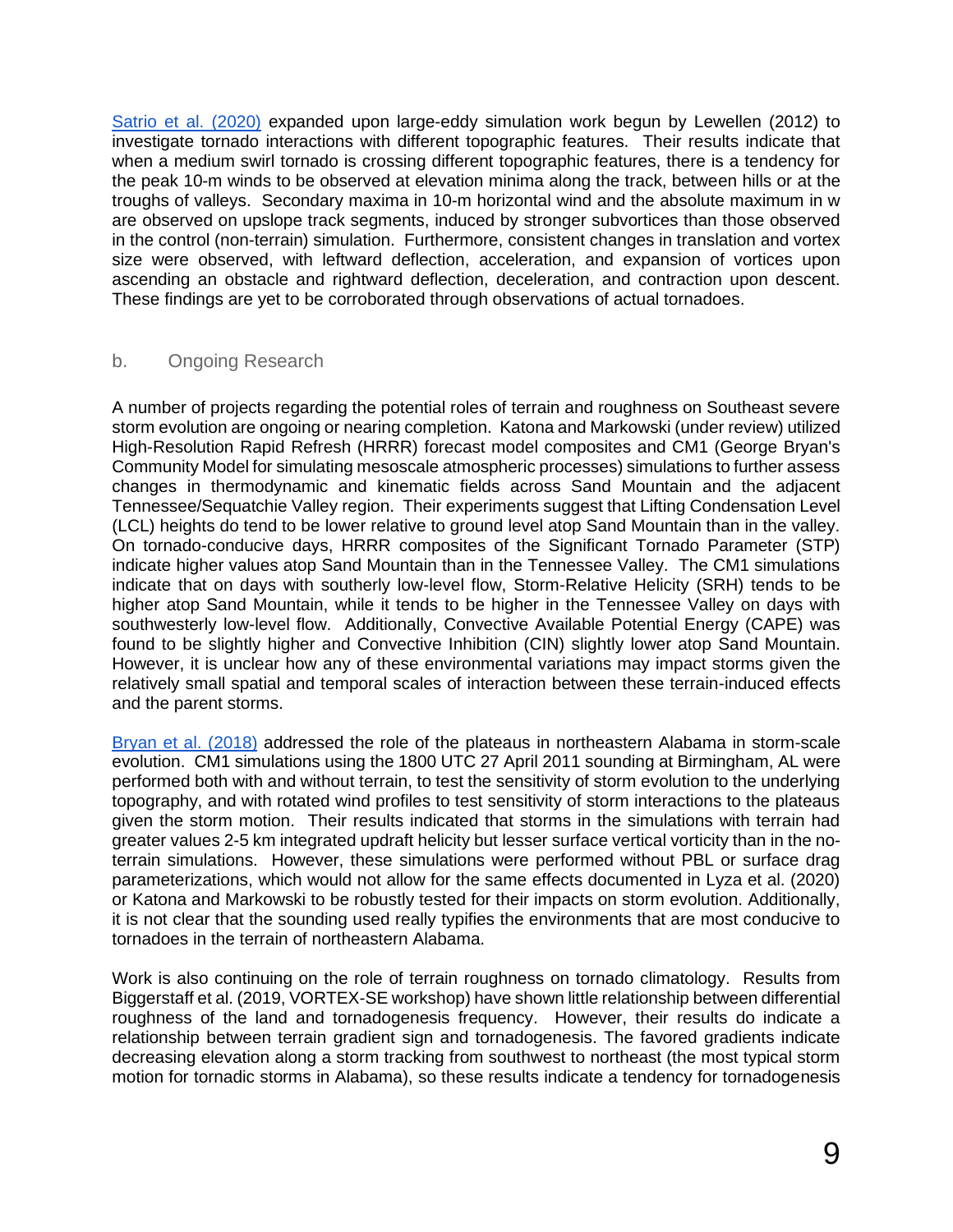to occur on downward slopes. Note that this study does not employ population bias controls as in the [Hua and Chavas \(2019\)](https://doi.org/10.1175/JAMC-D-18-0224.1) study.

Finally, early work by K. Lombardo indicates that Quasi-Linear Convective Systems (QLCS) are more intense both upwind and downwind of a mountain, and that near-surface flow in valleys ahead of a QLCS is channeled, all of which may lead to conditions more favorable for tornadogenesis.

#### 2.2 Internal Storm Processes

- a. Findings
- 1. Overlapping Tornado and Flash Flood Hazards (TORFF)

One particular focus understanding storm processes in the Southeast has been in events where flash flooding and tornadoes pose simultaneous, substantial threat to life and property (tornado/flash flood or TORFF events). While this overlay of hazards poses significant challenges to hazard messaging, an interplay also exists in the physical causes of these phenomena. [Nielsen](https://doi.org/10.1175/JAS-D-17-0385.1)  [and Schumacher \(2018\)](https://doi.org/10.1175/JAS-D-17-0385.1) investigated the physical link between low-level wind shear and extreme rainfall rates. Environments with stronger low-level wind shear were found to be more conducive to extreme rainfall rates through the relationship between low-level wind shear and the development of low-level updrafts. Stronger low-level wind shear leads to more robust storm rotation and non-linear dynamic pressure perturbations, which in turn lead to stronger low-level updrafts despite near-surface stability. These stronger low-level updrafts lead to more water vapor being processed by a storm. Increased wind shear also leads to increased inflow into updrafts. The total increase of water vapor available to a storm through these dynamic effects is able to offset the low precipitation efficiency of supercells and lead to extreme precipitation rates and flash flooding threats.

To quantify the effects of rotation on extreme precipitation events through observations, [Nielsen](https://doi.org/10.1175/MWR-D-19-0146.1)  [and Schumacher \(2020a\)](https://doi.org/10.1175/MWR-D-19-0146.1) analyzed extreme rainfall rate events (rates exceeding 75 mm hr<sup>-1</sup>) over a 5-year period across the United States. Their results indicated that 41% of observed extreme precipitation events occurred in the vicinity of rotation. Events that occurred in the vicinity of rotation were largely concentrated along the Gulf Coast in the warm season, while events that occurred without rotation were observed in the presence of boundaries. Proximity to rotation was found to be an important contributor to extreme rainfall rates during Houston's 2016 Tax Day flood event [\(Nielsen and Schumacher 2020b\)](https://doi.org/10.1175/MWR-D-19-0206.1).

2. QLCS Mesocyclone/Mesovortex and Tornado Development, Behavior, and Evolution

[Conrad and Knupp \(2019\)](https://doi.org/10.1175/MWR-D-18-0257.1) investigated horizontal shearing instability (HSI) in two cold-season QLCS cases in northern Alabama using dual-Doppler analysis between the Hytop (KHTX) WSR-88D and the University of Alabama-Huntsville ARMOR radar. The first event was on 4 January 2015, when an EF1 tornado impacted the city of Albertville in northeast Alabama, atop Sand Mountain. The other event was on the evening of 28 November 2016, when a non-tornadic, largely sub-severe QLCS moved across the Tennessee Valley after producing wind damage in Mississippi. In both cases, the condition for HSI was met along the wind shift associated with the QLCS. In the 4 January case, the wind shift angle was found to be sharper than in the non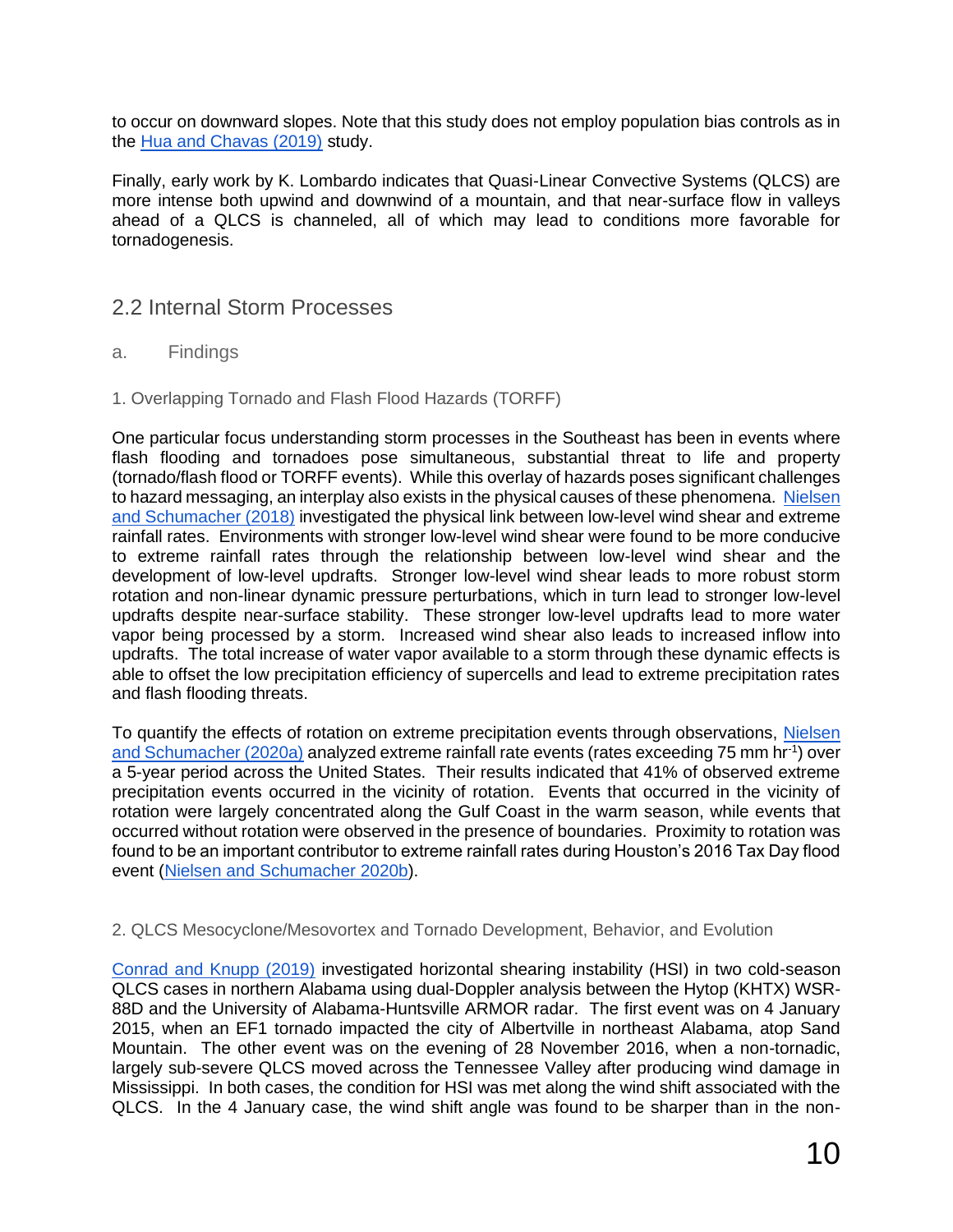tornadic 28 November case. This case demonstrates that, while HSI could certainly contribute to mesovortex and tornado formation in High-Shear, Low-CAPE (HSLC) environments, the Rayleigh and Fjortoft instability criteria are still necessary but insufficient conditions for diagnosing HSI release and vortex development.

In a project aimed at gaining increasing understanding of vortex production in QLCS, with possible relevance to Southeast events, Lyza et al. [\(2017](https://ejssm.org/ojs/index.php/ejssm/article/view/162/111) and [2019\)](https://ejssm.org/ojs/index.php/ejssm/article/view/170/120) conducted a detailed assessment of the mesovortices and tornadoes associated with the second 30 June 2014 derecho in the Midwest. The 2017 study focused on the development and behavior of the 38 identified mesovortices, while the 2019 study focused on the assessment of a complex cluster of 18 tornadoes associated with a pair of mesovortices. In the 2017 study, no statistically significant differences could be determined between the characteristics of the tornadic and non-tornadic mesovortices, although there was a slight tendency for tornadic mesovortices to be longer-lived and featured slower translational speeds. The study did find evidence of complex behaviors among the mesovortices, including binary (Fujiwhara) interactions, mesovortex splitting, satellite mesovortices, and interactions between mesovortices that formed along the primary gust front with those that formed in a secondary convective band ahead of the primary line. The 2019 study showcased the utility of high-resolution satellite imagery in assessing EF1-EF2 tornado damage associated with the two most prolific vortices of the second derecho. The addition of over 500 points of satellite-derived information led to a total reanalysis of a complex tornado cluster in rural areas south of Chicago, where the breadth and accessibility of damage points led to an incomplete analysis after the initial surveys from the event were performed.

#### 3. Development of Surface Vortices

[Sherburn and Parker \(2020\)](https://doi.org/10.1175/MWR-D-18-0246.1) conducted CM1 simulations of HSLC convection to assess the formation of severe surface vortices in HSLC environments. The study found that surface vortex generation in HSLC environments began with development of a low-to-mid-level (500 m to 2 km AGL) vortex under a mid-level updraft up to 20 minutes prior to surface vortex genesis. This lowto-mid-level vortex helps intensify the low-level updraft through non-linear dynamic acceleration, which in turn increases low-level tilting and stretching, ultimately leading to intense surface vortex development. Higher values of environmental 0-1 km shear led to development of more numerous vortices, while steeper 0-3 km temperature lapse rates led to deeper, more intense vortex formation.

In work supported by VORTEX-SE to understand tornado formation from a basic science perspective, [Dahl \(2020\)](https://doi.org/10.1175/MWR-D-20-0080.1) examined the "roll-up" of elongated regions of enhanced vertical vorticity into axisymmetric near-surface vortices in supercells utilizing an initial value approach in CM1 simulations. Genesis of axisymmetric near-surface vortices was shown to be predicated only on finite-amplitude inhomogeneities in the preexisting vortex path. Horizontal flow induced by the elliptical vortex patches themselves led to differential horizontal advection of vorticity, resulting in self-organization of the vorticity patches into axisymmetric near-surface vortices.

4. Relationship between Mesocyclone Diameter, Overshooting Top Extent, and Tornado **Strength** 

[Marion et al. \(2019\)](https://doi.org/10.1029/2019GL084099) assessed the use of overshooting top area (OTA), as estimated in GOES-16 longwave infrared data, in predicting tornado intensity. The underlying assumption was posed that OTA should be positively correlated to updraft area, which would then in turn be correlated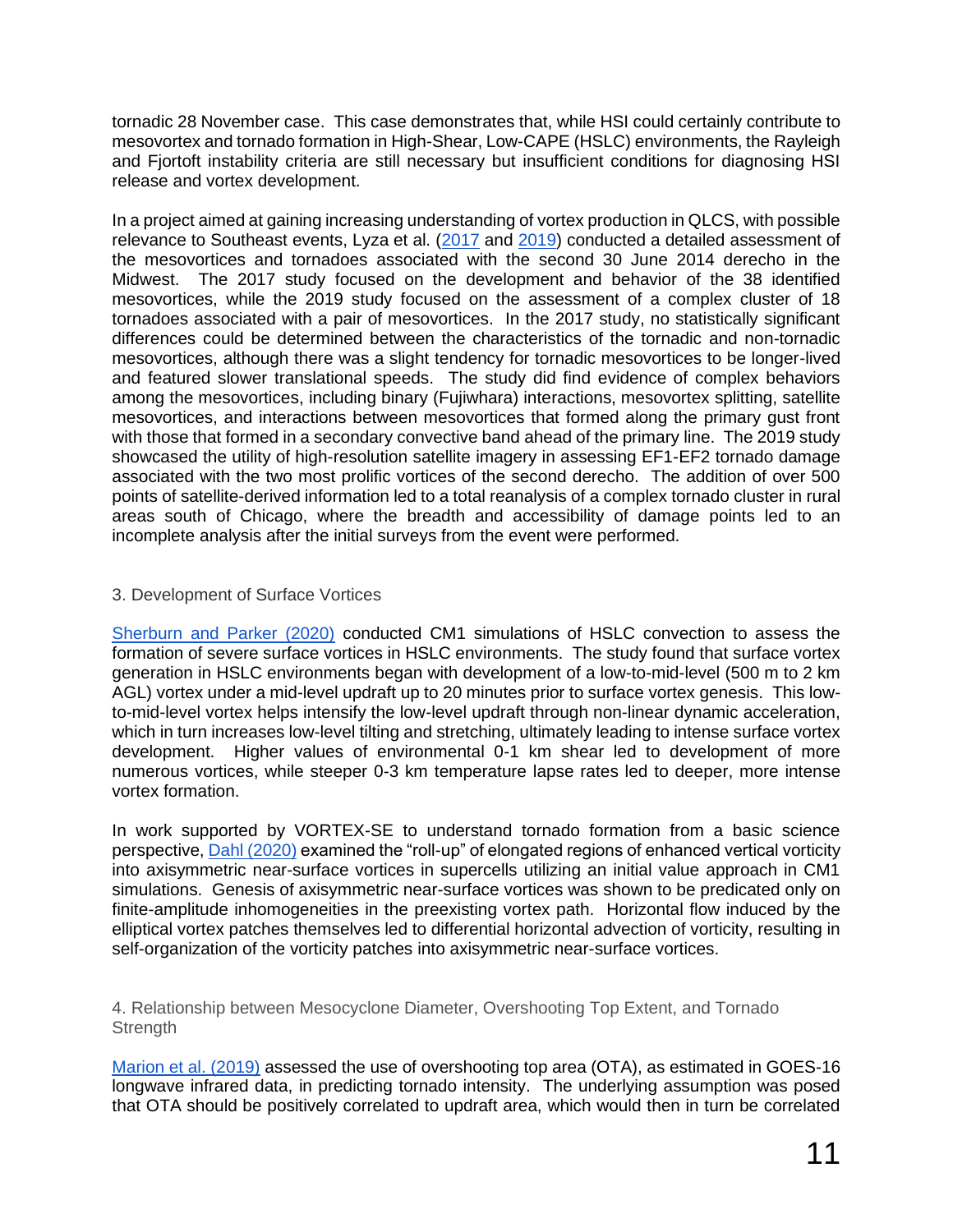to tornado intensity. Their results indicate a correlation between OTA and tornado intensity ( $R^2$  = 0.54).

[Sessa and Trapp \(2020\)](https://doi.org/10.1175/WAF-D-19-0099.1) tested the hypothesis developed in Trapp et al. (2017) that larger (wider) mesocyclones should lead to stronger tornadoes across a variety of both supercellular and QLCS tornado cases. For supercells, a strong statistical relationship  $(R^2 = 0.82)$  was found between pre-tornadic mesocyclone width and EF rating of the subsequent tornado. For QLCSs, the relationship is far weaker ( $R^2 = 0.37$ ). The pre-tornadic mesocyclone width performed more consistently than pre-tornadic mesocyclone intensity (as defined by rotational velocity) as a predictor of tornado intensity.

#### 5. Polarimetric Signatures Associated with Non-supercellular Tornadoes

[Loeffler and Kumjian \(2018\)](https://doi.org/10.1175/WAF-D-18-0011.1) investigated differential reflectivity  $(Z_{DR})$  and specific differential phase  $(K_{DP})$  signatures associated with non-supercellular tornadoes within 60 km of a WSR-88D radar across 30 cases from 2013-2016. In these 30 cases, a separation between the maximum  $Z_{DR}$  and  $K_{DP}$  regions was observed, indicative of size sorting of hydrometeors. The separation distance was found to reach a peak near the time of the tornado report associated with the parent storm, with the separation between the  $Z_{DR}$  and  $K_{DP}$  maxima typically ranging between 3-4 km. A change in the separation angle relative to storm motion between the maxima was also observed, with separation angles tending to be more orthogonal to storm motion near the time of tornado report. Separation angles were also found to be more orthogonal to the storm motion vector as SRH increased when compared to RAP soundings using the observed storm motion for the SRH calculation.

#### b. Ongoing Research

#### 1. QLCS Vortex Development

A pair of ongoing projects by Biggerstaff, and Wurman and Kosiba, are examining the generation of vortices with the 3 April 2018 QLCS across northern Alabama. Dual-Doppler syntheses between two pairs of mobile Doppler radars in Biggerstaff's study show an evolutionary process where several convective downbursts led to a large-scale bowing of the line and significant wind damage. The worst damage found in post-event surveys aligned with dual-Doppler derived regions of strong vertical vorticity, consistent with mesovortices and likely tornado occurrence. This study may provide insights as to how higher spatiotemporal resolution Doppler data can better identify localized enhanced damage potential, compared to WSR-88D operational data.

Analyses by Kosiba and Wurman indicate that the release of HSI in the 3 April 2018 event was supported by dual-Doppler analyses, providing a potential mechanism for the generation of vortices, but the release of HSI is common in these systems and, alone, likely is not a sufficient mechanism for development of tornado-strength vortices. The mechanism for the genesis of tornado-strength vortices in QLCSs remains unknown and will be a focus of the PERiLS project.

In addition to 3 April 2018, both projects are also analyzing other QLCS cases, including 27 March 2017, 30 April 2017, 28 March 2018, and 14 April 2018.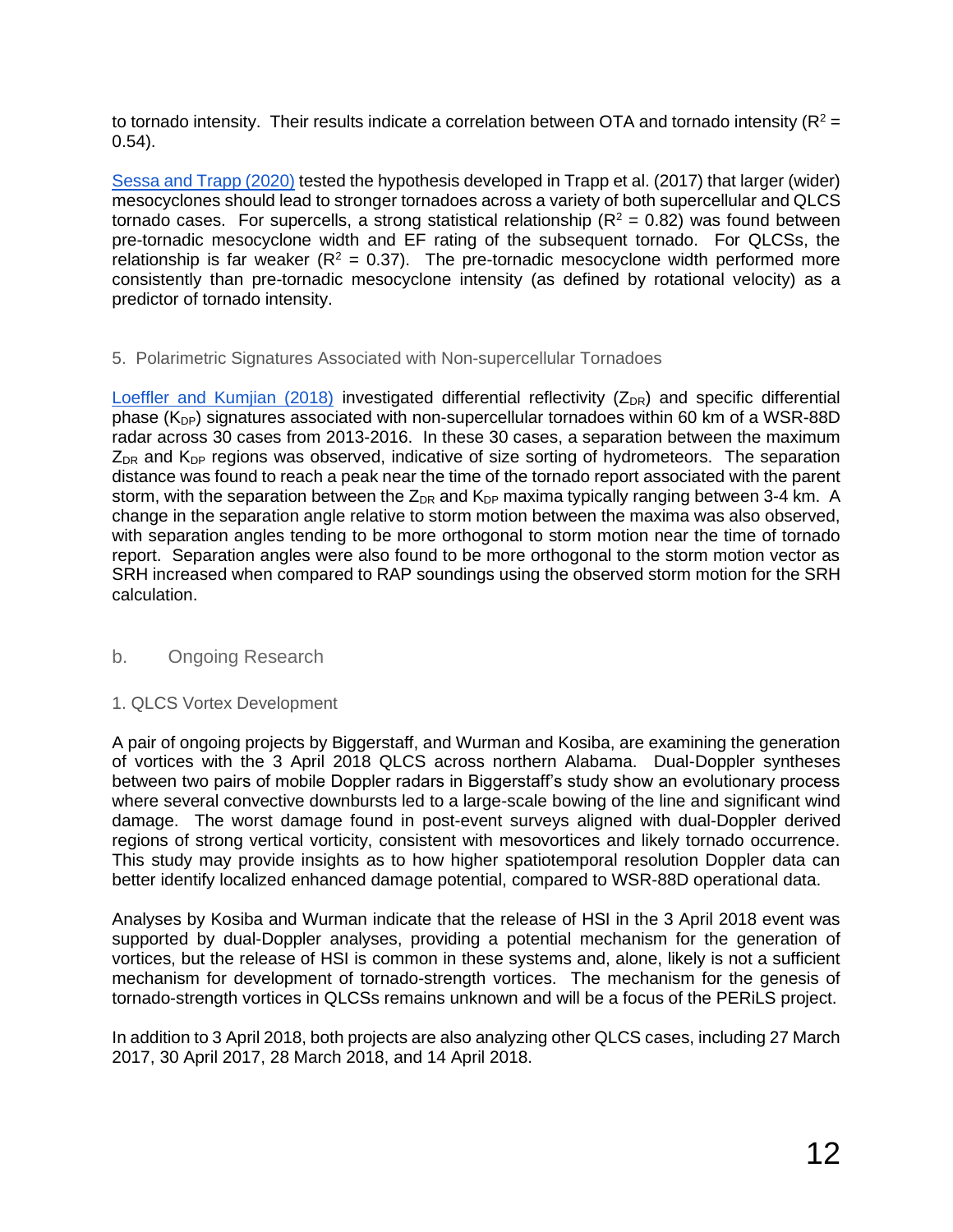An NSF-supported project is especially relevant to this topic. On 12 April 2020 an EF-3 tornado struck the Monroe, LA area, and was observed at high resolution by the University of Louisiana-Monroe S-band dual-polarization Doppler radar, as well as other instruments. An NSF-RAPID grant is supporting PI Murphy to explore the tornadogenesis process in this QLCS event.

Of special note, the Biggerstaff project is also examining the 14 April 2018 QLCS that produced tornadic damage in northwest Louisiana. This study is using multiple Doppler data sources. The mesovortices that were associated with tornadoes were persistent over time scales of more than one hour and tracks of more than 100 km length. Understanding how these mesovortices maintain intensity, and thus define more persistent areas of threat, may motivate further research into whether long-lived mesovortices are a common feature and potentially a useful tornado situational awareness tool.

#### 2. Microphysics, Electrification, Cold Pools, and Draft Structure

Using disdrometer observations from the VORTEX-SE 2016 and 2017 field campaigns, the Advanced Regional Prediction System (ARPS) model, and associated EnKF radar data assimilation system, Dawson and collaborators are examining the role of precipitation physics in influencing cold pool characteristics, and hence tornado potential, in Southeast U.S. QLCSs. Preliminary results show that ARPS with the NSSL triple-moment microphysics scheme (NSSL-3M) can successfully simulate disdrometer-observed drop size distributions in simulations of the 31 March 2016 (supercells) and 30 April 2017 (tornadic QLCS) cases.. If the model is faithfully reproducing surface precipitation and cold pool character, it should prove useful to gain understanding into the role of the cold pools in tornado formation.

Related work by Weiss and collaborators is examining the differences in cold pools, observed with StickNet instruments, in tornadic and non-tornadic storms observed by VORTEX-SE. Two approaches were taken for these measurements, a fixed array of stations that remained in place for the duration of the project (the "StesoNet", covering a  $\sim$ 10,000 km<sup>2</sup> expanse on northern AL and southern TN) and short-fused deployments during specific IOPs, usually embedded within the StesoNet domain. A recent analysis of 2016 and 2017 storm intercepts (McDonald and Weiss 2020; in revision) highlights the following principal conclusions: 1) The horizontal virtual potential temperature gradient magnitude has some skill in discriminating between tornadic and nontornadic portions of the lead convective line, 2) cold pool deficit magnitudes vary according to storm mode (linear systems, the strongest), and 3) no clear difference was found between deficits of virtual and equivalent potential temperature for tornadic vs. non-tornadic cells/line segments. The period of study by McDonald and Weiss (2020) did not feature any samples of cold pools associated with significant tornadoes. It is anticipated that forthcoming projects, such as PERiLS, will provide the opportunity to observe a broader spectrum of storms and generalize, particularly, the association of virtual potential temperature gradient with tornado development.

For the 27 March and 30 April 2017 VORTEX-SE IOPs, investigators Marquis, Kosiba, and Wurman conducted trajectory analyses and coupled these with limited sounding and surface mesonet data to diagnose the origins of downdraft air along the leading edge of the QLCSs. They found that the near-surface air associated with vorticity maximum in the QLCSs originated from different altitudes than the overall air comprising system-scale downdrafts (Marquis et al. 2018). Using hydrometeor classifications derived from dual-pol data, heavy rain and hail were present just above the trajectory height  $(> 1 \text{ km})$ , suggesting significant hydrometeor loading could be present. Additionally, since no hail/graupel were observed at the surface, melting between 1.25 km and ground level occurred. These results suggest that sub-system-scale features/vortices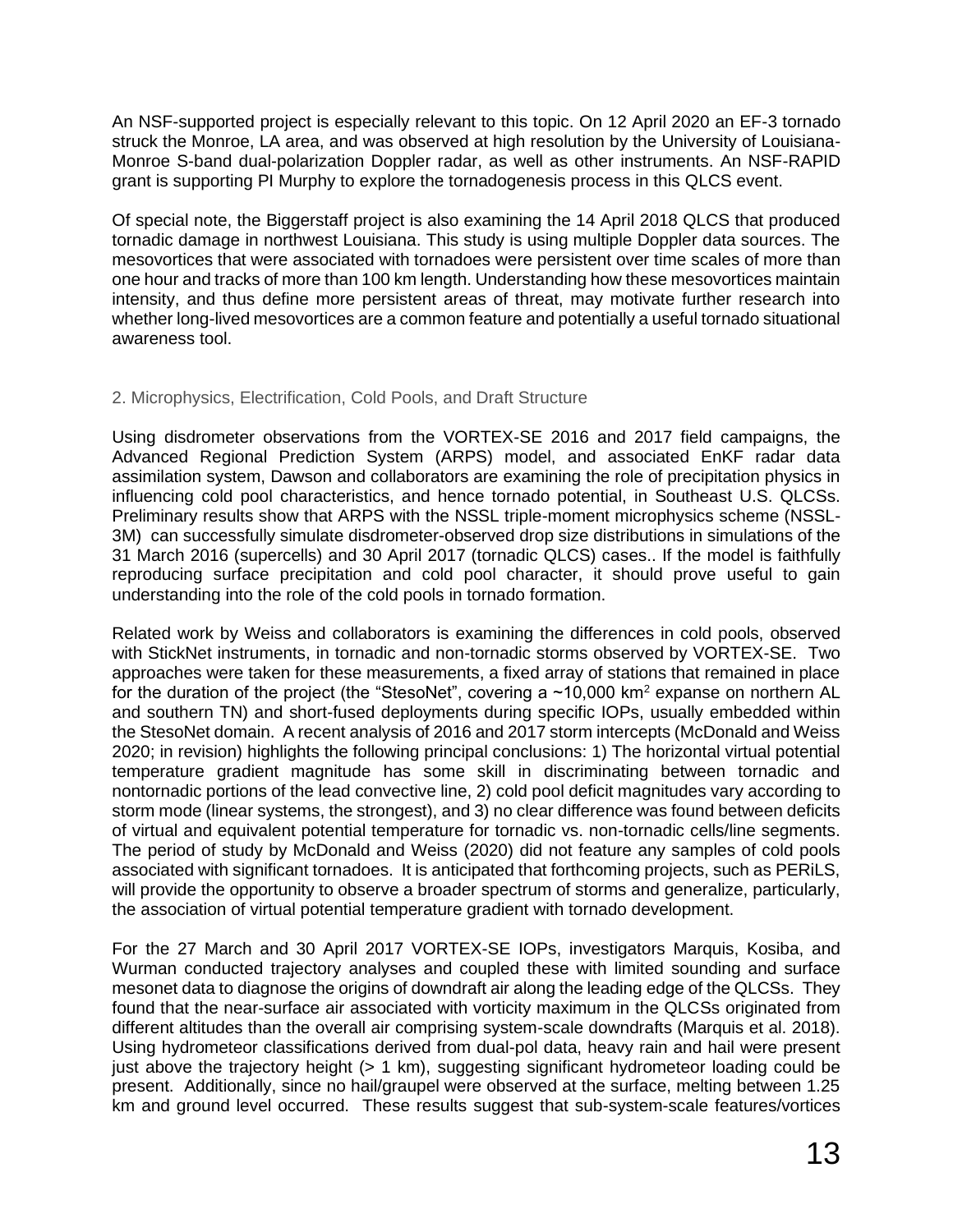may result from different processes and/or originate closer to the surface than system-scale features/downdrafts. Identifying these near-surface mechanisms may be particularly important for understanding which vortices have the potential to intensify to tornado strength. The targeted and dense set of PERiLS observations will help capture along-line features and environmental variabilities. This study also looked at the effects of terrain in the dual-Doppler wind retrievals, and found little impact on the magnitude of the vertical winds, but radar observations very close to the ground in terrain were lacking.

C. Nixon (2019, TTU MS thesis with Bruning) examined lightning and modeled environmental data in and near 19 tornadic QLCSs nationwide during all seasons from Apr 2017 - Dec 2018. While QLCSs typically exhibit quasi-homogeneous, extensive regions of moderate to high reflectivity along the line, GLM observations showed more individuated cells that were defined by a persistent trackable maximum in flash extent density over hour-long time-scales, consistent with the presence of a longer-lived mixed phase updraft that could drive persistent electrification. Within these cells there was good correlation ( $R^2 = 0.76$ ) among cell-mean-lifetime GLM flash extent density (FED), MLCAPE, and 0-3 bulk km shear (3BS). In a line-relative sense, a tendency was observed toward greater MLCAPE and FED to the right of the QLCS apex, and a slight tendency to maximize 3BS to the left of the apex. No obvious association with likelihood of tornadogenesis was found. On the other hand, flash rate fluctuations (measured by the lightning jump sigma magnitude) showed little correlation to the mesoscale environment, suggesting such variations are driven by internal storm processes or environmental variability at scales smaller than meso-beta. These findings have motivated a comparison of StickNet thermodynamics and winds to variability in LMA flash extent density as a function of distance and time from each StickNet location in the 2016 and 2017 field campaign datasets. This work by T. Welty and Bruning is ongoing, and will use a principal components approach to study this multi-parameter dataset with respect to finer-scale warm-sector and cold pool heterogeneity observed by the StickNets.

Building on these ongoing projects, another project begun in 2019 is attempting an even more holistic synthesis of the microphysical and dynamical processes and their consequences in Southeast U.S convective systems. This project is a collaboration between Purdue University (Tanamachi, lead PI) and Texas Tech University (Bruning, lead PI). The project is seeking to understand the relationship between storm electrification, microphysics and drafts, cold pool character, and tornado formation using a mixture of observation and modeling studies.

# 2.3 Storm Environments, Storm-Environment Interaction, and the Planetary Boundary Layer

Since the beginning of VORTEX-SE, there have been assertions and indications that significant inhomogeneities exist in the near-storm environments of potentially tornadic storms, and that these are poorly sampled, if at all, in existing observing systems. There has also been an interest among several groups of researchers in characterizing Planetary Boundary Layer (PBL) processes, and representing them in numerical prediction models with greater fidelity. Further, forecaster impressions from the various VORTEX-SE field campaigns are that low-level stratification is one possible key to anticipating tornado potential, and hence this stratification needs to be observed and forecast with much greater reliability.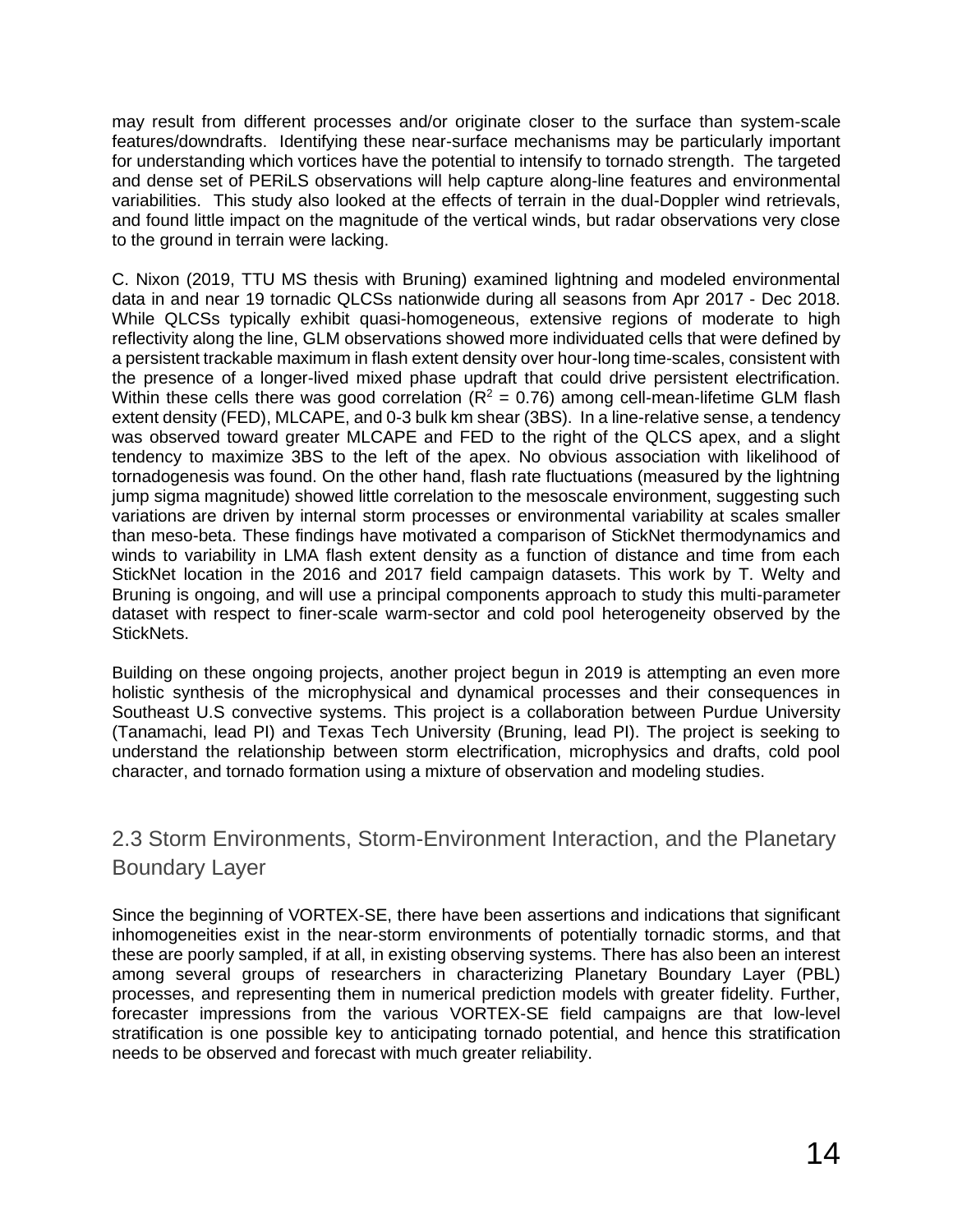#### a. Findings

#### 1. Near-Storm PBL Evolution

[Coleman et al. \(2018\)](https://ejssm.org/ojs/index.php/ejssm/article/view/165/115) evaluated the evolution of the near-storm environment in proximity to a significant (EF2) tornado in the Birmingham, AL, area on 1 March 2016. The tornado occurred only 30 km northwest of the Birmingham NWS office (BMX) and 41 minutes after the release of the 0000 UTC 2 March radiosonde. The radiosonde recorded an extremely low surface-based convective available potential energy (SBCAPE) of 11 J kg<sup>-1</sup> and no mixed-layer CAPE (MLCAPE). Surface observations from co-op and personal weather stations across the Birmingham area indicated a narrow axis of higher surface dewpoint located just north of the BMX office, in the area where the EF2 tornado occurred. When adjusted for a representative surface condition from this axis area, the BMX sounding SBCAPE value increased from 11 J kg<sup>-1</sup> to 869 J kg<sup>-1</sup>. This case serves as an example of substantial, meaningful boundary layer heterogeneity on a meso-gamma temporal and spatial scale.

#### 2. Impacts of Additional Soundings on CAM Data Assimilation

During the Meso18-19 Intensive Observing Periods (IOP), radiosondes were launched every 6 hours by the Weather Forecast Offices (WFO) in the Southeast. Furthermore, several research groups launched radiosondes every 6 hours at locations between the WFOs. Over 1700 soundings were contributed to the VORTEX-SE data archive through this effort. The objective was to determine if these extra radiosondes, when assimilated, would lead to improved initial conditions on the distribution of temperature, moisture and winds in and above the boundary layer, and if that would result in improved short-term forecasts of convection in the VORTEX-SE domain. NOAA/OAR Global Systems Lab (GSL) staff tested this hypothesis (i.e., namely that the additional radiosonde data would lead to improved short-term forecasts) using the 3km High Resolution Rapid Refresh (HRRR) model. They used version 4 of the model, which has the improved stormscale ensemble data assimilation system called HRRRDAS, for these tests. [HRRRv4 should become the operational version of HRRR at NCEP in December 2020; the code had already been frozen before these data assimilation (DA) tests were conducted.] Two DA runs were conducted: a control experiment that uses the standard data assimilated by the HRRR operationally (i.e., twice daily sondes at the WFOs, surface met from ASOS stations, AMDAR aircraft profiles, radar reflectivity and radial wind data, etc), and the experimental run that included the control observations plus the additional radiosonde data. IOPs 3, 4, 5, 6, 7, and 8 were analyzed. A wide range of objective and subjective evaluations were performed, and the impact of these additional radiosonde data was extremely slight to negligible during all 6 of these IOPs. It is possible that the information from these special soundings was not sufficient, compared to the vast number of other assimilated observations, to influence the forecasts. It is also possible that improved data assimilation methods, especially those that are multi-scale, might have resulted in an improved forecast; however, the goal of this test was to evaluate the impact on the operational HRRR. It should be noted, however, that the special soundings in Meso18-19 were useful to operational forecasters for better understanding the environmental state.

The findings thus far regarding data assimilation and the correct mix of observations to improve numerical forecasts would suggest that a great deal of work remains to be done in this area, and that the scope of this research is well beyond what can be accomplished through a program the size of VORTEX-SE. However, VORTEX-SE research should be conducted in such a way that special observations can be valuable to larger external projects focused on data assimilation.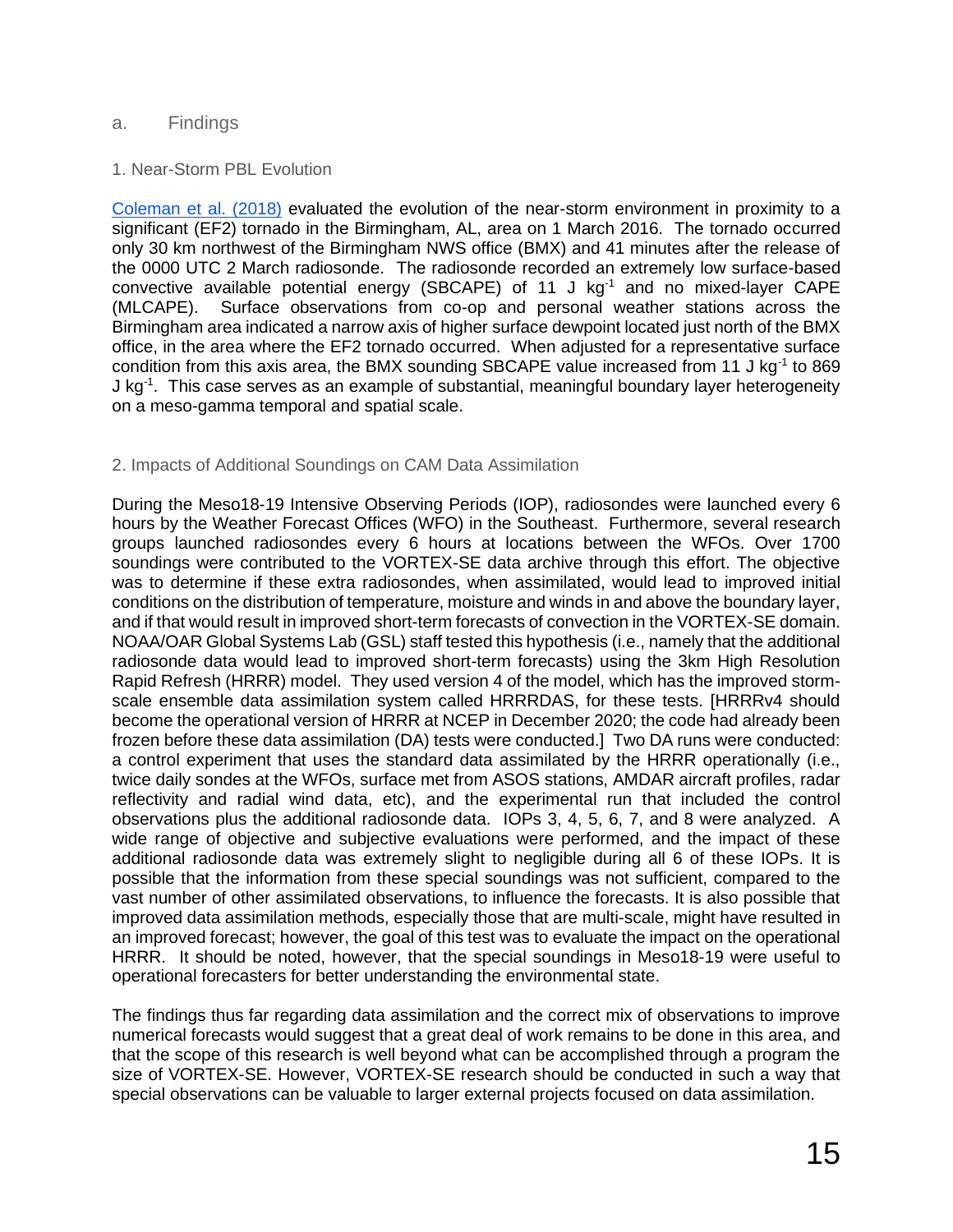#### 3. PBL

Improved profiles of temperature, humidity, and wind are especially important in the Southeast U.S. where CAPE tends to be small, and hence very sensitive to low-level variations in temperature and humidity, and wind shear tends to be very large. However, profiling is complicated by the typical presence of low clouds and precipitation in the antecedent environments. Therefore VORTEX-SE has supported work to identify the optimal mix of profiling approaches in these environments.

As a preliminary step toward characterizing PBL height evolution in the Southeast U.S. prestorm environment, Tanamachi and collaborators (2019) used the vertically pointing, University of Massachusetts S-band FMCW radar in Spring 2016 and Spring 2017 to monitor the PBL on time scales on the order of 30 sec for 6 to 7 weeks per season. Observations from this radar comprise Doppler spectral profiles as well as derived moments of reflectivity, radial (vertical) velocity, spectrum width, and signal-to-noise-ratio. At S-band, in the absence of precipitation, the top of the convective boundary layer is easily detected in clear air as a prominent layer of turbulent Bragg scatter. To ease automated detection of this PBL height marker, it was necessary to censor observations of precipitation from these data. UMass FMCW observations were algorithmically classified into precipitation, non-precipitation, and no-data categories. To the resulting nonprecipitation observations, an EKF-based algorithm is used to automatically determine the PBL height for all 14 weeks' worth of UMass FMCW observations. This work is ongoing at the time of this writing; an example can be found in Tanamachi et al. (2019). Furthermore, the Doppler spectra and moments data from observations classified as precipitation are being used by Prof. Daniel Dawson and his students to ascertain microphysical processes (e.g., size sorting, evaporation, and melting.) in storms observed by UMass FMCW and a collocated portable disdrometer. This work is also ongoing at the time of this writing.

VORTEX-SE has also supported work at NOAA/OAR/PSL as well as NSSL to develop and evaluate thermodynamic profiling, under the assumption that more frequent profiles will improve human and numerical forecasts in the Southeast. Thermodynamic profiles can be retrieved from Atmospheric Emitted Radiance Interferometers (AERIs; Turner and Löhnert JAMC 2014; Turner and Blumberg JSTARS 2019), which are included in the NSSL-OU CLAMPS facilities (Wagner et al. BAMS 2019). However, the vertical resolution of the temperature and humidity profiles coarsens with height above the instrument, and thus the retrieved profiles are generally unable to capture inversions at the top of the CBL. NOAA's Physical Sciences Laboratory (PSL) deployed radar wind profilers (RWP) with radio acoustic sounding systems (RASS) during the spring 2020 VORTEX-SE campaign. The RASS is an active remote sensing system that is able to provide partial profiles of potential temperature. We have been working on modifying the AERI retrieval so that the solution uses both AERI and RASS input, and the retrieved solution satisfies the observations from both instruments. The inclusion of the RASS virtual temperature profile, which starts at approximately 300 m and ends below 2.5 km, into the retrieval enables the algorithm to more accurately capture the elevated inversion at the top of the convective boundary layer, whereas the AERI-only retrieval smooths through that elevated inversion. Furthermore, not only does the AERI+RASS retrieval better capture the elevated inversion but that improved temperature profile results in a better retrieved water vapor profile that better represents the mixing in the entire convective boundary layer. We are performing similar work combining RASS with microwave radiometer (MWR) data; a paper on this work is currently being drafted. These results have encouraged PSL to purchase two AERI-like instruments (called ASSISTs), which can be co-deployed with RWP-RASS systems in future VORTEX-SE field campaigns.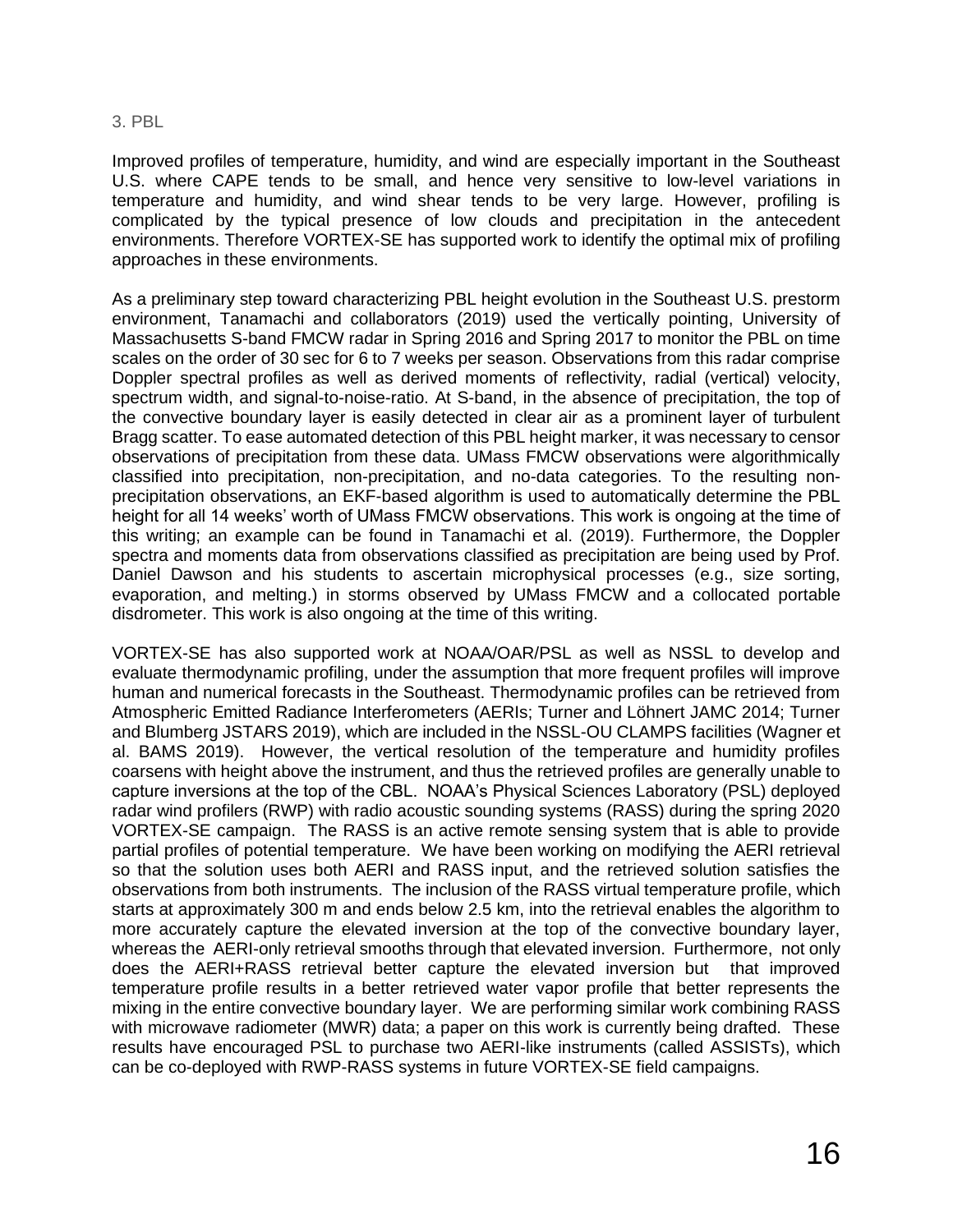VORTEX-SE has supported UAV work at the NOAA/OAR/ARL Atmospheric Turbulence and Diffusion Division laboratory at Oak Ridge. This work has focused on evaluating various copter UAVs for vertical soundings, as well as strategies to use UAVs to estimate surface fluxes. The UAV work at ATDD and a number of other organizations is showing promise for use in routine low-level soundings.

In a recently completed study, [Markowski and collaborators \(2019\)](https://doi.org/10.1175/MWR-D-19-0091.1) showed, using VORTEX-SE Doppler lidar and profiler observations, that surface layer wind profiles often differed significantly from the profiles predicted by Monin-Obuhkov Similarity Theory. This was especially true on active weather days. This theory forms the basis for most surface layer treatments in numerical models. Thus this work will be useful for motivating re-evaluation of these treatments in future efforts to improve the simulation and forecast models.

#### b. Ongoing

VORTEX-SE is supporting a project in NSSL, supervised by Mike Coniglio, to refine ideas concerning the role of the environment in QLCS character. The primary goal is to critically evaluate the "three-ingredients" method for forecasting QLCS mesovortex-genesis (Schaumann and Przybylinkski 2012). These ingredients are 1) a portion of a QLCS in which the system cold pool and ambient low-level shear are nearly balanced or slightly shear dominant, 2) where 0-3 km line-normal bulk shear magnitudes are equal to or greater than 15 m s<sup>-1</sup>, and 3) where a rearinflow jet or enhanced outflow causes a surge or bow in the line. The first ingredient refers to the theory that attributes a strong forced updraft to a "balance" between cold-pool-generated horizontal vorticity and the horizontal vorticity of the opposite sign in the ambient environment (Rotunno et al. 1988, Weisman and Rotunno 2004).

Recent studies find that the processes that may generate a QLCS mesovortex are quite varied and may include tilting and stretching of frictionally-induced vorticity, processes similar to the generation of mesocyclones in supercells, or from combinations of all of the above processes (e.g. Schenkman et al. 2012, Xu et al. 2015,a,b, Flournoy and Coniglio 2019). In particular, the low-level wind profiles in some QLCS events appear to have sub-critical line-normal wind shear from the three-ingredients perspective.

To explore environmental controls on QLCS mesovortices (and tornado potential), radiosonde observations in proximity to QLCSs that were taken during past field programs, including from Meso18-19, will be collected and analyzed in relation to internal characteristics of the QLCS revealed by nearby WSR-88D observations (and from research radars when available). These observations will be supplemented with Doppler wind lidar (or research radar) observations of the vertical wind profile retrieved using the VAD technique when available to explore the typical variability of the wind shear at various distances from the QLCS. The goal is to identify scenarios when the three-ingredients method may not identify a QLCS mesovortex/tornado threat and to develop a set of recommendations to forecasters in these scenarios.

A [project supported by the National Science Foundation](https://www.nsf.gov/awardsearch/showAward?AWD_ID=1917701&HistoricalAwards=false) and led by Ming Xue at the University of Oklahoma will be investigating the storm/environment interactions using the 2018 observations collected by the NOAA P-3 (dual Tail Doppler Radars, in situ state, and downward-pointing Raman lidar). These analyses will be combined with ensemble mesoscale model simulations that are aimed at representing the environments of the observed tornadic storms. This project could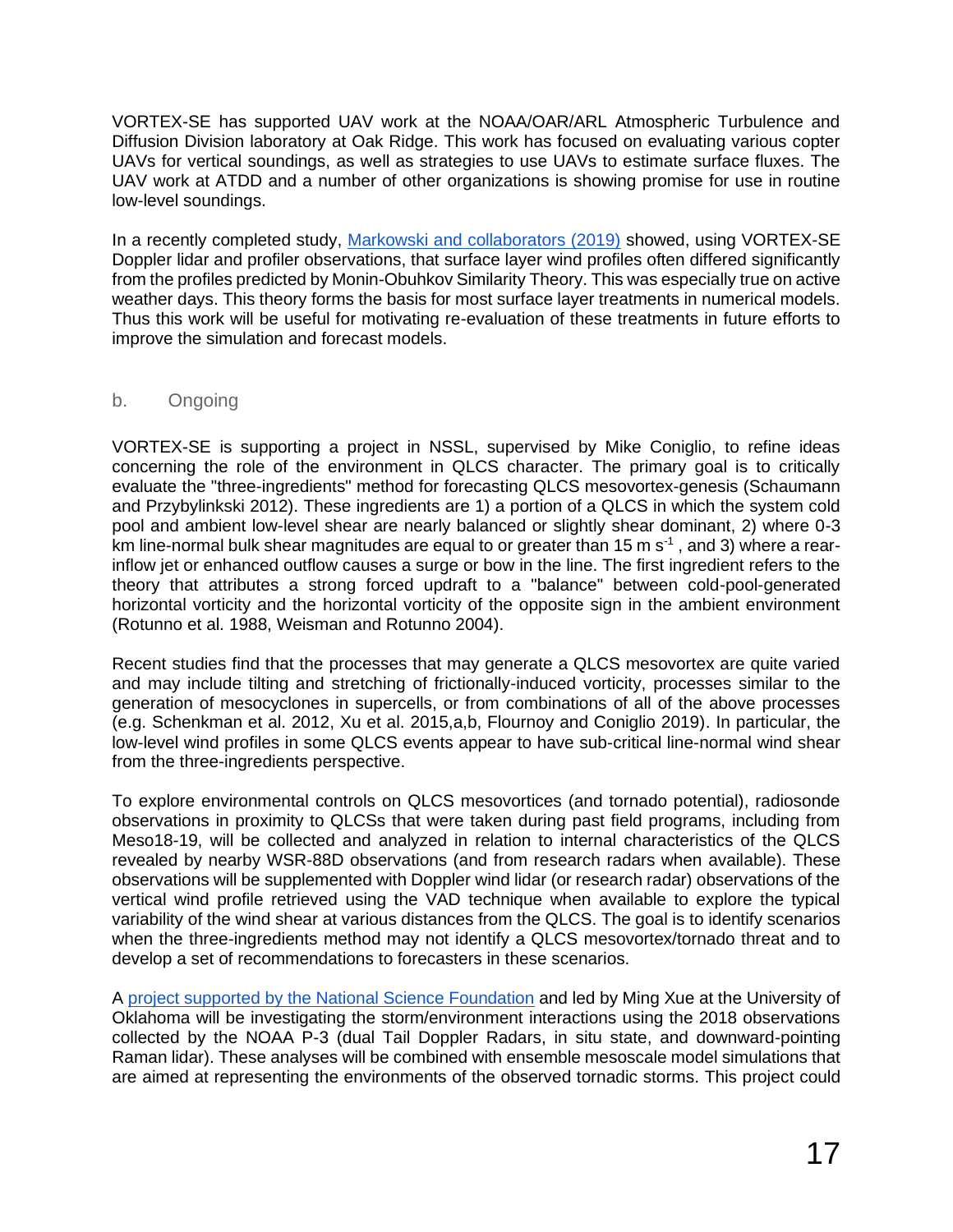produce new understanding about inhomogeneities in flow, temperature, and humidity near tornadic storms, and the role of the inhomogeneities in modulating tornado potential.

VORTEX-SE has also supported NOAA/OAR/PSL in the development of a radar profiling system with a Radio Acoustic Sounding System (RASS) modified to function in environments with large low-level wind speeds. Wind can adversely impact RASS by advecting the acoustic signal downstream. The demonstration system has mitigated this issue by placing the acoustic sources upwind of the receiving antenna. This approach appears promising for routine profiling of temperature (not humidity) and wind in the Southeast.

VORTEX-SE is evaluating the idea that high-resolution Velocity-Azimuth Display (VAD) data will be useful for assessing the evolution of tornado potential in the environments of Southeast storms. Kosiba and collaborators have examined VAD-derived wind profiles from the various VORTEX-SE radars during the 2017 and 2018 seasons and compared these to radiosonde winds. VAD analyses from SR2, SR1 and MAX were used to construct hodographs ahead of the QLCS . Both low-level and deep-layer shear were strong and the VAD profiles derived from the three radars were in good agreement. We will compare the VAD analyses to sounding wind data and calculate shear, helicity, storm motion, and other parameters. These will be compared to storm structure, including sub-feature structures, both from dual- and single-Doppler data, throughout the evolution of the QLCS. It is anticipated the higher temporal resolution VADs will yield more insight into the (wind) environment.

A new grant has been made by the Weather Program Office to PSL. This grant spans a number of issues relevant to VORTEX-SE, including PBL processes. The abstract of the grant proposal is as follows:

Forecasting the timing and location of convection and attendant precipitation in the southeast U.S. is critically dependent on proper simulation of the planetary boundary layer (PBL) evolution and the microphysical parameterization used by the forecast model. The difficulties in forecasting U.S. convective precipitation are shared by midlatitudes, subtropics, and tropics alike because this precipitation grows upscale from the boundary layer through convective processes. This study aims to address NOAA's Precipitation Prediction Grand Challenge by evaluating the ability of the NOAA High Resolution Rapid Refresh (HRRR) and Global Forecast System Finite-Volume Cubed-Sphere Dynamical Core (GFS-FV3) models to properly simulate the PBL and resulting convective and precipitation processes, with the goal of identifying shortcomings and areas for model improvement. The proposed effort will leverage a number of assets already set to be deployed for the Verification of the Origins of Rotation in Tornadoes Experiment-Southeast (VORTEX-SE) in Alabama and surrounding areas. VORTEX-SE is focused primarily on quasi-linear convective systems (QLCS) and non-supercell tornadic thunderstorms. We propose to augment VORTEX-SE by deploying additional instrumentation to properly characterize precipitation microphysics and the PBL. The proposal takes advantage of the Physical Sciences Laboratory's (PSL's) long history in deploying, maintaining, and analyzing observations to evaluate NWP models in terms of quantitative precipitation forecasts. This includes vertically-profiling and surface instrumentation to retrieve drop size distribution (DSD) characteristics in precipitation and to diagnose PBL structure. For this one-year project, we will evaluate the observations in comparison with model simulations of precipitation and the PBL. This analysis will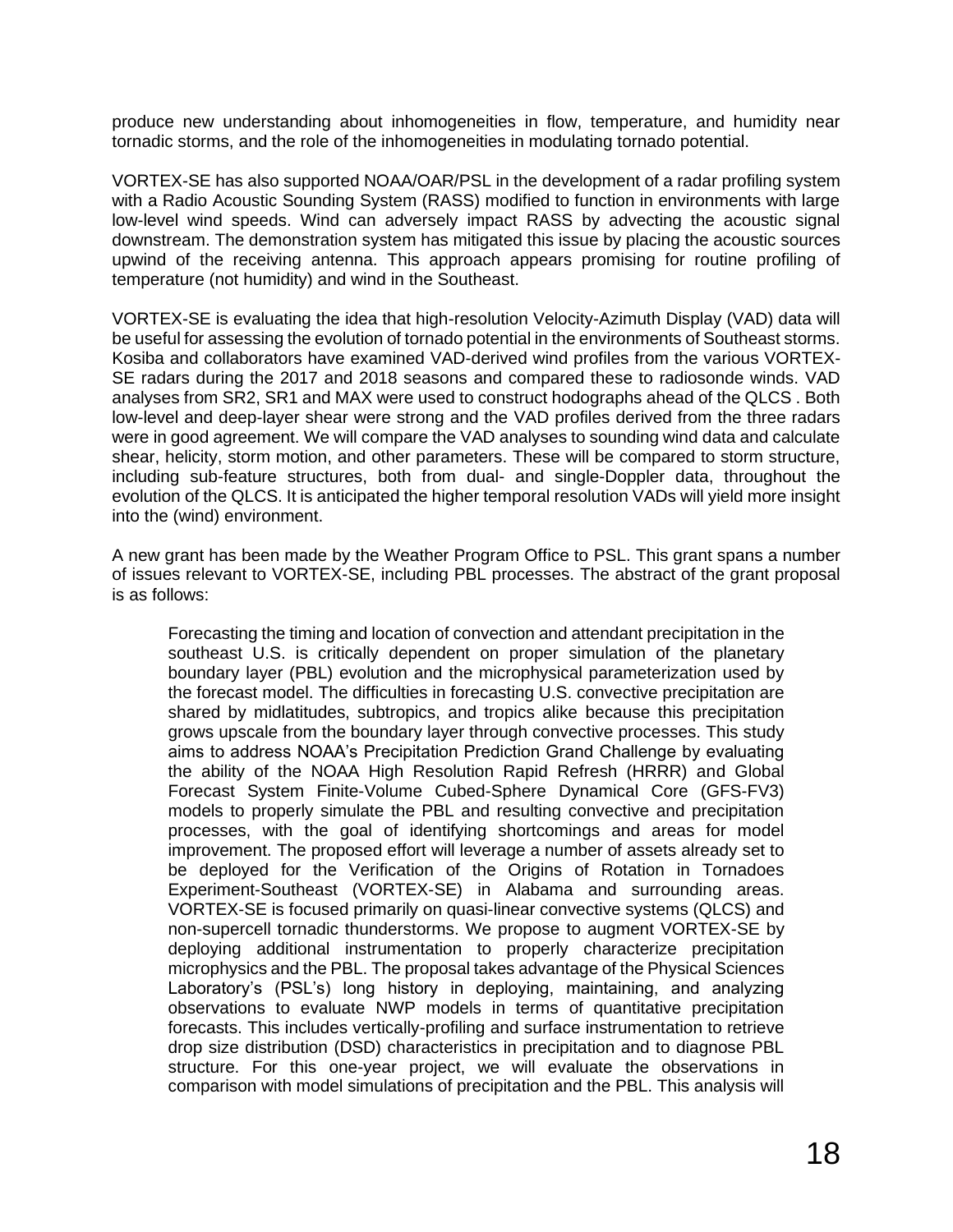aim toward identifying more detailed science questions that could be addressed in subsequent years.

## 2.4 Climatology

#### a. Findings

1. Tornado Event Climatologies

[Anderson-Frey et al. \(2018\)](https://doi.org/10.1175/WAF-D-18-0057.1) analyzed the near-storm environments of 14,732 tornadoes across the United States from 2003-2015. Tornadoes were classified by event mode (isolated tornadoes vs. tornadoes that were part of an outbreak), by parent storm mode (e.g. QLCS vs. right-moving supercell), by season, and by region. The near-storm environments were assessed using SPC's RUC/RAP sounding climatology as well as two-dimensional self-organizing maps (SOMs) to assess the variation of atmospheric parameters relative to tornado occurrence. Tornado outbreaks were most prevalent in the spring months. Outbreak tornadoes were associated with higher 0-1 km SRH, 0-6 km BWD, and lower ML LCL heights. In the Southeast, MLCAPE was also a discriminator between outbreak and isolated tornado events, with outbreak tornadoes featuring higher MLCAPE values. The SOMs reveal that, for modes with similar STP magnitudes, the STP maximum tends to be located east of a tornado event in the Plains and Midwest and northwest of an tornado event in the Southeast. Outbreak tornadoes are more common in the Southeast (42% of outbreak tornadoes) than in the Great Plains (24% of outbreak tornadoes), while isolated tornado events are more common in the Plains (34% of isolated tornadoes) than in the Southeast (25% of isolated tornadoes). Nocturnal tornadoes comprised a larger proportion of outbreak tornadoes (26%) than of isolated tornadoes (11%). Tornadoes in outbreaks were more frequently deadly than isolated tornadoes, with 6% of outbreak tornadoes producing fatalities as opposed to 1% of isolated tornadoes. Outbreak tornadoes featured a higher probability of detection (POD; 80%) than isolated tornadoes (59%), with isolated tornadoes in higher STP environments having a higher POD than those in lower STP environments.

Further work by [Anderson-Frey et al. \(2019\)](https://doi.org/10.1175/WAF-D-18-0211.1) focused on the environments of Southeast U.S. tornadoes. Southeast environments were characterized by lower MLCAPE and MLLCL heights and higher values of 0-1 km SRH and 0-6 km BWD than the rest of the CONUS. STP tends to peak during Spring (MAM) and overnight events. In HSLC cases, increased EF ratings are associated with higher values of 0-1 km SRH and 0-6 km BWD, with little distinction in MLCAPE and MLLCL values from non-tornadic or weak-tornadic cases. The POD for Southeast tornadoes (71.5%) is slightly higher than the national average (65.6%), but the FAR is also higher than the national average (78.6% in the Southeast against 75.6% nationally). There was no discernable difference in POD or FAR between HSLC and all tornadic events in the Southeast. EF0-EF1 tornadoes saw the lowest POD (67.6%), but only 0.6% produced fatalities. 16.5% of EF2+ tornadoes produced fatalities, but were warned 86.9% of the time, and violent EF4+ tornadoes killed more than half the time but featured a 100% POD.

[Childs et al. \(2018\)](https://doi.org/10.1175/WAF-D-17-0120.1) performed an analysis of cold-season (November-February) tornado environmental climatology across the United States. Cold-season tornado activity was found to be most common along the lower Mississippi River valley and across the Southeast, with decreasing incidence of cold-season tornadoes farther west. Increased cold-season tornado activity tends to be associated with higher 500 hPa geopotential heights in the eastern United States and lower corresponding heights in the northern Atlantic, typical of a positive Arctic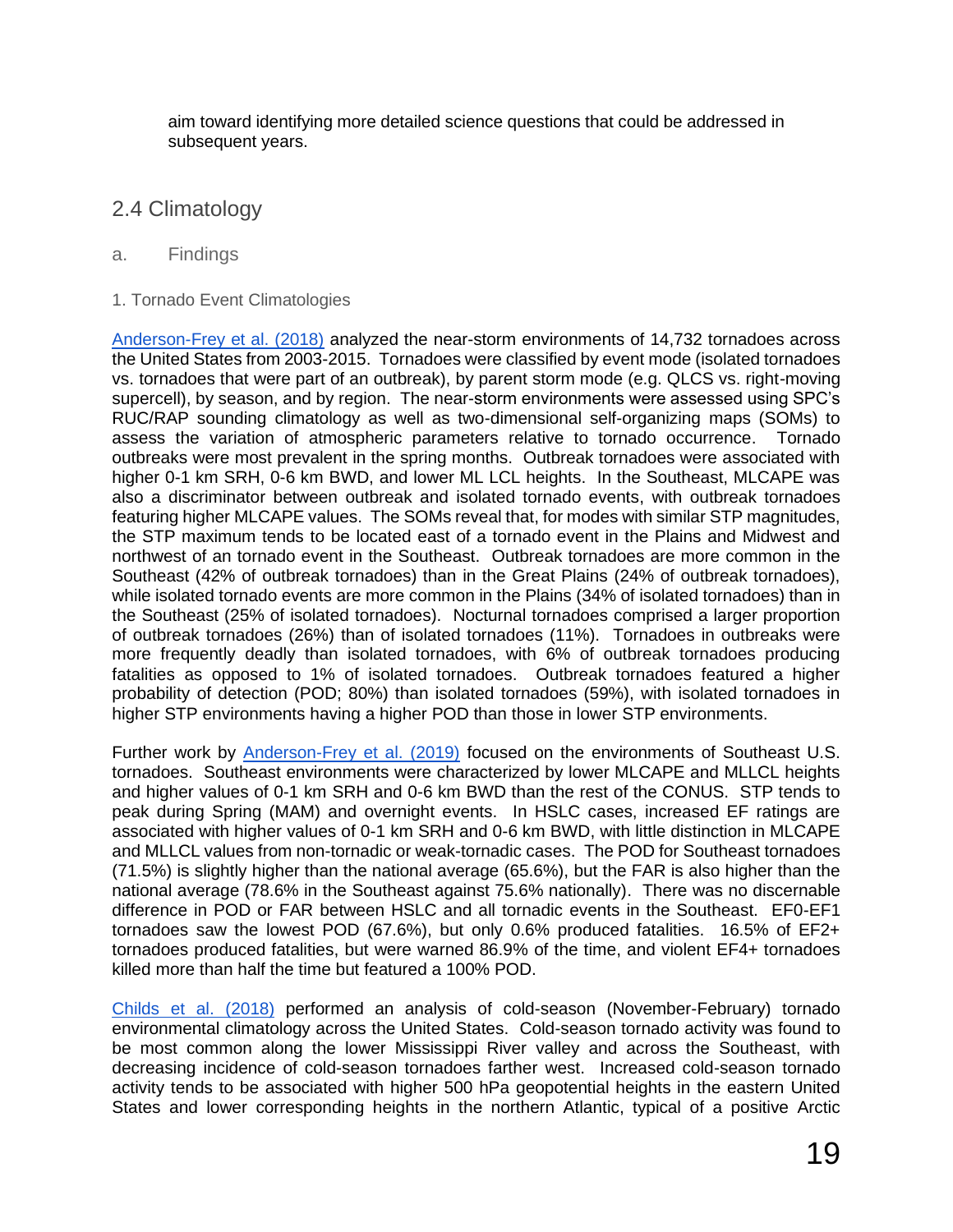oscillation (AO) phase. A dipole of sea-surface temperatures (SSTs) in the Gulf of Mexico is also evident, with positive SST anomalies in the western Gulf and negative SST anomalies in the eastern Gulf during active cold seasons. The cause of this dipole is unclear, but the dipole appears to promote higher precipitable water and surface dew point values across the Mississippi Valley and Southeast. Cold season tornado activity also appears to follow a 3-7 year cycle, mimicking the time scale of the El Nino-Southern Oscillation (ENSO), with La Nina ENSO phase being more favorable for cold-season tornado activity than El Nino or ENSO neutral phases. The most active cold seasons featured an increased number of observations of MLCAPE >750 J kg-1 with  $>$ 30 m s<sup>-1</sup> 0-6 km bulk wind difference, as well as steeper 700-500 mb temperature lapse rates. Cold season events are characterized by synoptic patterns featuring a trough over the western United States, ridging along the East Coast, and a jet streak centered over the central Plains. Both discrete and linear storm modes are common in cold-season tornado events, but discrete cells tend to produce stronger, deadlier tornadoes.

#### 2. Forecast Performance

A study by [Herman et al. \(2018\)](https://doi.org/10.1175/WAF-D-17-0104.1) examined the performance of SPC convective outlooks across the United States. Day 1 convective outlooks were examined over an 8-year period from January 2009-December 2016, and Day 2/3 outlooks were examined over a period from September 2012- December 2016. During the Day 1 forecast period, the best skill was exhibited in severe wind forecasts, followed by hail and tornadoes. For significant severe forecasts, the trend was reversed, with significant tornadoes showing the most skill, followed by significant severe hail and wind. The most active years featured the best forecasts, and spring and late autumn featured the most skillful forecasts. The least skill was exhibited in low shear and very high shear/very low CAPE environments. Overall, forecasts showed the most skill in the northern and eastern U.S. and the least skill in the southern and western U.S. Day 1 tornado and Day 2 and 3 outlooks displayed an under-forecast of threats, while forecasts were well-calibrated to Day 1 wind and hail events.

#### b. Ongoing Research

Ongoing work by Jeff Trapp is currently focused on relating mesocyclone size to environmental variables. The analysis compares pre-tornadic mesocyclone diameters to numerous thermodynamic and kinematic variables assessed by storm mode and meteorological season. Preliminary results indicate that the strongest relationship between the environment and pretornadic mesocyclone diameter exists for CAPE and other thermodynamic variables in meteorological spring (March-April-May), with higher values of CAPE corresponding to larger pretornadic mesocyclones.

Cameron Homeyer and collaborators (in non-VORTEX-SE-funded work) have analyzed systematic differences in radar-derived kinematic and microphysical variables between nontornadic, tornadic, and pre-tornadic supercells. The analysis applies a probability-matched composite mean technique to hundreds of supercells sampled in Homeyer's GridRad dataset. Mesocyclones are found to be much more vertically aligned during and 20 min preceding tornadogenesis than in nontornadic supercells. Similarly, the low-to-mid-level differential radar reflectivity dipole is oriented differently in tornadic supercells. Several other systematic differences are found that could be exploited by forecasters during tornado warning operations, either directly or via automated radar algorithms. One potential extension of this work is to stratify the analysis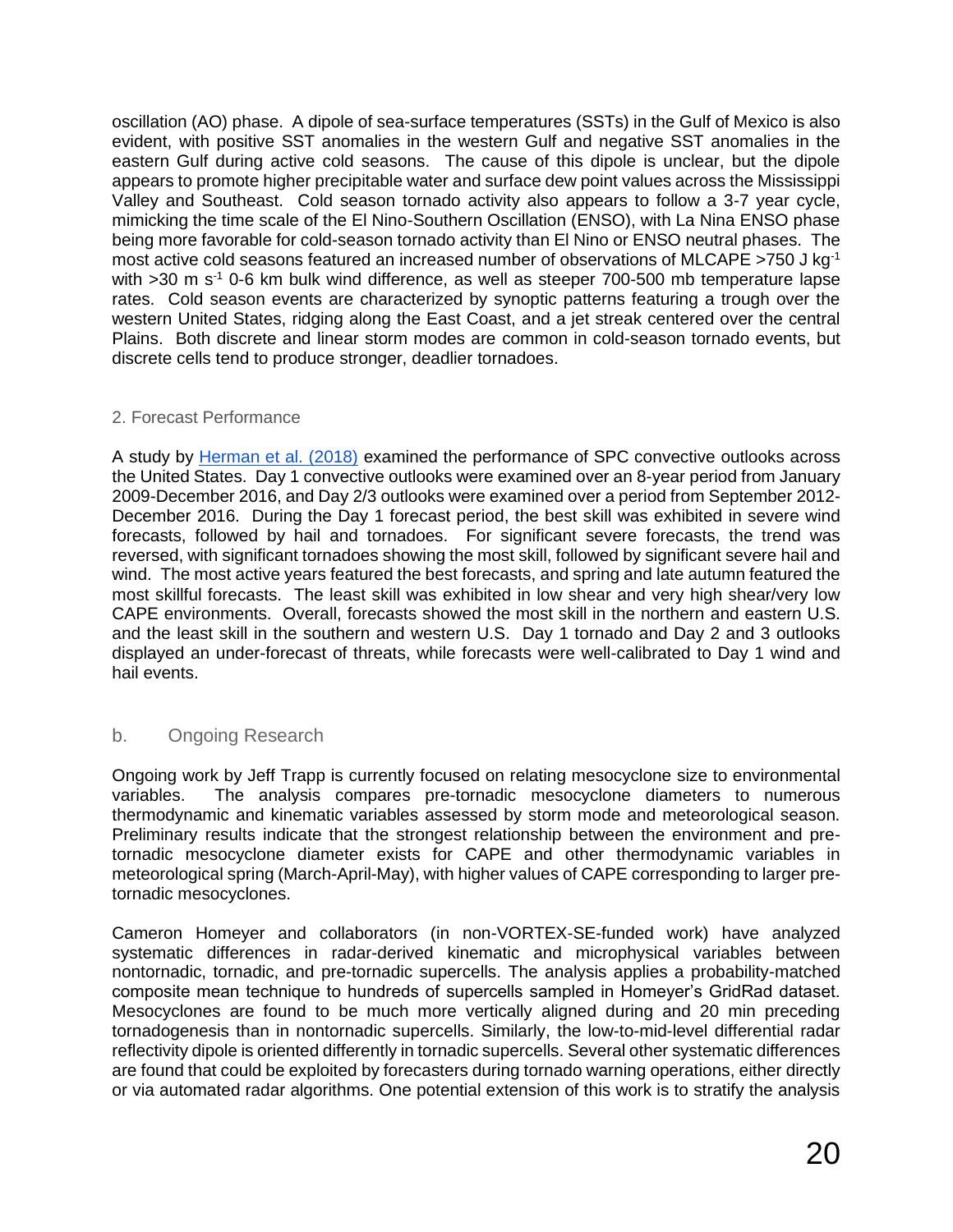so as to identify any differences in tornadogenesis markers/precursors between geographical regions (e.g., SE vs. Plains) or environmental regimes (e.g., HSLC vs. HSHC).

# 2.5 Tornadoes in the Context of the Natural and Built Environment

#### a. Findings

VORTEX-SE research on tornadoes in the context of the natural and built environment has largely focused on two subjects: (1) utilizing tree damage to estimate tornado characteristics and intensity and (2) assessing failure of structures in tornadoes.

Two methods of estimating tornado intensity through tree damage have been investigated with support from VORTEX-SE because improved damage characterization will be important to future Southeast tornado research. The methodology developed in [Godfrey and Peterson \(2017\)](https://doi.org/10.1175/WAF-D-16-0104.1) estimates the maximum 3-s gust associated with the percentage of fallen trees within a 100 m x 100 m area based on statistical wind resistance modeling. While the study shows significant potential in tree damage variability due to terrain effects, soil properties, and tree species resistance differences, it serves as a proof-of-concept toward developing a widely applicable method for estimating tornado intensity through tree falls in a wide variety of terrain. This methodology is serving as a baseline for development of new tree damage indicators (DIs) for the Enhanced Fujita Scale. Environment and Climate Change Canada (ECCC) has already developed an [EF scale DI](https://www.canada.ca/en/environment-climate-change/services/seasonal-weather-hazards/publications/enhanced-fujita-scale-damage-indicators/chapter-27.html) for tree fall fraction, and a similar DI is currently under development in the American Society of Civil Engineers (ASCE) EF scale standard subcommittee in the U.S.

The other methodology for estimating tornado intensity by analyzing tree damage that has been a focus of VORTEX-SE funded research is developed in [Rhee and Lombardo \(2018\).](https://doi.org/10.1016/j.jweia.2018.07.017) This method builds off of a methodology developed by **Lombardo et al.** (2015) that utilizes a Rankine vortex model to estimate the horizontal wind speed profile associated with a pattern of observed tree damage. This method requires a transect of tree falls normal to the forward motion vector of the vortex, which is then compared to modeled transects of tree fall vectors assuming that the trees impacted by the tornado would fail (fall) at a uniform horizontal wind speed. The Rhee and Lombardo study expands on this methodology by accounting for limited asymmetry of the vortex and by applying the methodology to soybean crop damage in an Illinois tornado case. This method, however, continues to be limited by the effects of topography on the pattern of tree falls, and still does not account for multiple-vortex tornado structure.

VORTEX-SE has sponsored research toward using aerial imagery of tree damage to characterize certain aspects of tornado evolution. [Cannon et al. \(2016\)](https://doi.org/10.1007/s10980-016-0384-8) employed a supervised classification scheme to assess damage severity from aerial imagery gathered in the wake of a pair of tornadoes from 27 April 2011 and compared the damage severity to underlying topographic features. Their findings suggest a tendency for damage severity to decrease as tornadoes ascend terrain features and to increase upon descent, with this behavior most notable on shallow slopes. [Zenoble and Peterson \(2017\)](https://ejssm.org/ojs/index.php/ejssm/article/view/158/110) used aerial imagery of 50 tornado tracks in forested areas to characterize the variability of damage along each track. Their findings indicate that damage width can vary substantially along short distances of a tornado track, leading to major differences between track characteristics for tornadoes assessed using aerial imagery versus strictly using ground survey information. However, the aerial imagery is often very limited in detecting damage of EF0 intensity, which can lead to actual tornado widths being over 200% greater than those analyzed by aerial imagery.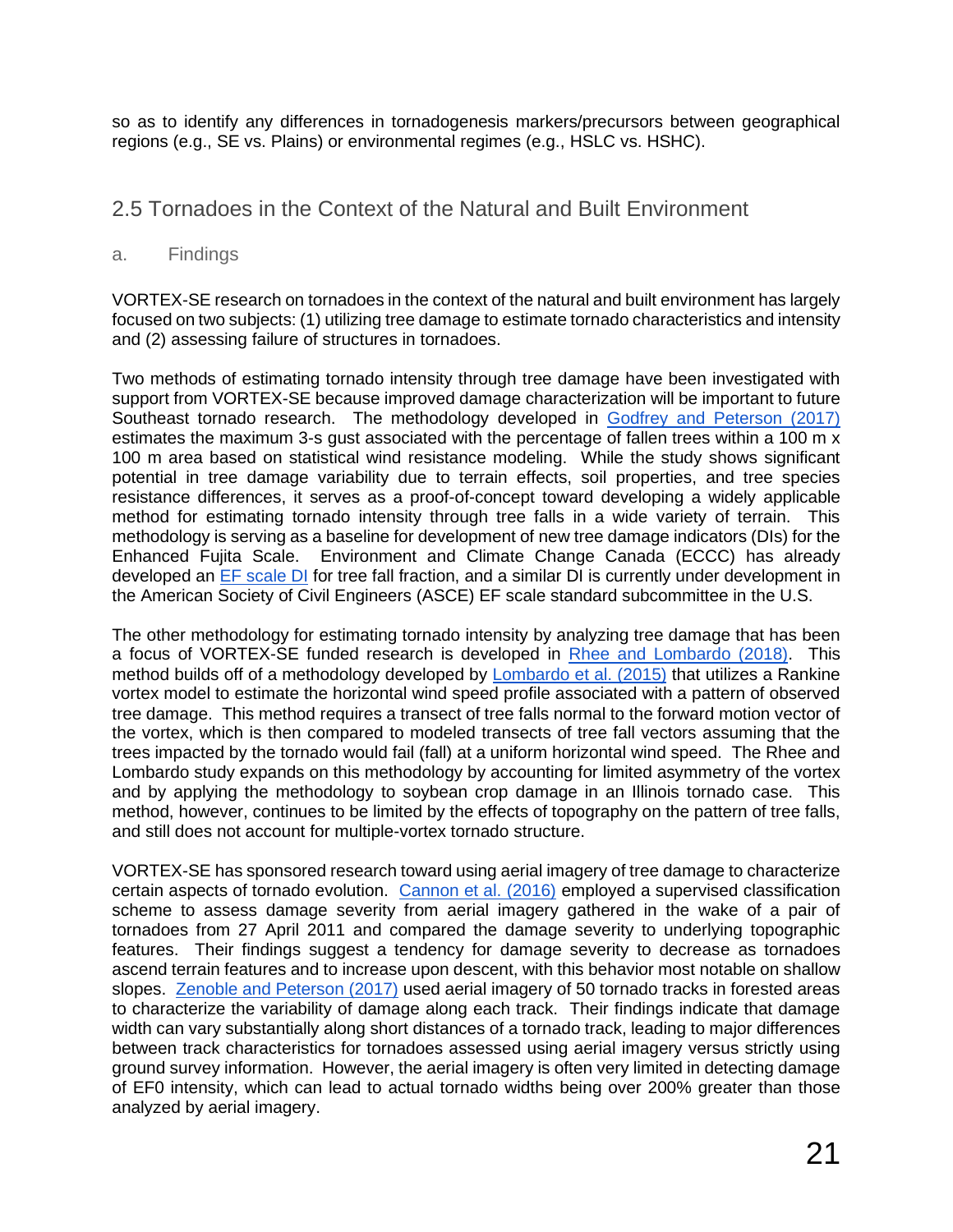Further research has been conducted on the wind loads that lead to various degrees of damage in tornadoes. [Roueche et al. \(2017\)](https://doi.org/10.1061/(ASCE)ST.1943-541X.0001854) developed empirical fragility curves using tree fall modeling of the 22 May 2011 Joplin, MO, tornado for single-family homes in both open and suburban (sheltered) exposures and compared those curves to curves developed in hurricane winds. In suburban areas, the fragility of structures exposed to tornado wind loads was similar (within 5%) to those exposed to hurricane winds. In open exposures, however, tornado load amplification relative to hurricane wind loads was approximately 1.37 to 1.55, indicating that the loads applied to buildings are 37-55% greater for tornadoes than for hurricanes at equivalent wind speeds.

#### b. Ongoing Research

NSSL has a research effort underway, led by CIMMS Post-Doc Melissa Wagner, to document wind damage in the Southeast U.S. during the PERiLS campaign (see below). This work will use multispectral imagery obtained using UAS to document wind damage to vegetation, and will attempt to qualitatively assess the relative contributions of straight, divergent, and swirling flow.

Stephen Strader (Villanova University) and David Roueche (Auburn) are also continuously documenting manufactured housing performance and failures as it relates to tornado events throughout the Southeast. The collection of this dataset is vital for determining long-term performance of manufactured home structures as it relates to tornado intensity, geographic location, and fatality rates.

# 2.6 Landfalling Tropical Cyclone Tornadoes

The Congressional appropriations in fiscal years 2018 and 2019 contained language indicating a special interest in mitigating the threat of tornadoes in landfalling tropical cyclones (LTC). In response, VORTEX-SE included this topic in its annual grant competitions.

a. Findings

Prior to VORTEX-SE, a review of the meteorological and forecasting aspects of Landfalling Tropical Cyclone tornadoes was written by Edwards (2012). This study nicely encapsulated much valid understanding of this phenomenon. LTC tornadoes were known to be most common in a sector of the LTC that included the right-forward quadrant with respect to motion. These tornadoes seem to have the characteristics of other supercell tornadoes, and (like is often the case in the Southeast) occur in relatively low CAPE and very large low-level shear. The diurnal CAPE cycle is found to be most pronounced further away from the LTC core, owing to greater amounts of cloudiness toward the core. Nocturnal LTC tornadoes are common, and sometimes strong, as is the case with non-LTC tornadoes in the Southeast. As of the 2012 review, there was a growing recognition of the forecast "ingredients" important for these tornadoes. There was also a recognition that these tornadoes are sometimes difficult to warn for because their parent storms are akin to "mini-supercells" and hence radar detection must rely on smaller, more poorly-resolved signatures. Finally, it should be noted that LTC tornadoes appear to be generally weaker than non-LTC tornadoes, but violent tornadoes can (rarely) happen.

Between 2012 and the present, significant improvements in convection-allowing forecast models, and the development of diagnostics such as Updraft Helicity, have allowed for much better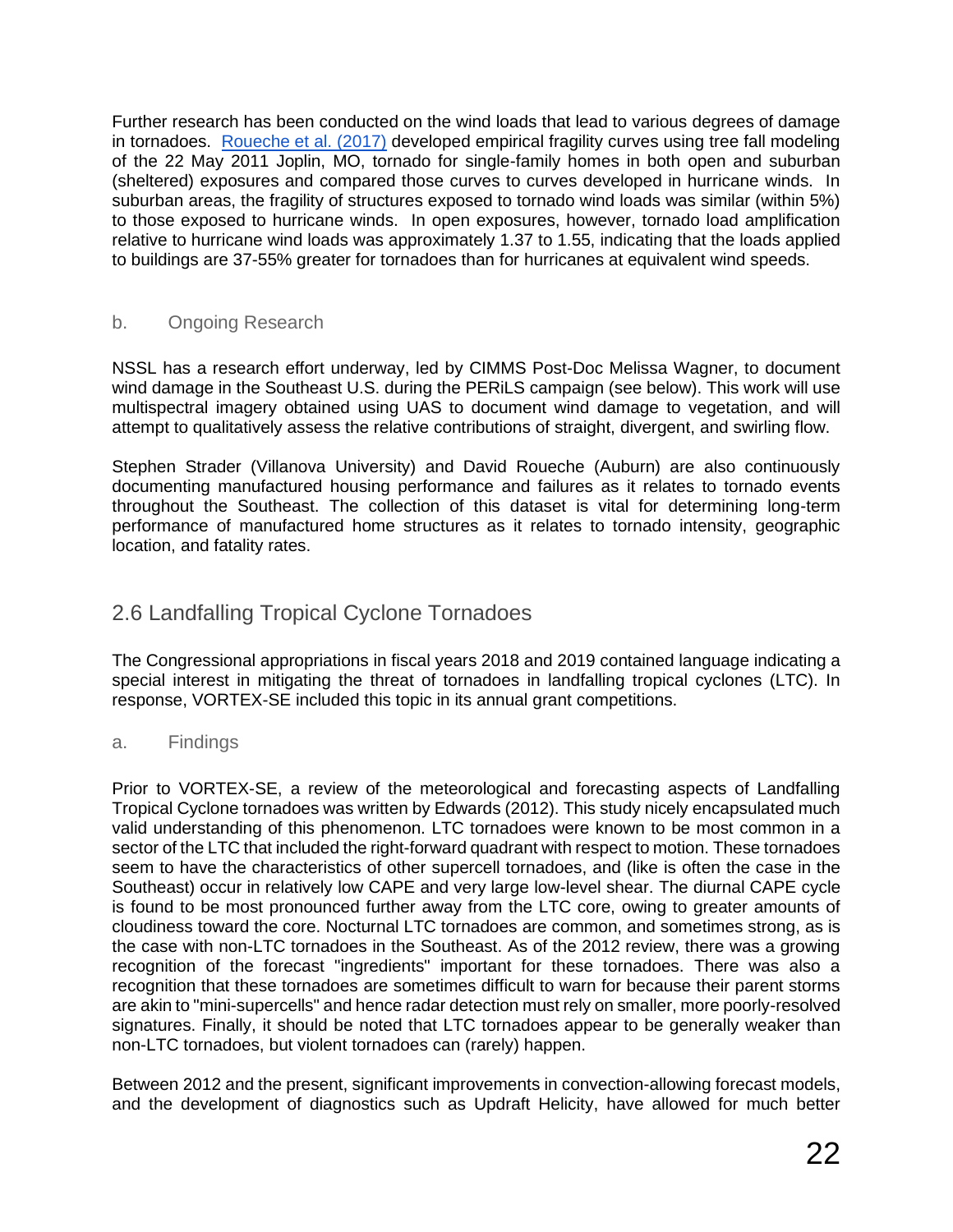delineation of tornado threat in LTCs. In one study supported by the NSF, [Carroll-Smith et al.](https://ejssm.org/ojs/index.php/ejssm/article/view/168/119)  [\(2019\)](https://ejssm.org/ojs/index.php/ejssm/article/view/168/119) found good agreement between observations of tornado occurrence and WRF model forecasts of Hurricane Ivan (2004). Related work is ongoing with VORTEX-SE support in the Trier et al. project (see below).

As of this assessment, several VORTEX-SE research projects have been completed on this topic. However, there have been no reported findings in the formal literature.

#### b. Ongoing Research

VORTEX-SE has several studies underway in response to the Congressional appropriation language in the Department of Commerce spending bills.

One project is using North American Reanalysis Data to look at the environments of over 1200 tornadoes in over 100 storms, categorized by the type of scenario. This project is *Environmental and Storm-Scale Characteristics of Tornado-Producing Rainbands within Landfalling Tropical Cyclones* (S. Trier at al., 2019 grant). It appears on track to provide useful guidance to forecasters to anticipate tornado production in LTCs based on overall LTC characteristics, as well as the forecast parameters involving CAPE, shear, etc. Dereka Carroll-Smith and Roger Edwards are collaborators on this project, so in a sense it is continuing the earlier work cited above.

One of these projects involves the numerical prediction of tornado potential in LTCs. *Short-term Ensemble Prediction of Tornadoes in Landfalling Tropical Cyclones* (T. Jones et al., 2019 grant) is using the NSSL Warn-on-Forecast System (WoFS) to predict the spatial and temporal patterns of various threats in LTCs, including wind, tornadoes, and heavy rainfall. This system is being tested on events in realtime in 2020, with guidance available to operational forecasters for initial assessment.

Another research project (*Multi-disciplinary investigation of concurrent tornado and flash flood threats in landfalling tropical cyclones*, R. Schumacher et al., 2018 grant) is investigating the concurrent risk issues from both a meteorological and social/behavioral perspective. Initial findings seem to be pointing toward a re-emphasis of the earlier multi-hazard meteorological work that found an association between extreme rain production and storm rotation in historical data sets.

### 2.7 Forecast Model and Analysis System Improvements

#### a. Findings

Early in VORTEX-SE it became apparent that operational and experimental CAM guidance was often difficult to use when trying to assess tornado potential on the several-hour time scale. Thus, we supported efforts to understand the overall deficiencies in these CAM models. Schwartz et al. [\(2019\)](https://doi.org/10.1175/MWR-D-16-0410.1) concluded that WRF ensembles generally produced more accurate precipitation forecasts (at 0-36-h lead times) over the central and eastern U.S. using 1-km than 3-km grid spacing. Some of the improvement arose from better representation of MCSs, which move more quickly (in better agreement with observations) in the 1-km forecasts owing to stronger cold pools.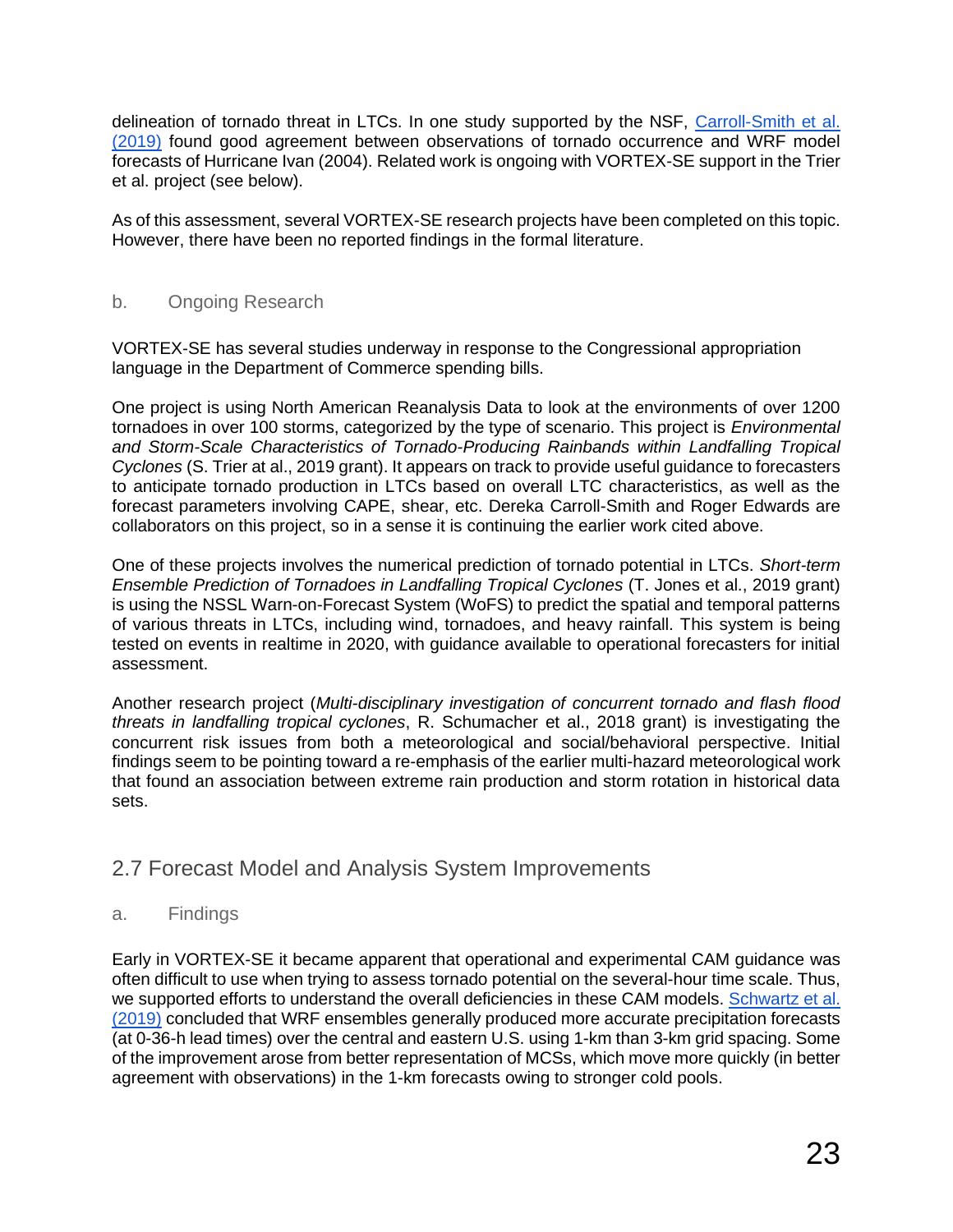John Lawson and collaborators have recently completed a project comparing 3-km vs. 1-km forecasts of four LCHS severe weather events during 2016-17. The model configurations were identical apart from the differing grid spacings and were both initialized from the 3-km NSSL WoFS (formerly NEWS-e). Overall, the 1-km forecasts performed better for a range of verification metrics, especially for strongly rotating storms.

#### b. Ongoing Research

Two projects are nearing completion at the time of this assessment. Ming Xue and collaborators began work in 2017 on *Evaluation and Optimization of Two New Scale-Aware PBL Schemes within WRF for the Prediction of Day- and Night-Time Storm Environment and Tornadic Storms during VORTEX-SE*. The project has resulted in the two findings described above. Ongoing work involves developing a WRF ensemble simulation of the 13 April 2018 case in which supercells produced tornadoes near Monroe, LA. The ensemble can be used to evaluate the tuned scaleaware PBL scheme, with special comparisons made with the downward-looking Compact Raman Lidar (CRL) that was aboard the NOAA P-3 aircraft for this event. This work appears to have morphed into a new three-year study being supported by the NSF.

The second nearly-complete project, *Understanding PBL Evolution and Surface-Driven Circulations with Simulations and VORTEX-SE Observations*, was begun in 2017 by Romine and collaborators. Of interest to CAM research, they have conducted a 50-member WREF ensemble simulation of the 5 April 2017 VORTEX-SE event. Perhaps unsurprisingly, the ensemble exhibited large sensitivity in afternoon convection initiation owing to an antecedent MCS.

Tom Galarneau and collaborators are investigating the accuracy and error sources of forecasts of HSLC events. Detailed analysis of HRRR forecasts of the 30 April 2017 QLCS tornado outbreak revealed that while forecasts with lead times up to 12 hours did well in placement of the QLCS, they emphasized a straight-line wind hazard rather than a significant tornado threat. The inability of CAMs to produce a pre-squall mesolow and attendant near-surface wind accelerations contributed to reduced vertical wind shear and storm-relative helicity in the pre-storm environment, representing a key factor that resulted in a more linear storm mode. Analysis of additional identified cases will reveal the generality of the results from the 30 April 2017 case and allow for further testing of the hypothesis that reduced latent heating within and subsidence warming ahead of the QLCS are key contributors to errors in the structure and intensity of the pre-squall mesolow.

VORTEX-SE has supported several NSSL projects related to the Warn-on-Forecast System (WoFS). These projects are preliminary steps toward evaluating and improving the performance of WoFS in the Southeast, eventually leading to CAM guidance that can significantly improve situational awareness in the 20 min to 2 hour lead time window. Jordan Laser and collaborators have compared mobile sounding and Lidar observations of the vertical wind profile within the inflow of 3 tornadic supercells in May of 2019 (5/17, 5/20, and 5/23) during the TORUS project to profiles predicted by WoFS at a similar storm-relative location. It was found that in each case WoFS underpredicted the strength of the low-level wind field and associated storm-relative helicity throughout the PBL, especially in the near field (<40 km) storm environment. In two of the three cases the entire envelope of WoFS member solutions predicted SRH values lower than those observed by mobile soundings and Lidar. Errors in profiles predicted by WoFS are smaller in the far field (40 - 80 km) storm environment, which suggests that WoFS is not fully resolving the storm's modification of the near field environment. Furthermore, though WoFS does show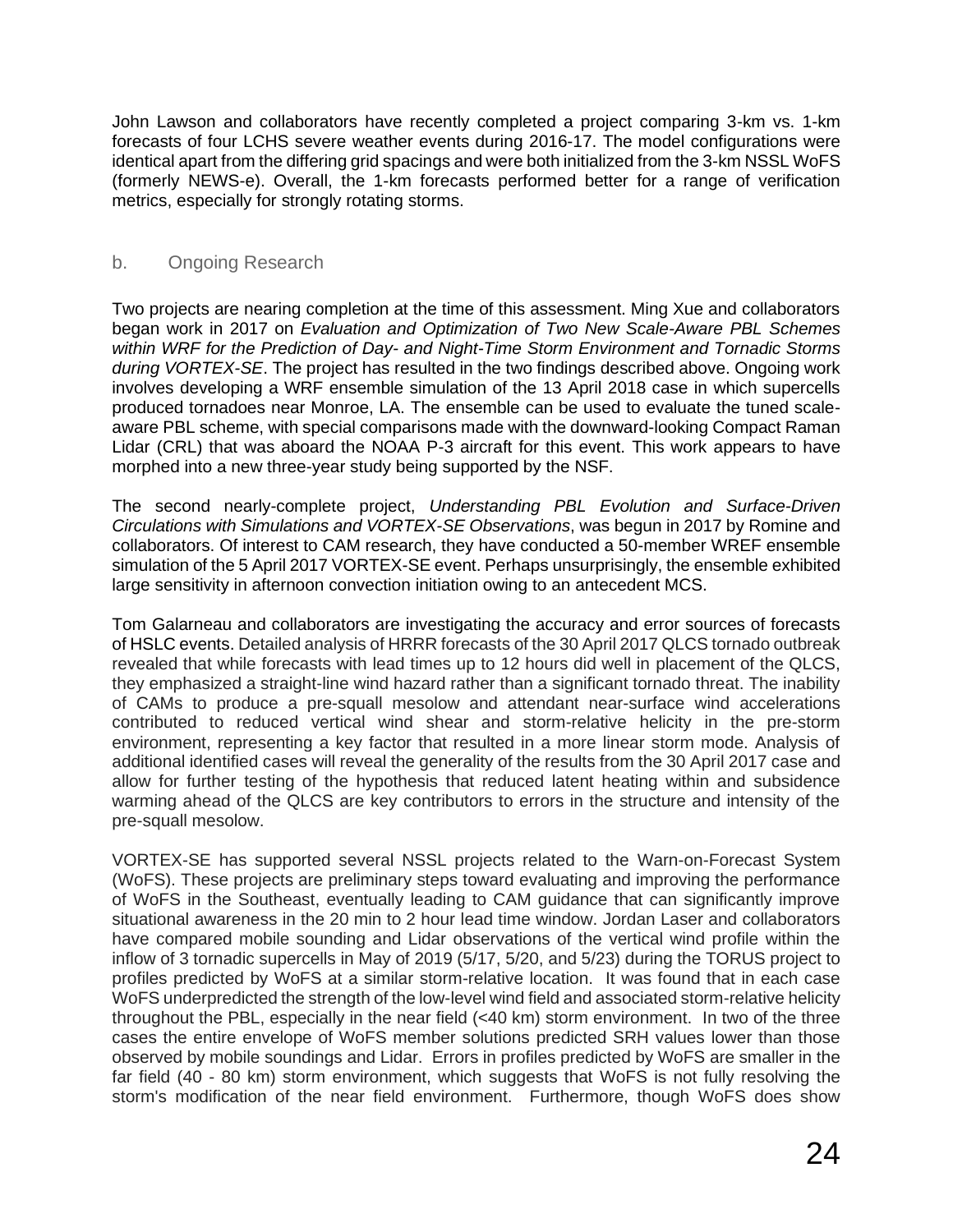increasing low-level shear with the approach of the storm, the evolution of the wind field is different than observed by continuous Lidar observations. In two of three cases, Lidar observations show a backing and intensification of the near surface (<500 m) winds that is not reflected in WoFS predictions that show most modification in the intensification of southerly winds in the lowest 1 km. This result appears to be consistent with Flournoy et al. (2020), who also found that CM1 simulated supercells did not induce as much low-level backing as observed in TORUS soundings. *While none of these cases took place within the HSLC parameter space targeted by VORTEX-SE, there is no strong reason to expect the results do not substantially carry over to other regimes*. The results therefore suggest that *even state-of-the-art CAM ensembles do not satisfactorily*  represent the response of the low-level wind field to supercells in the Southeast. This hypothesis could be tested using the same methods as the aforementioned studies but in the Southeast. Similar analysis should be conducted for other tornadic storm modes. One challenge that must be addressed by such studies is our incomplete understanding of how the near-storm wind field evolves in real storms, both supercells and other modes. For example, as Flournoy et al. (2020) pointed out, Wade et al. (2018) did not find evidence of near-field low-level backing in their comparison of near- vs. far-field tornadic supercell soundings from MPEX/V2 (though 0-1-km SRH was enhanced as expected).

In a related project relevant to, but not directly supported by VORTEX-SE, William Miller and collaborators are comparing WoFS forecasts run during the 2020 HWT Spring Forecasting Experiment that differed only in horizontal grid spacing: 3 km vs. 1.5 km. Both sets of forecasts were initialized from the same 3-km WoFS analyses. Several of the SFE cases occurred over the SE and/or were HSLC events, and similar comparisons are also being performed for the 2-3 Mar 2020 Nashville tornado event. These results will build upon the recent Lawson et al. results in illuminating the benefits of higher model resolution for LCHS events, which are typified by smaller storms.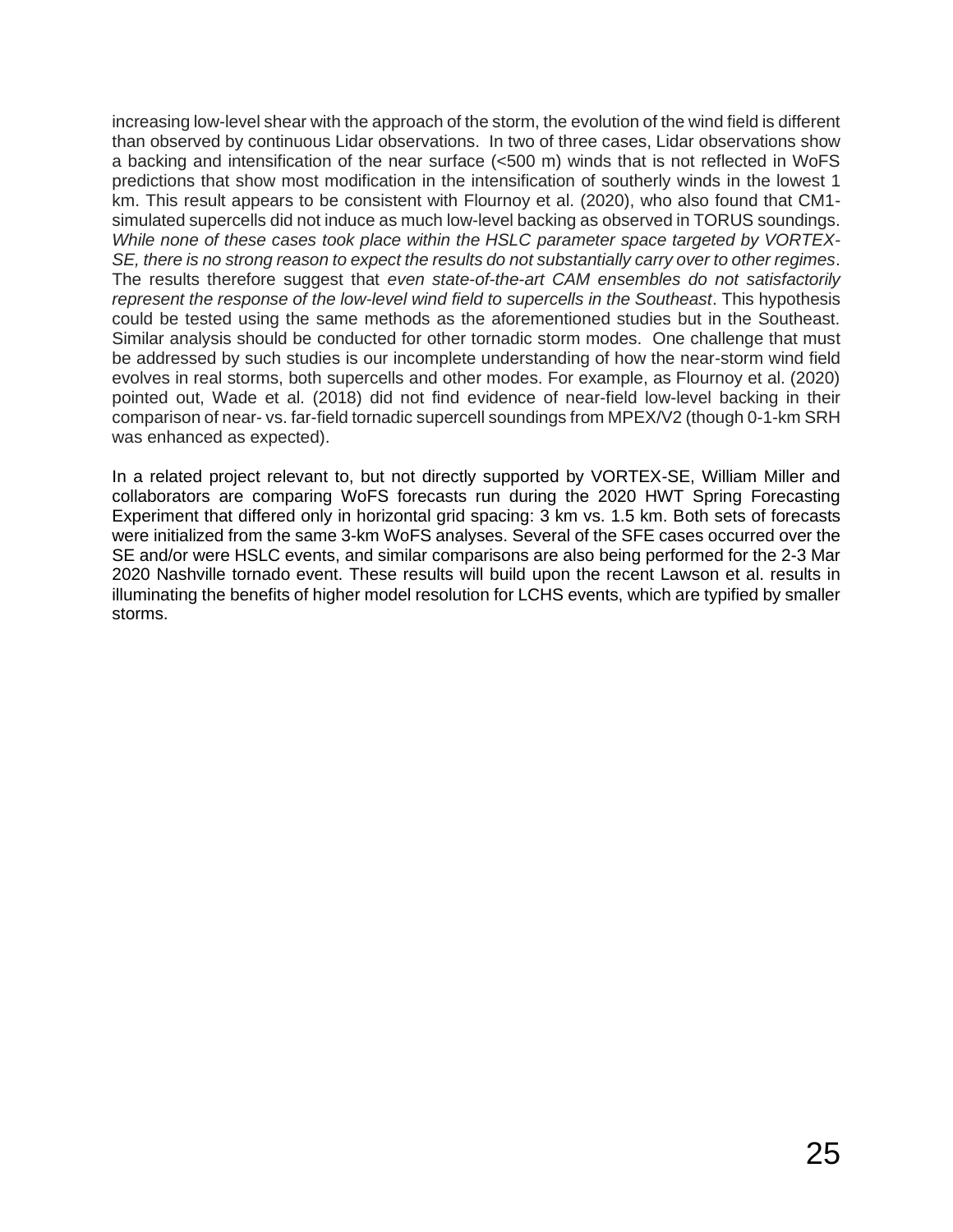# 3. Social, Behavioral, and Economic Sciences Findings and Ongoing Research

Given VORTEX-SE's overarching goal to reduce negative impacts (damage, injuries, loss of life, etc.) and to support protective decision-making, the program has included social, behavioral, and economic (SBE) science research since its inception. In the first few years of the program, SBE research focused on three broad, overlapping themes: how different physical and societal factors contribute to vulnerability to tornadoes in the southeast US; risk communication, risk perception, and the use of information in protective decision making; and understanding and improving how operational forecasters and NWS partners (such as emergency managers and the media) communicate about tornado risks with the public and how these groups work together in the tornado warning and response system.

The broad framing of these research themes was intentional. It allowed for multiple, varied research approaches in order that the research agenda of the entire project might be strengthened and made more robust through the inclusion of the diverse disciplinary, theoretical, and methodological perspectives that can be brought to bear on the Southeast tornado problem. The wide research net furthermore offered flexibility for new evidence-based knowledge to emerge and guide future research directions. Notably, VORTEX-SE is the first NOAA program to emphasize the needs of people living in a specific region related to tornado hazards, and as such, the research trajections have necessarily evolved as the program has evolved to address this novel question. Because tornadoes are dangerous natural, physical phenomena, and in recognition of the interdisciplinary nature of the VORTEX-SE goal, coordination and collaborations among the SBE scientists, the physical scientists, and operational forecasters has been and continues to be strongly encouraged.

Below, summaries are provided from past and ongoing SBE projects for VORTEX-SE (projects funded from the FY2020 opportunity are not included). Guided by the a priori research themes noted above and themes that emerged from research conducted, summaries are organized into subsections on Vulnerabilities (3.1), Risk and Hazard Information (3.2), Risk assessment and Decision-Making (3.3), and Forecasters and Forecast/Warning System Partners (3.4), Overlapping, Cascading, and Compounding Hazards and Risk (3.5), and a Meta-Ethnography of Tornado Epidemiology (3.6). *We parse the subsections in this way for exposition purposes, but there is overlap among them and in the results and needs covered within them.* Within each subsection, we synthesize findings from research that has either been published (or is under review or in press) or that has been presented in a publicly available format (e.g., AMS conference). *We do not summarize results of ongoing research that has not been disseminated in an accessible matter. The list of ongoing research projects is available via the VORTEX-SE Community Forum.*

### 3.1 Vulnerabilities

Vulnerability has multiple definitions within the social and behavioral sciences (Singh 2014; Wisner 2016), including those that emerge from studies on population demographics, exposure and sensitivity to hazards, historical and root causes, as well as capacity to survive and rebuild after disaster (see Cutter et al 2009; Adger 2006; Blakie et al 2014; Faas 2016). Vulnerability to hazards arise through a confluence of economic, political, historical, and cultural forces that produce inequities in access to the resources needed to cope with the hazard. This can amplify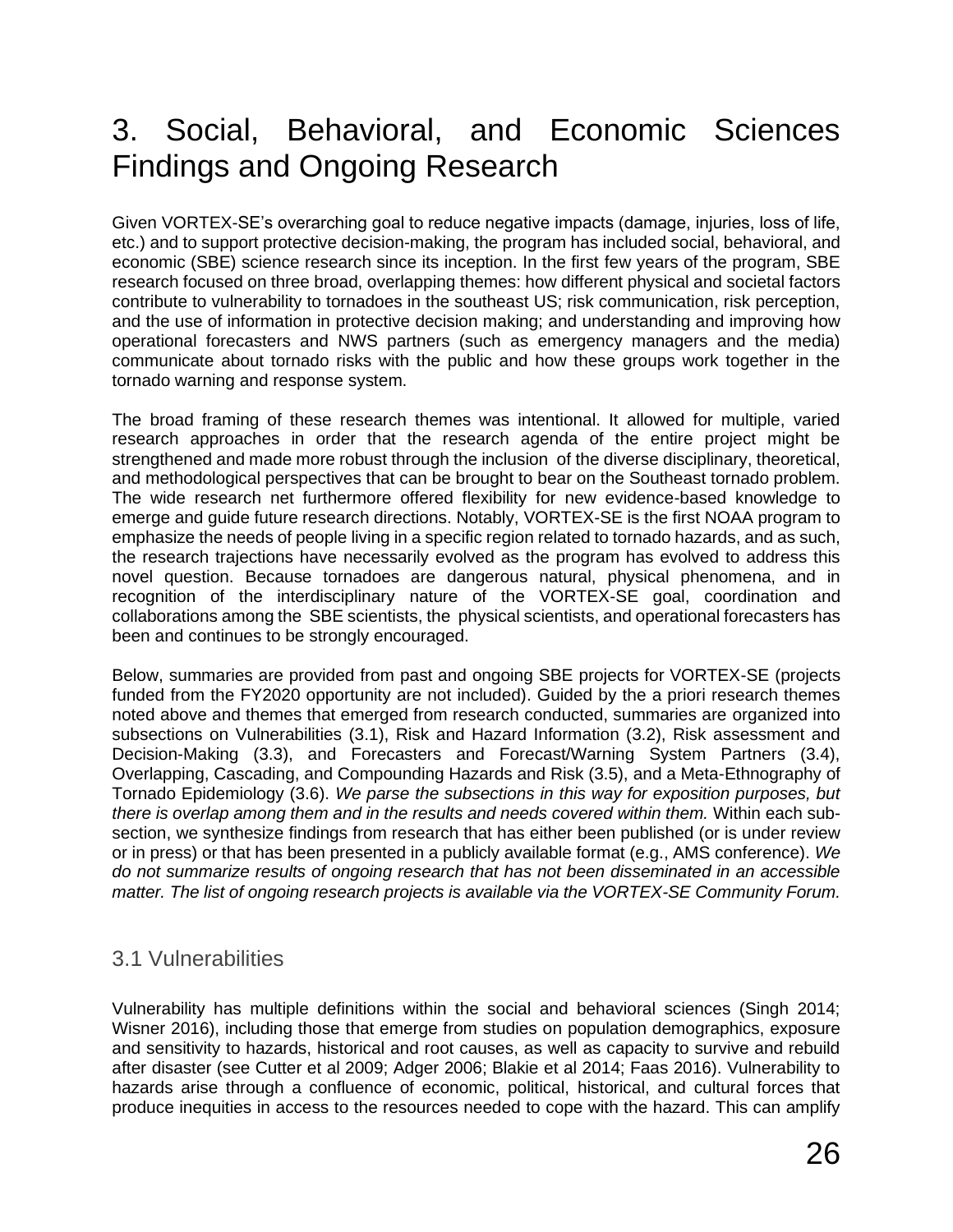risk of mortality and injury for those with the highest rates of vulnerability. The identification of vulnerability has been part of disaster discourse for many years (e.g., Burton et al. 1993; O'Keefe et al. 1976, Phillips et al. 2004, Wisner et al 2004). However, there has been significantly less empirical research on vulnerabilities in the context of tornado threats.

From the inception of VORTEX-SE, there was an explicit concern with understanding why the confluence of tornadoes and the peculiar vulnerabilities that exist in the Southeast have historically resulted in catastrophic loss of life and property. Past VORTEX-SE calls for research on this theme emphasized three subareas: 1) investigating how physical, social, and economic factors interact to contribute to harm from tornadoes in the SE, and which intersections of factors are the most important contributors in different local and household circumstances; 2) understanding different populations' capacities and current practices that can be utilized and leveraged to alleviate vulnerabilities and reduce harm from tornadoes in the SE; and 3) understanding the factors and decisions that enhance individual survival of tornadoes under different circumstances. Building improved understanding in area #1 was, and continues to be, deemed especially critical to help clarify the "Southeast tornado problem" and which types of events, circumstances, populations, etc. are most important to focus on in subsequent years across the program.

#### a. Housing Type

Mobile and manufactured homes have the highest fatality rate of any housing structure, with estimates of fatality rates of 15 to 30 times that of houses with roofs and walls tied to the foundations. This has been known since the early to mid 1970s, with data being officially recorded since the early 1980s. Despite this knowledge there is still a higher level of vulnerability to those living in mobile homes.

[Liu et al. \(2019\)](https://doi.org/10.1175/WCAS-D-17-0080.1) conducted research on how mobile home residents understand and respond to tornado warnings through multiple online surveys with a total of ~N=1000 mobile home residents and ~N=3050 general, fixed home residents across the Southeast. Key results reveal that mobile home residents have a lower sense of self efficacy to take shelter and perceive a lower false alarm rate as compared to fixed home residents. Mobile home residents turn to social media less and their local TV meteorologist more for tornado warnings compared to fixed home residents. A series of questions about tornado knowledge revealed that mobile home residents have slightly higher tornado knowledge rates compared to fixed home residents, although more than half of the members in both groups hold erroneous beliefs that the northeast corner of the basement is safest during a tornado or that you should shelter under a bridge during a tornado if caught out driving.

[Strader et al. 2016](https://doi.org/10.1002/met.1552) used historical tornado events, a finescale spatial resolution housing dataset comprising permanent and manufactured/mobile homes, and Monte Carlo simulation tool (e.g., Tornado Impact Monte Carlo Model (TorMC) and found that expected tornado-housing impacts in Alabama (i.e., the Southeast) are 88% greater compared to Kansas (i.e., the Central Plains) and that tornado-manufactured housing impacts are 385% higher in Alabama. Strader et al. showed that these statistics are driven by two fundamental built-environment characteristics: (1) the greater total number of manufactured homes *and* (2) the more sprawling (i.e., exurban and rural) land use density of manufactured homes. Together, these two factors create the elevated potential or probability for high-fatality tornado events and disaster in the southeastern U.S.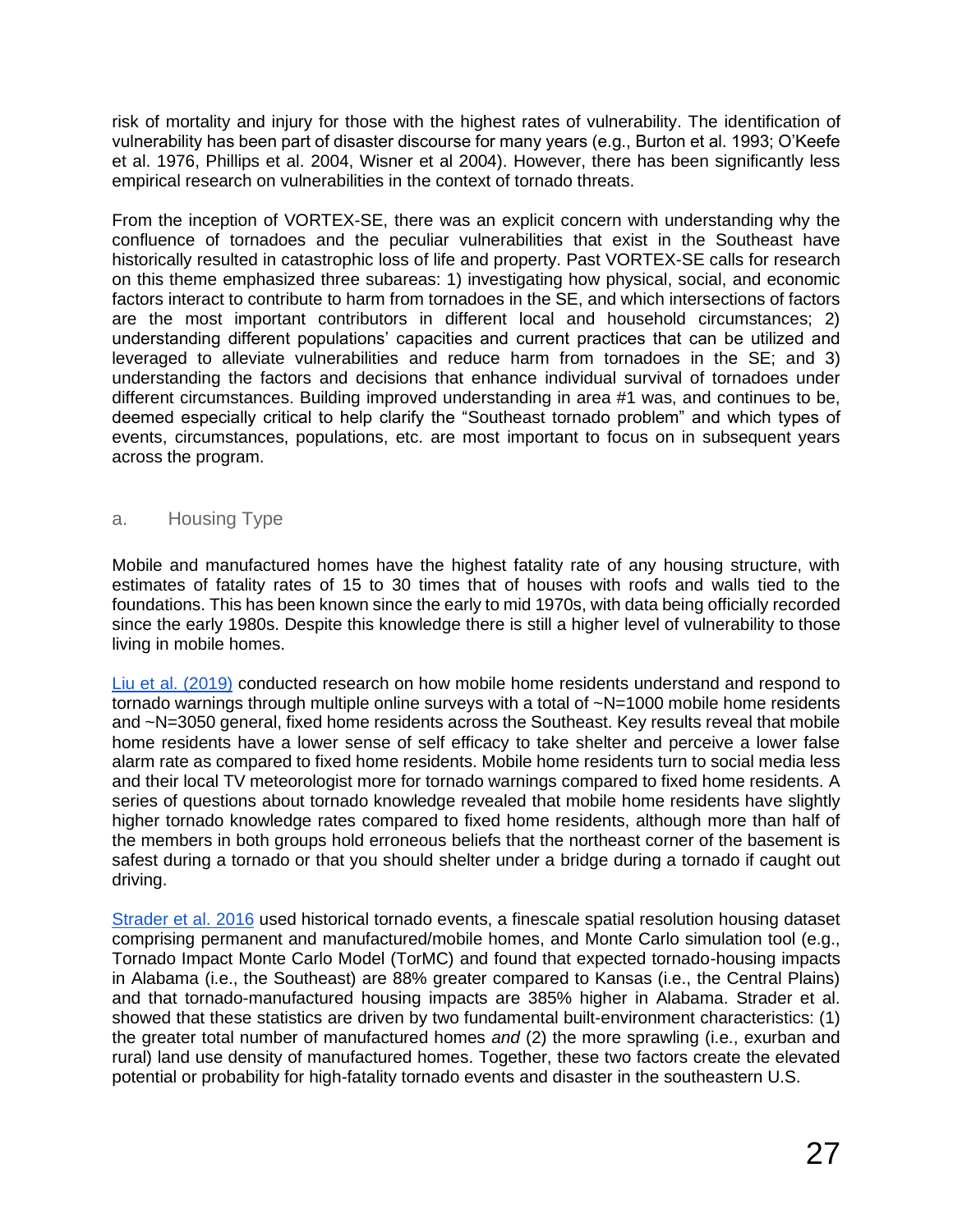Other work by the Strader research group has focused on tornado-manufactured home evacuation vulnerability. [Strader et al. \(2019\)](https://67c8b98e-0562-4cb8-85ee-be13181efb5f.filesusr.com/ugd/fc36a1_1e18549c3860443e879cff00bc1eab2c.pdf) utilized the geospatial dataset created in [Strader](https://doi.org/10.1175/WCAS-D-18-0060.1)  [and Ashley \(2018\)](https://doi.org/10.1175/WCAS-D-18-0060.1) -- which contains over 200,000 manufactured home locations across Alabama -- to examine distance and time from every manufactured home in Alabama to the closest community designated tornado shelter (CDTS). Their analysis revealed that, because more than 75% of manufactured homes throughout Alabama reside in rural and exurban areas, the distance and time it takes for manufactured home residents to reach the closest shelter is nearly *double* that of those living in permanent homes. More specifically, compared to permanent home residents, it takes mobile-manufactured housing residents 5-10 minutes longer to reach their CDTS. This additional travel time coupled with short tornado warning lead-times has tremendous practical significance by limiting the ability for these populations to reach safe shelters, thereby leading to them sheltering at their home. Furthermore, this finding illustrates a risk communication conundrum when NOAA's and FEMA's main recommendation for manufactured housing residents is that they evacuate their homes when tornado threats arise. It also points to the issue and challenges of using purpose-built community tornado shelters as a single solution to the Southeast tornado problem because many manufactured housing residents simply live too far away to safely reach the community shelter once the tornado warning has been issued.

Strader et al. (in press) illustrates that manufactured and mobile home ground anchoring is critical during Southeast fatal tornado events. For example, the 2019 Beauregard, AL, (Lee County) EF4 tornado event killed 23 individuals, 19 of whom resided in manufactured homes. In all of the individual structural failures, the ground anchoring was the first point of failure during the tornado. Analysis by Strader et al. (in press) of geographic patterns and housing density showed that over 50% of the homes in the Beauregard, AL, tornado path were exurban or rural manufactured or mobile home structures. Comparatively, only about 13% of Alabama's total housing stock is manufactured or mobile homes. In other words, the proportion of manufactured and mobile homes in Beauregard was significantly greater than elsewhere, and the Beauregard, AL, tornado event is an exemplar of the high-fatality tornado events involving manufactured and mobile housing in the Southeast.

[Ash et al. 2020](https://doi.org/10.1175/WCAS-D-19-0088.1) surveyed  $N = 246$  mobile and manufactured home residents (MHRs) in Alabama and Mississippi to understand how their access to resources, beliefs about their home safety, and affective risk perception, among other things, relates to their comfort sheltering in their home during a tornado and their intention to shelter in their home given a hypothetical warning situation. They found that approximately half of MHRs are comfortable sheltering in their home during a tornado. Moreover, respondents' unwillingness to evacuate to a sturdy shelter was partially due to their belief that their home is safe and wind resistant. Additional geospatial analysis found that this belief in home safety was more prevalent in northern and eastern portions of AL where there tend to be larger mobile and manufactured homes. Additional results revealed what the authors term a "perception and vulnerability paradox", wherein those who had greater access to emergency resources and thereby the means to evacuate to safer shelters were less likely to perceive the need to do so, but those who were motivated to evacuate were limited in their ability to do so due to fewer resources.

#### b. Disabilities

Another component that contributes to social vulnerability to hazards and disasters are disabilities, which include physical, sensory, and cognitive impairments (Davis et al. 2013). Davis et al. discuss that many factors contribute to increased vulnerability for people with disabilities,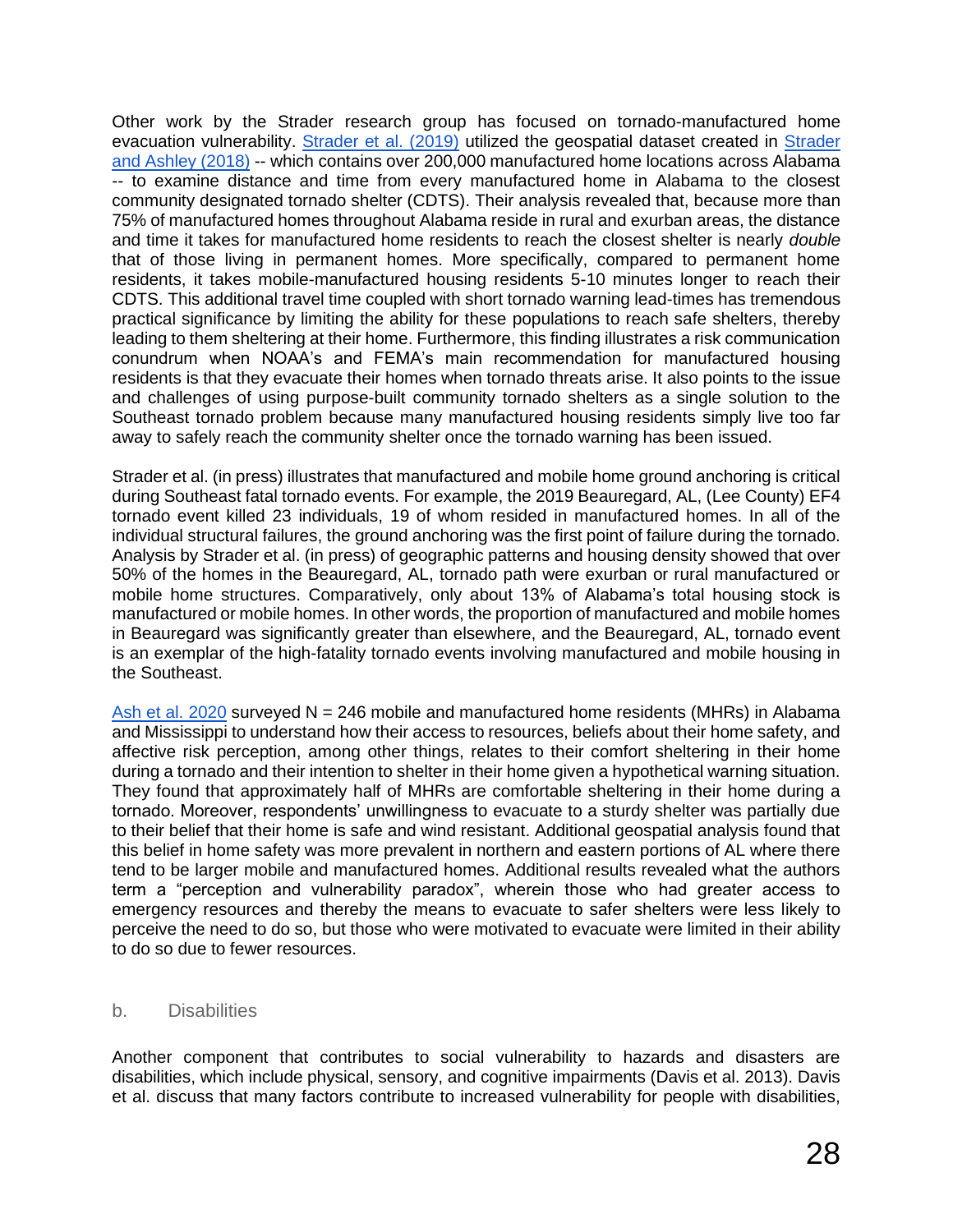including lack of access and equal opportunity to employment, education, transportation, and health care. Specifically in the context of tornado threats, when a tornado threatens and approaches, sensory disabilities can contribute to a lack of information access.

[Sherman-Morris et al., 2020](https://doi.org/10.1016/j.ijdrr.2020.101709) conducted 25 semi-structured interviews by phone with residents of Alabama, Louisiana, and Mississippi who are legally blind, with the goal of understanding how they receive and respond to tornado warnings and what barriers exist for them regarding tornado warning and response. Results revealed that a majority of interviewees relied on television, phone alerts, siren, radio, and other people to receive tornado warnings. Furthermore, a good verbal description or the lack of detailed verbal description were of the greatest importance in participants' ability to effectively use warning information and act on it. This included audio for television warning crawls, and the level of description provided during severe weather coverage. Ample geographic description was important in their ability to personalize the threat. Multiple barriers were mentioned by the interviewees including inability to examine the radar information, to read the warning text, and to see environmental cues including of the tornado itself. Lack of public sheltering options and not being safe in mobile homes also were mentioned as key barriers.

Senkbeil et al. 2020 (under review) conducted research focused on improving tornado warning communication for deaf and hard of hearing (HoH) audiences. Emerging results suggest the need for more accurate and timely captioning on TV weather broadcasts, better text alerts, and for an American Sign Language (ASL) interpreter on screen during broadcasts but, importantly, situated in a way that does not obscure any part of the meteorologist's screen or radar display. Protective action decision making during recent tornado warnings showed that a greater proportion of deaf and HoH residents experience indecision and continued information seeking compared to the hearing population. Results also revealed that NOAA weather radios are not readily accessible by the Deaf and HoH population.

#### c. Additional Research on Vulnerabilities

LaDue and Friedman have examined how NWS meteorologists and county-level Emergency Managers identify vulnerabilities across their regions. Beginning in 2017, they conducted interviews and interactive mapping exercises with 39 NWS meteorologists and 53 emergency managers in Alabama in order to collect their knowledge about vulnerable people, places, and things that might be at risk during severe weather events. The goal is to draw on these vulnerability points in order to test and develop a tool that will provide NWS meteorologists and their core partners with an operationally-useful, streamline, and integrated map of critical vulnerability concerns in order to improve their spatial-situational awareness during operations. We will discuss the details of this tool (the Brief Vulnerability Overview Tool (BVOT)) in greater detail below, but, here we will report on their results regarding their analysis of these data.

Friedman et al. (2020) compared the 572 vulnerability points that were collected in their research with the 2018 Center for Disease Control (CDC) Social Vulnerability Index (SVI) in order to assess how well the vulnerabilities identified by NWS meteorologists and county-level meteorologists compared with census-tract level assessments of vulnerabilities. In general, the results of these comparisons confirmed that, when taken together, NWS meteorologists and EM knowledge of vulnerabilities *did* parallel CDC SVI, census-derived expectations regarding the spatial extent of vulnerabilities. However, at the same time, their work also showed that knowledge of specific *types* of vulnerabilities were, at times, different across these two communities. For instance, when the two groups were compared with each other against the CDC SVI regarding socioeconomic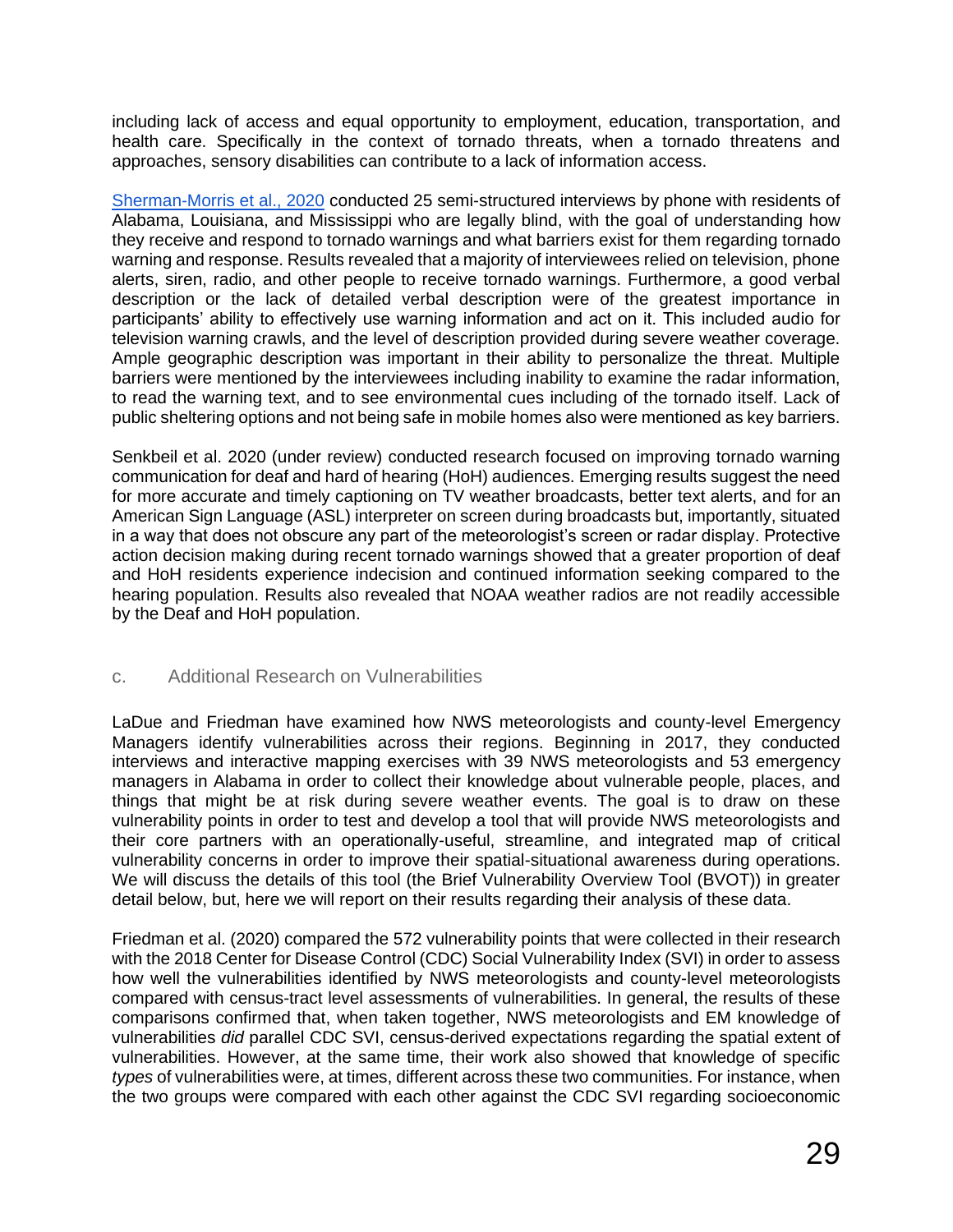vulnerabilities (Theme One) which would include data regarding poverty, unemployment, per capita income, percentage of population without a high school diploma, etc. Friedman et al. found that NWS meteorologists identified more vulnerability points in census tracts with higher socioeconomic vulnerabilities compared to EMs. These analysis suggest that, while understanding specific vulnerabilities is critical, it is equally important to understand whether there are gaps in the knowledge of local decision makers about the spatial extent of these vulnerabilities that might require added attention.

### 3.2 Risk and Hazard Information

How people assess and respond to tornado threats is shaped, at least to some degree, by the information they obtain about them. In turn, forecast and warning information, preparedness and response information, and other messages about tornado risks present opportunities for interventions that have potential to enhance public awareness and protection of severe weather risks. Past VORTEX-SE calls for research on this theme emphasized research on understanding the interpretations and uses of warnings and other information -- including the roles of actual and perceived false alarms and near misses, experience, structure type and sheltering options, cultural factors, and so on -- among different members of the public in different circumstances.

#### a. Information Access, Processing, Interpretation, and Use

[Reyes Mason et al. 2018](https://doi.org/10.1175/WCAS-D-17-0114.1) conducted a phone survey of ~N=1800 Tennessee residents to understand differences in warning sources and warning receipt for hypothetical scenarios in which a tornado occurs at night versus during the day. Results reveal that 84% of participants who were asked about a daytime tornado warning self-reported that there was a high or very high chance they would find out about it, whereas only 48% of participants indicated as such when asked about a nighttime warning. Additional analysis revealed that respondents who perceived greater risk of a tornado in their county and perceived greater warning accuracy were significantly more likely to say they would find out about a tornado warning during the day. Comparatively, respondents' reported likelihood of finding out about a tornado at night is significantly greater if they perceive greater risk of a tornado in their county and have previously experienced a direct hit from a tornado, but it is significantly less if they believe that luck is an important factor in tornado survival.

[Liu et al. \(2019\)](https://doi.org/10.1175/WCAS-D-17-0080.1) conducted research on how mobile home residents understand and respond to tornado warnings through multiple online surveys with a total of  $-N=1000$  mobile home residents and ~N=3050 general, fixed home residents across the Southeast (as also discussed above in the Vulnerability section). Their results showed that fixed and mobile home residents generally obtained tornado information from the same suite of sources, most commonly local TV meteorologists, followed by national TV meteorologists and other media, friends, and NOAA, obtained via traditional media, TV crawlers, wireless emergency alerts, social media, texts from loved ones, and sirens. There was no day-night difference in receipt from NOAA weather radio.

Sutton and Fischer (under review) collected eye tracking (N=171) and qualitative think aloud data (N=20) at a large southern university in response to an emerging tornado scenario. Participants were exposed to a series of Tweets that include tornado graphics (Day-1 outlook, watch, warning, and emergency) and Tweet message copy, drawing from existing messages that had been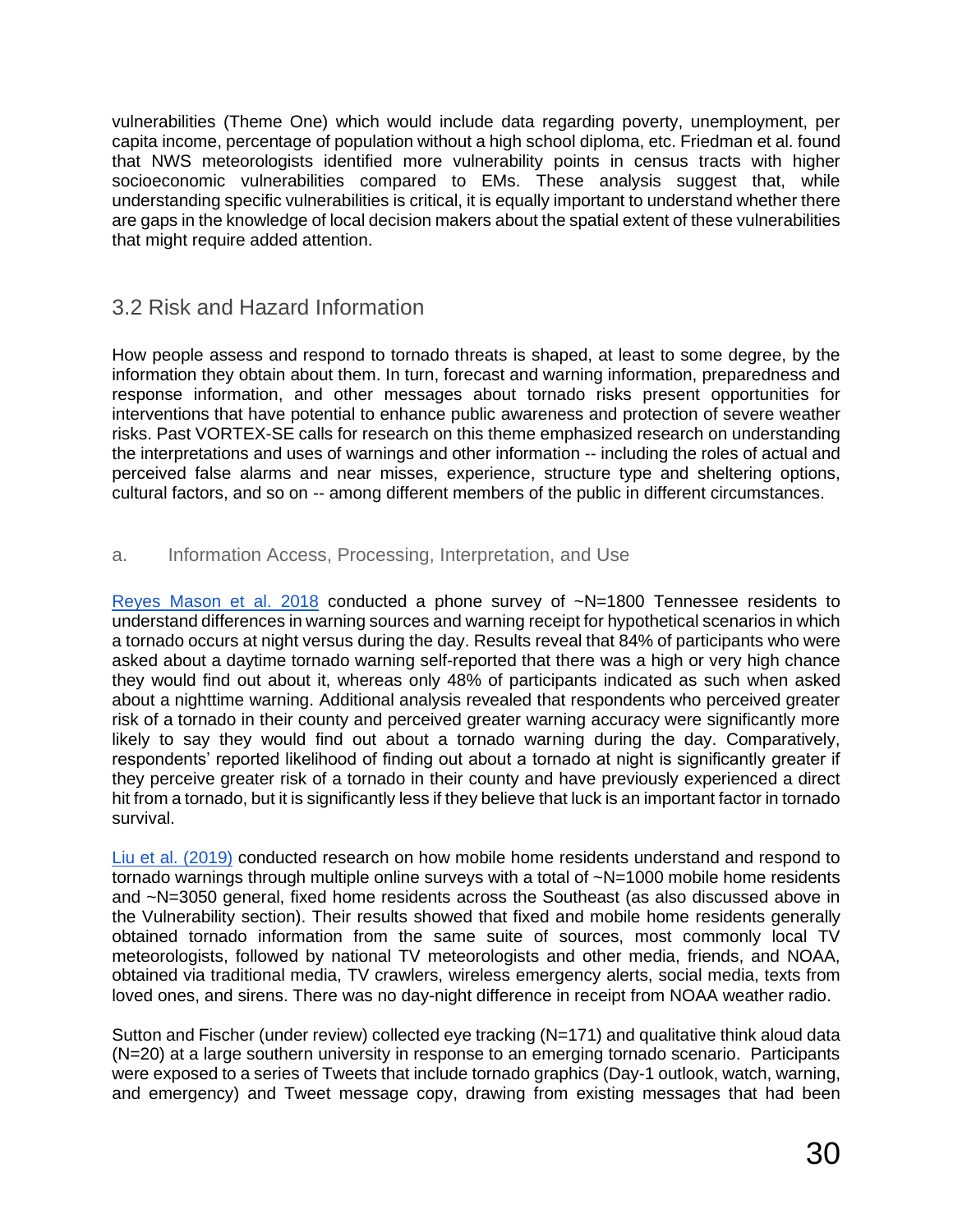designed and disseminated by our WFO partners in Louisville, Kentucky. Eye tracking data showed fixation duration varied by message type; however, the longest allocation of attention was consistently placed on the message copy, the map, and the legend/risk information. Qualitative think alouds revealed that attention is drawn to visual features that provide distinction, such as the use of ALL CAPS in the message and the color red in the map. Colors that are unfamiliar, such as purple for the emergency, were found to attract visual attention but do not signal a heightened risk. Additionally, the use of multiple, but unrelated color schemes on a single image results in reduced comprehension of risk levels.

#### b. Probabilistic Tornado Forecast Information

Research on interpretations and uses of probabilistic tornado forecast information has potential to aid some vulnerable populations who need additional time to make informed decisions and find safe shelter (e.g., Strader et al. 2019, Ash et al. 2020).

[Joslyn et al. \(2020\)](https://ams.confex.com/ams/2020Annual/videogateway.cgi/id/516061?recordingid=516061) and [Demuth et al. \(2020\)](https://ams.confex.com/ams/2020Annual/videogateway.cgi/id/516178?recordingid=516178) conducted a web-based experiment with ~N=220 participants from across the U.S. followed by N=36 in-person semi-structured interviews with Alabama residents to evaluate how they perceive and respond to different visual representations of probabilistic tornado warnings. The visuals tested included color-coded probabilistic polygons (red-color and multi-color), numeric probabilistic (represented spatially and textually), and the traditional deterministic warning polygon. Key results from the experiment and interviews revealed that respondents infer a distribution of tornado likelihood ranging from ~50-80% chance of occurrence, when not explicitly given probabilities, i.e., in the deterministic polygon condition. When explicitly provided probabilities of tornado occurrence, their perceived likelihood most closely corresponds to the shown probabilities when the information is provided numerically without colors; when probabilities are coupled with colors (multi-color or red-color gradations), participants' perceived likelihood of tornado occurrence is systematically greater than the probabilities shown. Additionally, the experimental results revealed that many people interpret the tornado probability information as conveying severity. However, the interviews revealed that people reasoned in complex ways when assessing severity potential, including considering what parts of the natural and built environment could be affected and their structural integrity, and considering others' preparedness. The experimental results also revealed that people are less inclined to take shelter when explicitly told the tornado probability is 10%; however, the interviews revealed that people are not ignoring the warning information, rather they are engaging in other preparatory responses including preparing to take shelter and information seeking and sharing.

### 3.3 Risk Assessment and Decision-Making

When tornadoes threaten, people must assess their risk of being affected and what the response options are, and they must make informational and protective response decisions. A multitude of factors influence these processes, including their vulnerabilities (Section 3.1) and the risk and hazard information they receive (Section 3.2). Among additional influential factors are people's values, attitudes, beliefs, and worldviews; past experiences; capacities and barriers; and more. Accordingly, past VORTEX-SE calls for research on this theme emphasized research on investigating intersections among information, vulnerabilities and capacities, and protective decision making.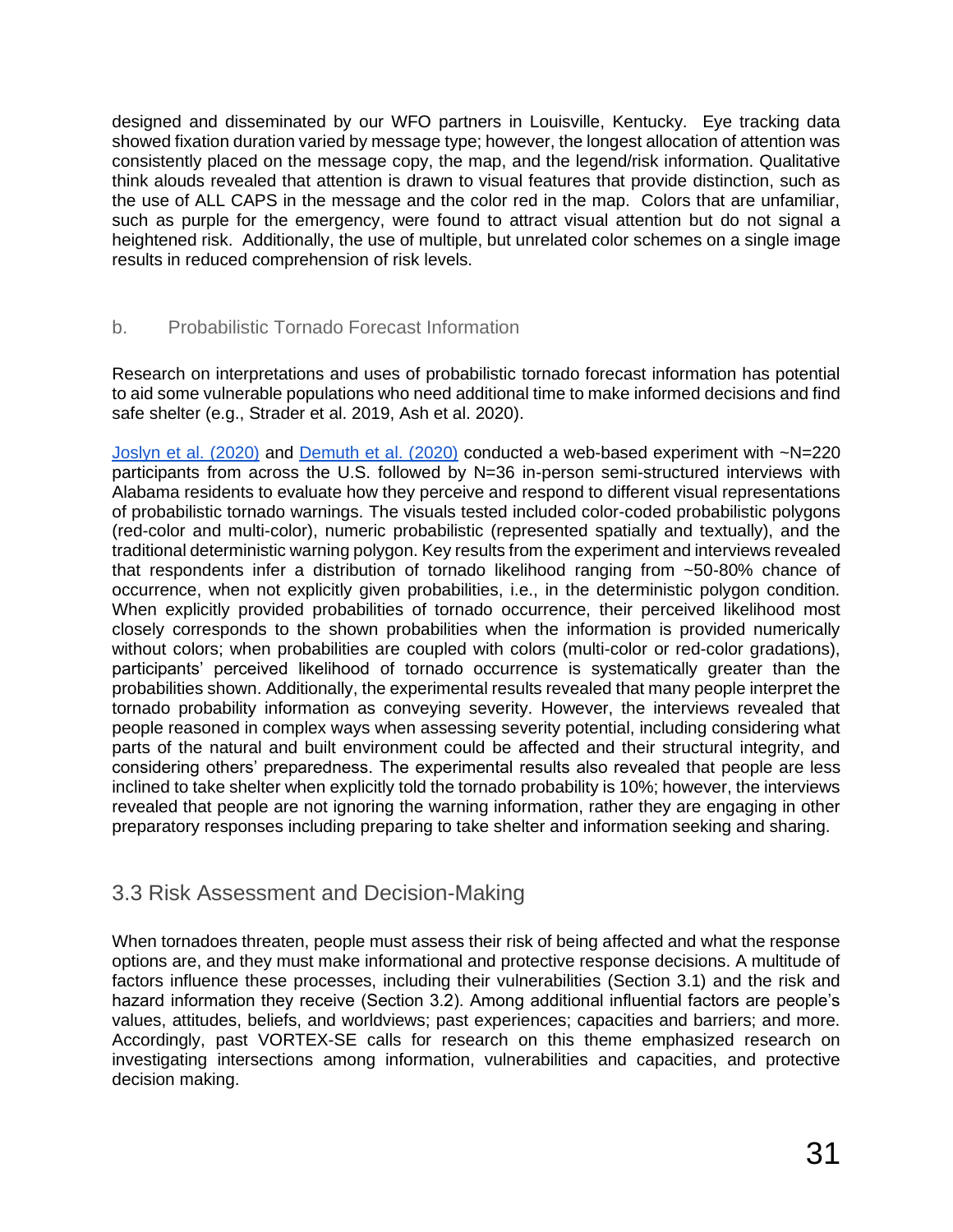#### a. Risk Perception

[Ellis et al. \(2018\)](https://doi.org/10.1007/s00484-018-1547-x) conducted a phone survey of  $-N=1800$  Tennessee residents to understand their perception of climatological tornado risk in their county. Results revealed that when county tornado risk is calculated as mean annual tornado frequency using SPC data (from 1965-2014), 54% of respondents underestimated the county risk. The percentage of participants underestimating their climatological risk increased to 81% when using model estimates of tornado frequencies that account for likely missed tornadoes. Additional analysis revealed that participants who had experience with a tornado hitting their home, hitting a building while they were inside, and/or hitting near where they live were 70% more likely (odds ratio of 1.7) correctly estimate or overestimate (rather than underestimate) tornado frequency of occurrence.

[Ellis et al. \(2019\)](https://doi.org/10.1371/journal.pone.0219897) utilized data from the same phone survey noted above of ~N=1800 Tennessee residents in order to assess how participants in three regions of the state perceive their local tornado characteristics (e.g., seasonality, diurnal timing) and their beliefs in protection from land surface features (e.g., hills, water bodies). Results revealed that, generally, participants correctly recognized the spring tornado season as when tornadoes are most likely to occur in Tennessee, but they did not recognize the heightened seasonal tornado activity in late fall and early winter. About half of the tornadoes in all of the Tennessee regions are nocturnal; most respondents correctly recognized this, but about 10% of respondents incorrectly indicated that 0 to 10% of tornadoes occur at night. Residents in hilly East Tennessee are more likely to believe they are protected by hills, whereas residents in West Tennessee are more likely to believe they are protected by water bodies, perhaps because of proximity to the Mississippi River.

[Liu et al. \(2019\)](https://doi.org/10.1175/WCAS-D-17-0080.1) conducted research on how mobile home residents understand and respond to tornado warnings through multiple online surveys with a total of ~N=1000 mobile home residents and ~N=3050 general, fixed home residents across the Southeast (as also discussed above in the Vulnerability and Risk and Hazard Information sections). They used three items to measure respondents' risk perceptions as how great of a risk tornado pose (a) to the survey respondent, (b) to the U.S. as a whole, and (c) to the southeastern U.S. The results revealed no difference between mobile and fixed home residents in how they perceived risk.

[Broomell et al. \(2020\)](https://doi.org/10.1175/WCAS-D-20-0030.1) surveyed N=2100 members of the public in the Southeast and Great Plains along with N=33 experts about tornadoes in the Southeast in order to elicit and compare public and expert judgments about tornado likelihood for different seasons, times of day, and storm system types. Results showed that public judgments deviated from the experts in systematic ways, revealing potential information gaps among the public. More specifically, relative to the expert sample, members of the public in the Southeast overestimated the likelihood of tornadoes in summer, underestimated the likelihood of tornadoes in winter, and underestimated the likelihood of tornadoes at night. Another contribution of this study is that it is the first to systematically capture the perceptions of a sample of tornado experts with knowledge about the SE.

#### b. Risk Assessment and Responses

[Walters et al. \(2019\)](https://doi.org/10.1016/j.ijdrr.2018.12.007) utilized data from a phone survey of ~N=1800 Tennessee residents (the same survey as used by Ellis et al. 2018 and 2019, reported above) in order to identify public subpopulations based on their pattern of intended behaviors to a daytime or nighttime tornado warning scenario. The authors conducted a latent class analysis (LCA) based on participants'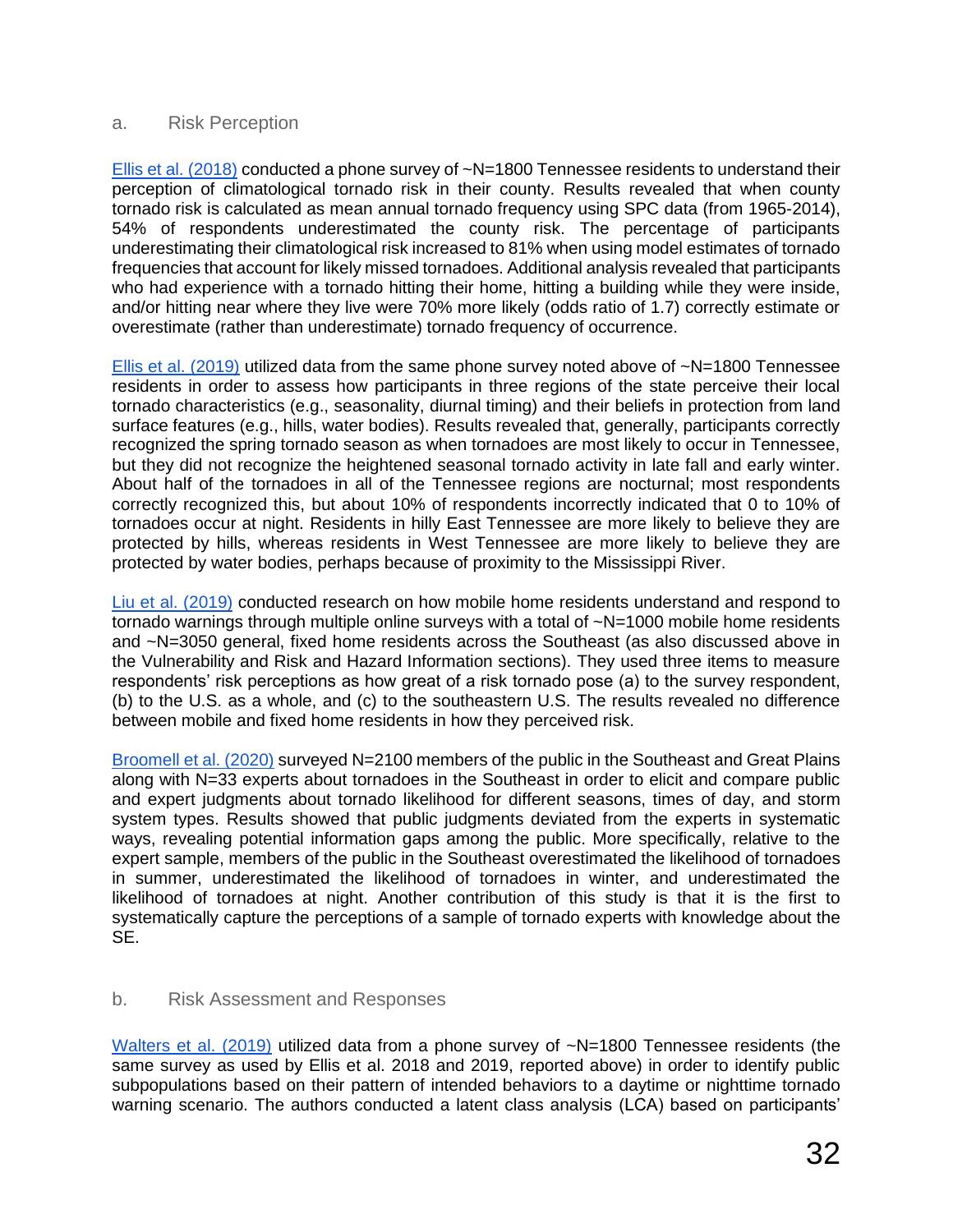indications about whether or not they would take each of the following six actions in response to the hypothetical warning: do nothing, turn on TV or radio to find more information, search the internet to find more information, use app on a smartphone or tablet to find more information, look or go outside to check the weather, and contact friends or family. Results revealed that three latent groups of people emerged from the daytime warning scenario. The authors designated the three groups as (1) "tech users", who were more likely to use the Internet and a smartphone app to learn about the warning, (2) "typical actors", who were more likely to turn on the TV or radio, and (3) "passive reactors", who were most likely to say they would do nothing but who also would engage in some responses, including turning on the TV and looking outside. Three groups also emerged from the nighttime warning scenario: (1) "tech users", (2) "typical actors", and (3) "nonreactors", who were more likely to say they would do nothing and who were unlikely to engage in any other responses to get warning information. Additional analysis revealed for the daytime scenario that "tech users" and "typical actors" were more likely than "passive reactors" to take shelter. Similarly for the nighttime scenario, "tech users" and "typical actors" were more likely than "non-reactors" to take shelter. Further analysis of group members characteristics revealed, for the daytime scenario, that "passive reactors" are more likely than "typical actors" to perceive that tornado warnings are extremely or somewhat inaccurate, and are less likely to have direct experience of being hit by a nearby tornado. For the nighttime scenario, "tech users" were more likely than "typical actors" to have direct experience being hit by a nearby tornado and to have incorrect knowledge of what a tornado warning means. "Typical actors" were more likely than "non-reactors" to believe that bodies of water are protective from tornadoes.

[Walters et al. \(2020\)](https://doi.org/10.1175/WAF-D-19-0090.1) conducted semi-structured interviews by phone with N=45 residents of Tennessee who, based on their responses to a survey (Walters et al. 2019), were characterized as having low access, low knowledge, or an unsafe response to tornado warnings. The interview goals were to understand reasons underlying these limitations and these people's perceptions of NWS communications. Complementing the public interviews, the authors also conducted N=11 interviews in person with NWS forecasters in Tennessee to understand their perceptions of the public's responses to tornadoes. Results revealed that most people reported an intent to seek additional information when they receive a tornado warning, and many turn to television because they perceive it as giving more detailed information than other sources. Public participants reported several barriers to receiving warnings, including loss of power when storms hit, poor cell or Internet service due to residing in a rural location, lack of storm radios, heavy sleep, and hearing impairments. Most participants knew about NWS guidelines for safe shelter-seeking, but mobile home residents indicated they would likely shelter in a hallway or bathroom rather than leave. Relatedly, the NWS meteorologists indicated that public shelters in Tennessee are rare, and thus they recommend people shelter with family, friends, or neighbors. Many public participants were satisfied with the NWS and its warning system, and they indicated that false alarms do not affect their responses to warnings. Nevertheless, some NWS personnel question the public's trust in them, and they maintain beliefs otherwise about the effect of false alarms.

[Demuth et al. \(2019\)](https://ams.confex.com/ams/2019Annual/videogateway.cgi/id/50733?recordingid=50733) conducted N=23 in-person interviews with members of the public a few weeks after the 22 January 2017 event in which a nocturnal EF-3 tornado killed 11 people in Adel, GA, and second EF-3 occurred about 12 hours later and killed 5 people in Albany, GA. Interviews were conducted with residents of both mobile / manufactured homes and fixed homes proximate to where the fatalities occurred. The interview goals were to understand how people get information, assess their risk, and respond dynamically to an evolving tornado threat, and how vulnerabilities interact with these processes? Results reveal that people are active risk managers, meaning they are actively seeking and receiving, attending to, and responding to forecast information. Moreover, the frequency with which they're engaging in this process increases markedly as the tornado threat unfolds. Results also reveal that people often are being as safe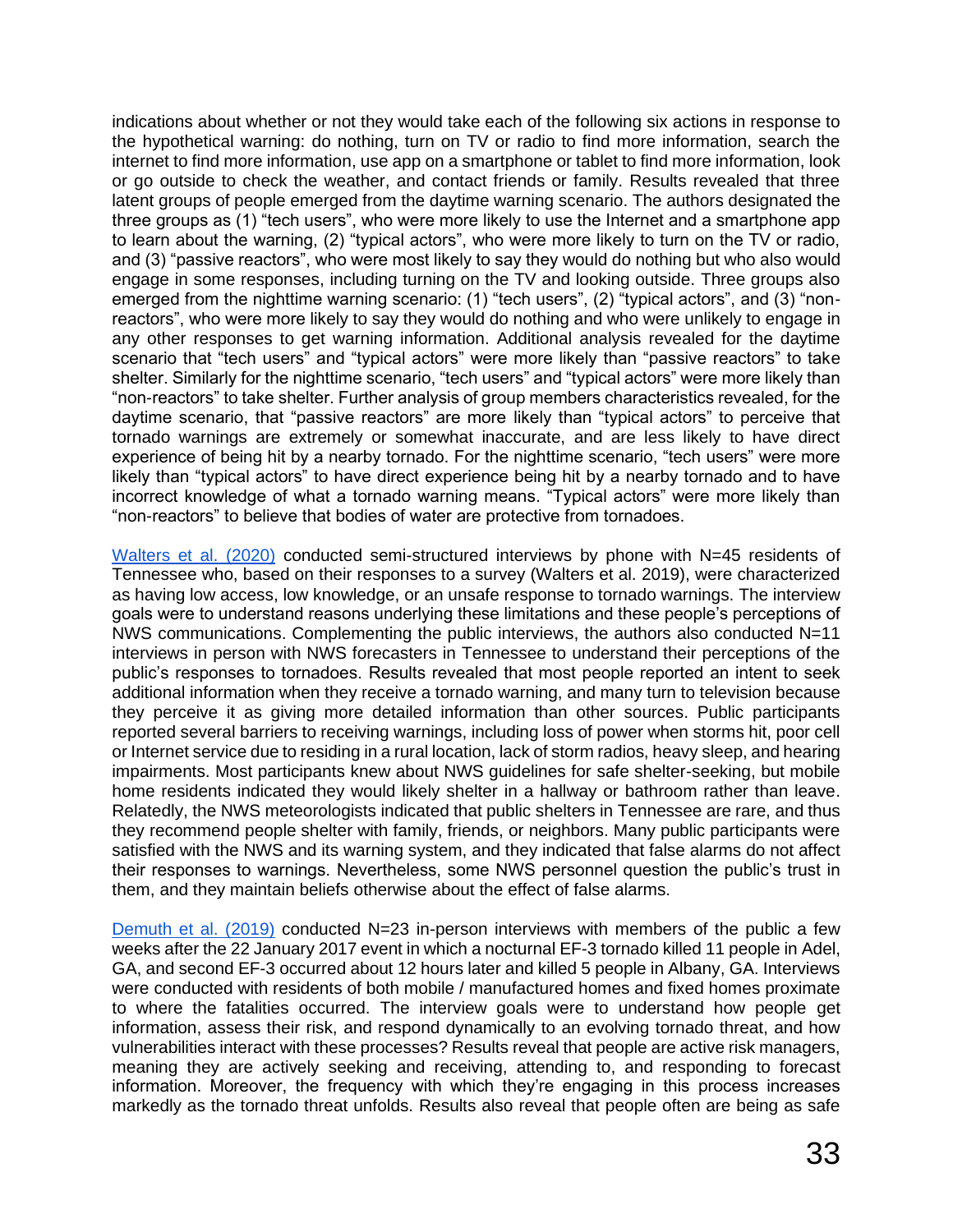as they can be. However, many people explicitly report that they have no safe place to go to protect themselves because there are no public storm shelters near them.

[Smith et al. \(2020\)](https://ams.confex.com/ams/2020Annual/videogateway.cgi/id/516755?recordingid=516755) presented analysis of Twitter narratives of members of the public that were collected leading up to and following two deadly EF-3 tornadoes that occurred in southern Georgia on 22 January 2017, including a nocturnal tornado in Adel and an afternoon tornado in Albany. Fifty-five Twitterers who were in the Adel and Albany areas were identified, and their full Twitter narratives from 15 January 2017 through 29 January 2017 were collected, yielding over 20,000 tweets. The tweets were quantitatively content analyzed to identify mentions of different types of weather risk information, including (a) weather forecasts, watches, and warnings; (b) recommended protective actions, and (c) environmental cues. Sources of the weather forecast information also were coded. Key results revealed that people most commonly got their forecast information from a weather media source. Moreover, people are particularly attuned to tornado warning information; however, several people also mention SPC outlooks, which they typically learn about from a weather media source, most commonly a local broadcast meteorologist. In addition, environmental cues are important types of risk information, including "in situ" cues as well as "remotely sensed" cues from radar that people access using phone apps.

A project led by Friedman, Myers, and LaDue is aiming to generate empirically-grounded, observationally-based profiles of real-world, real-time, in situ-gathered human behavior at the household-level among the public in the southeast U.S. These data will be summarized into a number of "profiles" that will serve to ground future research on human behavior associated with severe weather events. In addition, these data will be provided to NWS forecasters, emergency managers, and other partners in the weather enterprise in order to serve as a foundation for reconsidering how they imagine the public's preparedness for, understanding of, and response to severe weather communication and the need to take action. Although this project is in progress, results of the research design process and a summary of methodologies used for this in situ work have been presented by [Friedman et al \(2020\)](https://ams.confex.com/ams/2020Annual/videogateway.cgi/id/516757?recordingid=516757).

[Leslie et al. \(2020\)](https://ams.confex.com/ams/2020Annual/videogateway.cgi/id/516328?recordingid=516328) conducted quick response semi-structured interviews with survivors from the deadly EF-4 tornado that hit Lee County, Alabama, on 3 March 2019 in order to explore how different modes of communication influenced people's sheltering decisions. They found that 85% of interviewees took their only or final sheltering action after receiving sensory inputs about the tornado, i.e., hearing, seeing, or feeling it. They further found that 100% of interviewees who had children in the room took some kind of sheltering action, whereas 69% of those without children did so. These results are part of an ongoing project that links survivor stories to forensic engineering with aims to reduce structural vulnerability and increase occupant survivability.

# 3.4 Forecasters and Forecast/Warning System Partners

Fully realizing the goal of VORTEX-SE to reduce harm and loss of lives requires also studying and working with the originators and mediators of forecast, preparedness, and response information. How these groups conceptualize, assess, and communicate tornado risks in the Southeast is complex and multifaceted. Past VORTEX-SE calls for research on this theme emphasized research on (a) investigating forecasters' interpretations and use of different types of information in decisions about whether, when, and how to issue warnings and other products; and (b) understanding how uncertainty affects the forecast and warning process (for forecasters and partners) and information gaps that contribute to uncertainty.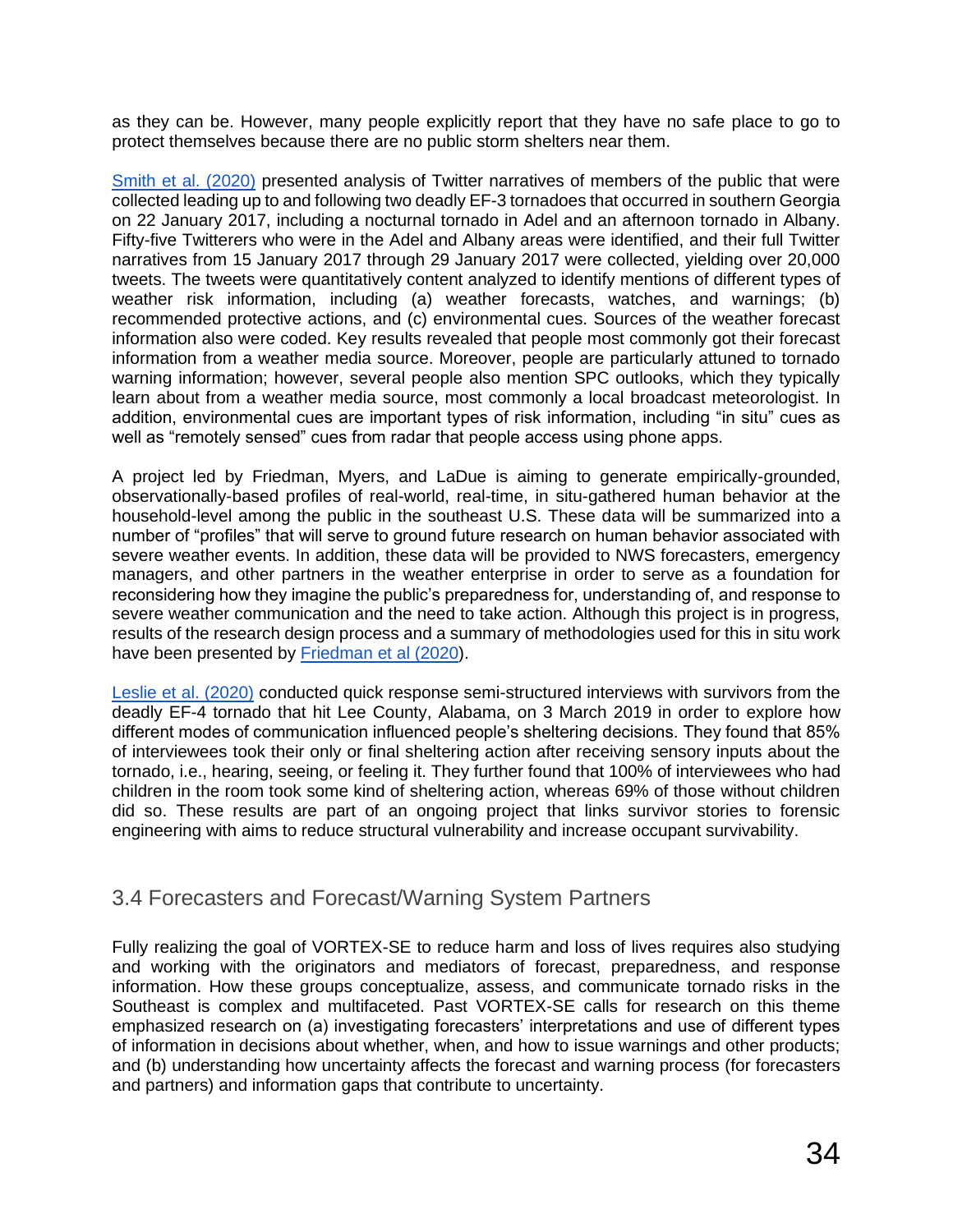[Ellis et al. \(2020\)](https://doi.org/10.1080/24694452.2019.1670042) used a mixed-method approach, including interviews with 11 NWS forecasters in Tennessee, to assess how convective mode––discrete supercell, cell in cluster, cell in line, or quasi-linear convective system (QLCS)––affects the NWS procedures. Results revealed that forecasters identified challenges in detecting tornadoes in convective modes other than discrete supercells, including short-lived QLCS tornadoes. Key forecaster concerns other than convective mode included storm speed, outbreaks, and lack of ground truthing at night. Forecasters differed in their motivation to either warn on every tornado or avoid false alarms.

[Liu et al. \(2020\)](https://doi.org/10.1016/j.pubrev.2019.101879) conducted an ethnography at three NWS forecast offices during tornado threats and events in order to investigate what message strategies forecasters employ to communicate tornado risks. They observed forecaster operations, conducted N=32 interviews with forecasters, and analyzed 151 social media posts issued by the three offices. Results showed that forecasters update social media posts with language indicating if they expired in order to mitigate the risk of people viewing outdated information. Forecasters extensively use visuals to convey tornado risk on social media; they use photos, GIS data, radar loops, and radar scans to help members of the public see what is happening during a severe weather event and motivate protective action. Moreover, forecasters aim to motivate action through careful word choices; by updating tornado event timing; by providing specific precautions publics should take; and by employing their personal social media channels to communicate about risks. Forecasters also aim to avoid using fear appeals in how they communicate tornado risks because they are concerned that such "fear mongering" can damage their reputation as an authoritative source for severe weather information and thereby be ineffective.

Between 2016 and 2017, LaDue et al. [\(Friedman 2017;](https://ams.confex.com/ams/97Annual/videogateway.cgi/id/36077?recordingid=36077&uniqueid=Paper317824) [Friedman and Wagner 2017\)](https://ams.confex.com/ams/97Annual/videogateway.cgi/id/36243?recordingid=36243&uniqueid=Paper307147) observed 17 forecasters and 32 core partners (emergency managers, deputies, fire captains, public works officials, etc.) during 14 severe weather events (7 in 2016, 7 in 2017) in northern Alabama. Drawing on these observations and 257 recorded interviews (178 NWS WFO and 79 core partner) they investigated how uncertainties affected NWS WFO forecasting and communication with core partners and publics during convective events. In addition, they observed how those forecasting uncertainties cascaded down to emergency manager decision-making before, during, and after these events. Results showed that NWS meteorologists in the study region faced heightened forecasting challenges due to poor numerical model guidance, higher prevalence of high shearlow CAPE events, and the problems associated with a climatology that produced year round tornado potential. These challenges created uncertainties among NWS WFO meteorologists that impacted the timing and confidence with which they communicated forecast information to core partners/EMs. LaDue and Cross (2018) and LaDue (2019) found that NWS WFO's reluctance to overstate the certainty of an uncertain forecast left core partners/EMs to try to find their own forecast and weather information, or left them having to make personal appeals to the WFO for the WFO's "best guess" regarding the timing, mode, and severity of convective events Results also showed the level of frustration among core partners/EMs as they faced their own set of operational uncertainties while simultaneously feeling like they were not receiving the NWS WFO's "best guess" forecasts. Friedman and LaDue (2019) found that NWS WFO meteorologists were more likely to communicate best to their partners when they were aware of the vulnerabilities that were of immediate concern to those core partners/EMs.

# 3.5 Overlapping, Cascading, and Compounding Tornado Hazards and Risks

Weather hazards do not always occur as single instances of a particular threat. Instead they can overlap in time and space, compounding risk and vulnerabilities for people. In other instances,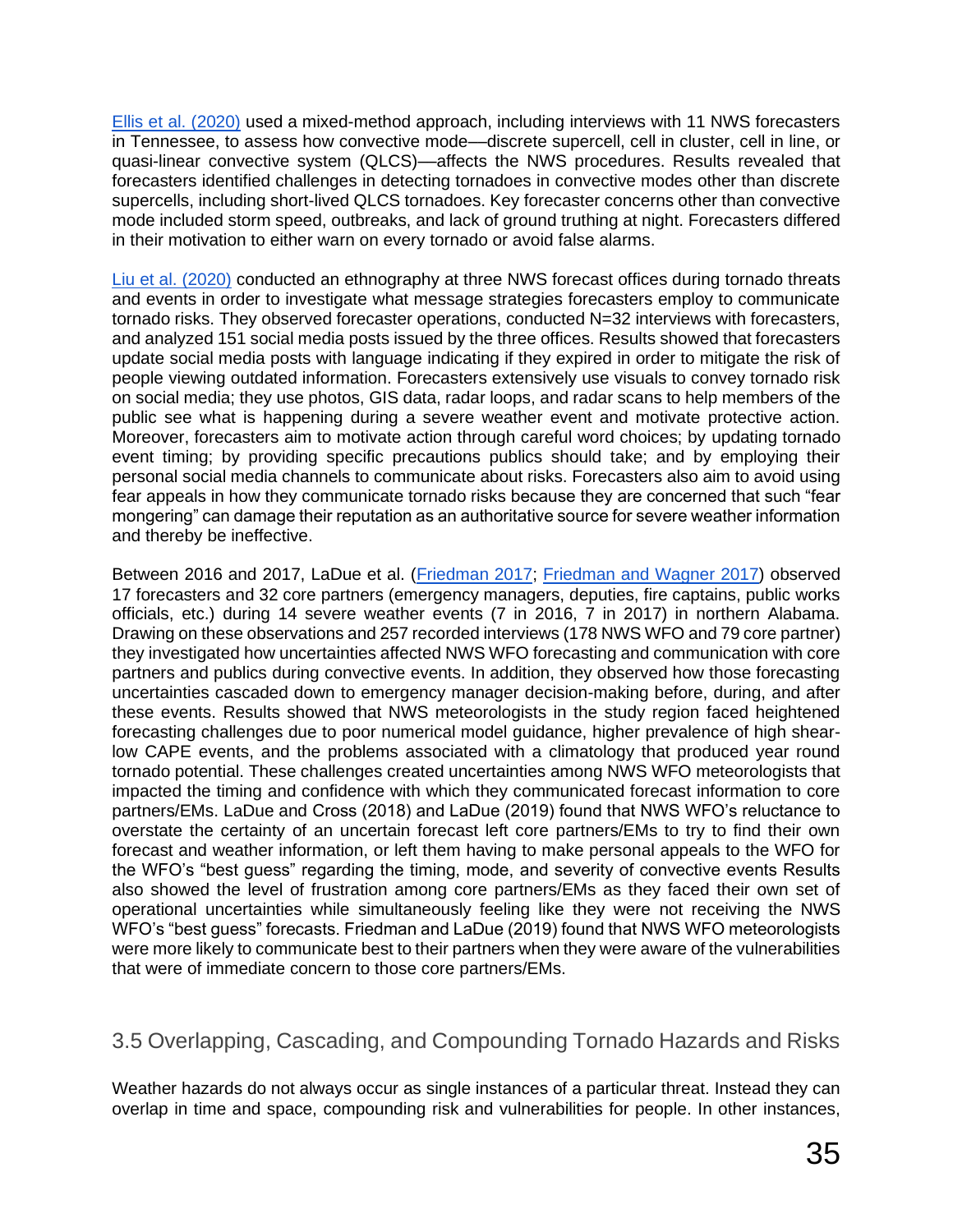hazards may damage or destroy homes, compromise the ability of individuals to work or maintain finances, or injure people thereby leaving them more exposed to future hazards. These compound and cascading impacts are difficult to capture given the emphasis on individual threats in the warning system and the way events are scoped to only include the time period before and during a hazard. Tornadoes that occur with flash floods, or TORFFS (Nielsen and Schumacher 2015) are one type of compound hazard common in the U.S., with over 400 TORFF warnings issued each year. When they occur as part of a mesoscale event, like a supercell or QLCS, warnings can offer conflicting safety advice in a relatively short period of time, leaving individuals confused about the action they should take. In a Landfalling Tropical Cyclone context, overlapping hazards multiply and dynamically change over the course of several days. Tornadoes can co-occur with flash floods, aerial flooding, and storm surge, and they can cause damage to homes and property before flooding, leaving people more exposed to harm, or they can occur as people are evacuating from flooding to the highest parts of their homes or on roofs. While some co-occurring events, like TORFFs, have been minimally studied, other compound hazards and the cascading impacts are yet to be studied.

#### a. Mesoscale Context

[Henderson](https://doi.org/10.1175/WAF-D-19-0216.1) [et al. 2020](https://doi.org/10.1175/WAF-D-19-0216.1) conducted ethnographic observations and interviews at a NWS Forecast Office (FO) in the Southeast over the course of a mesoscale convective event that produced a TORFF. The authors examined several dimensions of forecast operations, including practices, policies, and procedures. Drawing on the theories of social amplification of risk (SARF) they identify four "sites" where amplification and attenuation of threat risk can intentionally and/or unintentionally occur: 1) in the beliefs forecasters have about dangers of respective threats and their publics' beliefs; 2) in the coordination with national centers, like the SPC and WPC, in developing communications and timing of messaging for respective threats; 3) in the language/terminology used to describe threats, which at times can highlight one threat as a risk (i.e., tornado) and another as a phenomena (i.e., heavy rain); and 4) division of expertise in the office or division of space in warning operations can hinder communication in real time about TORFF threats. Additional insights emerged related to types of TORFF-like events that are not obvious. With overlapping flash flood warnings and severe thunderstorm warnings with "tor possible" tags, for example, contradictory advice can be generated about getting to a higher location for flooding and getting lower for tornadoes. Finally, the authors highlight that although many flash flood warnings may not include advice to "get to high ground," which is problematic for those also seeking shelter from tornadoes, advice to "turn around, don't drown" can unintentionally pose challenges for those in mobile homes or other unsafe structures who may need to drive to safety. Additional research should be done to understand TORFFs in different NWS FOs to build knowledge of common challenges and practices across different office cultures, practices, and types of flooding. Among the implications for NWS policy and practice discussed in the paper are that there may be need in some offices for more explicit, ongoing coordination between those in operations who issue severe convective warnings (i.e., tornado, severe thunderstorm with tor possible tags) and those who issue hydrology-related products (e.g.. flash flood or river flood warnings).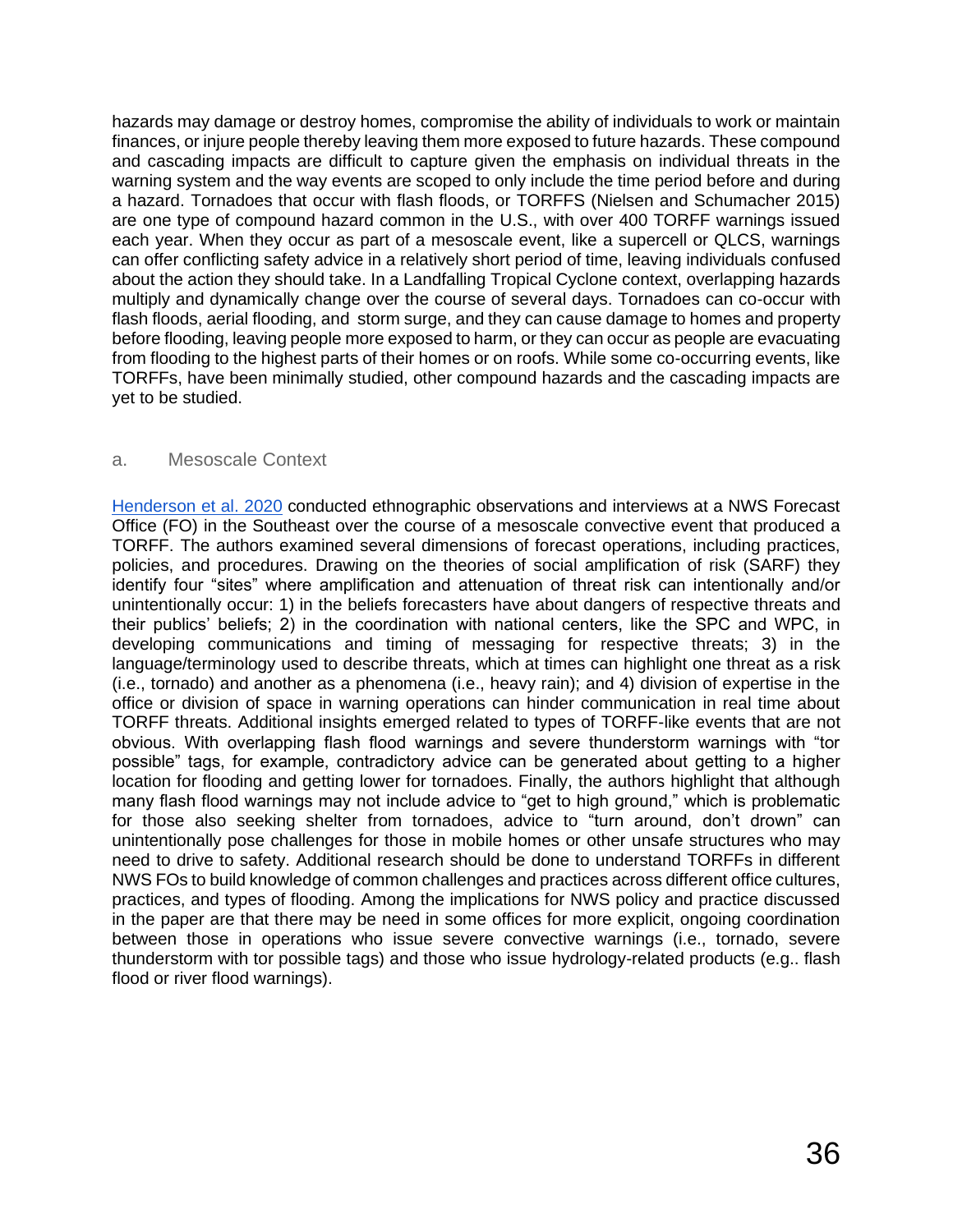#### b. Landfalling Tropical Cyclone (LTC) Context

Bica et al. (under review) collected unique contextual streams for 209 accounts of people in the public who experienced Hurricane Florence and tweeted about both tornadoes and flash floods. Authors analyzed the full contextual streams of users from Sept. 8-20--the date range that comprises the two-week period surrounding Florence's landfall on 14 September--to understand how people talked about their experiences with tornadoes and flash floods, for a total of 23,937 tweets. Using the concept of liminality from anthropology to understand how people in highly constrained disaster contexts like overlapping hazards use social media, authors identified several processes at work. In combination with existing socio-economic and demographic vulnerabilities that are already limiting, they found that TORFF constraints shaped a range of possible actions taken in response to threats, including ability to evacuate, feelings of powerlessness with respect to authority, like employers; negotiating authorities that influence decisions counter to hazard advice; advocacy for those unable to advocate for themselves; and documenting or surrendering to the experience when unable to change one's circumstance. Inductive analysis led to interpretation of these posts as arising from the liminal experiences of disaster, or periods of transition when people are "betwixt and between" states of normality. In observing people's moment-to-moment experiences of uncertainty in situ as documented on social media, findings illustrated the felt experiences of liminality in disaster and how these are supported by a social media audience. The paper also considers these findings in relation to the experiences of the emerging 2020 COVID -19 pandemic.

[Spinney et al 2020](https://ams.confex.com/ams/2020Annual/videogateway.cgi/id/516672?recordingid=516672) analyzed both local newspaper articles and 369 tweets from 27 Twitter users about Hurricane Florence related to overlapping tornado and flash floods threats for the Durham County Public Schools. Findings revealed ethical debates about the responsibility over student safety and debates about transparency of policy decisions regarding school closures, including issues of problem definition of risk and organizational influence over public response. One primary finding is that members of the public rely on social structures like schools to be transparent about their decision making processes and policies related to severe weather and school closings and openings. Another is that TORFFs increase the challenges institutions face in making these decisions in the face of previous closures amid similar overlapping threats and the expectations parents understandably have for the safety of their children.

# 3.6 A Meta-ethnographic Analysis of Tornado Epidemiology

Sharpe (under review) conducted a meta-ethnographic analysis of tornado epidemiology in the U.S. The analysis coupled a review of "grey" literature from Centers for Disease Control and Prevention (CDC) reports, NOAA Service Assessments, and grant reports with peer-reviewed journal articles, all in order to confirm what is known about tornado epidemiology and to identify knowledge gaps. Multiple key themes emerged from the analysis. Some of these themes are wellknown, such as vulnerability of mobile home residents. But the layers of complexity underpinning vulnerabilities were also investigated, linking to other so-called 'vectors of vulnerability', a conceptual framework that identifies levels of complexity that collectively undermine efforts to reduce tornado impacts on communities.

A key finding is that complexity exhibited by these vectors of vulnerability is key to understanding drivers of risk, and how these impact survivability. There is not one simple solution to reducing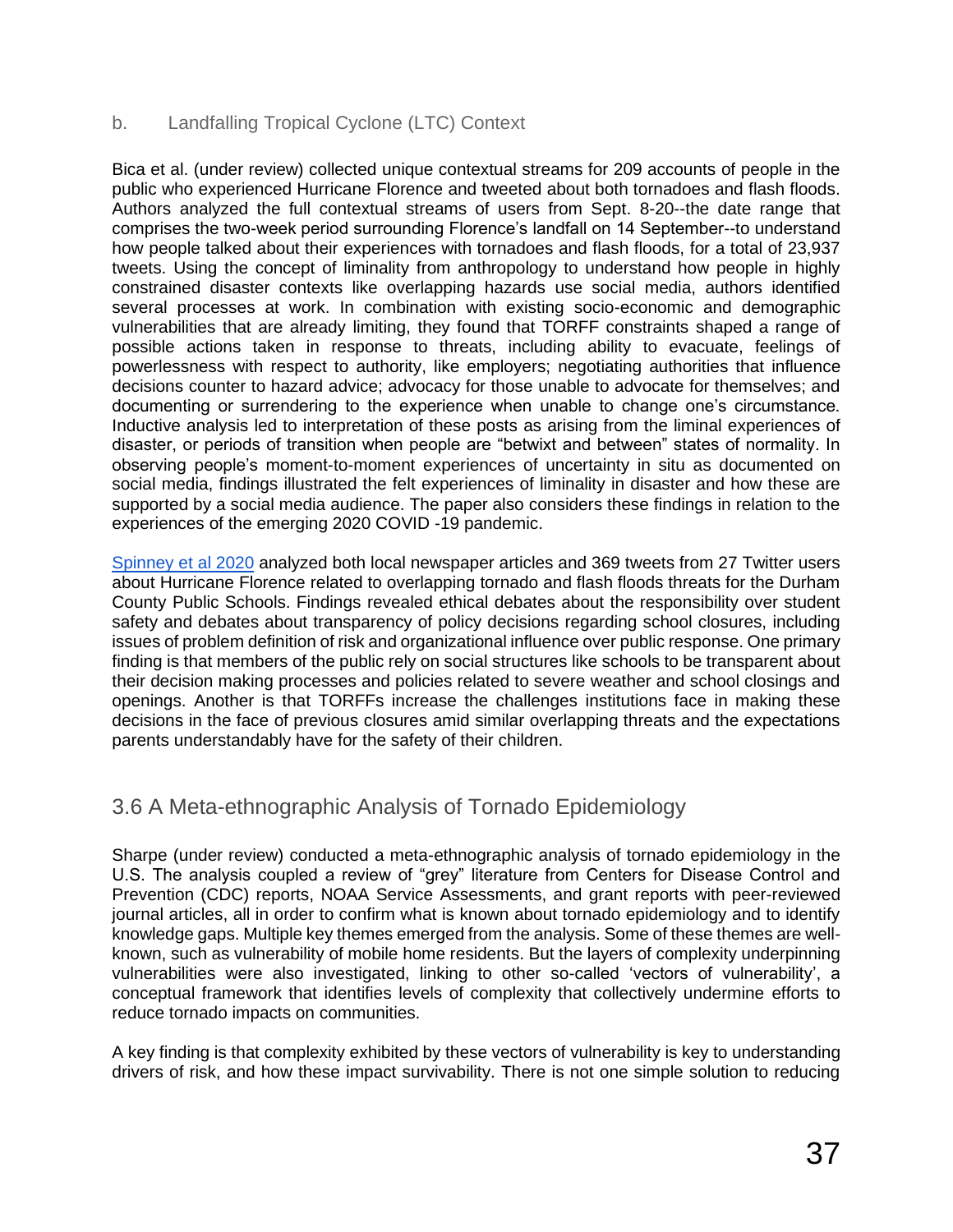risk of fatality because there are multiple vulnerabilities, which when coupled with the tornado magnitude, all underpin varying degrees of risk that likely impact on survivability of tornadoes.

Analysis of literature highlighted the multiple vulnerabilities that drive increased risk of loss of life or injury. These do not exist in isolation but conspire together to weaken survivability outcomes. In order to understand these and frame them in a manner that acknowledges their complexity, a new terminology was needed. Consequently, a vector of vulnerability was defined as 'a vulnerability resulting from a specific vector that improves or worsens the impact for individuals in the path of a tornado'. A tornadic vector of vulnerability is one that has the capacity to carry and spread increased vulnerability, with each vector having their own weight in terms of strengthening or weakening survivability of those in the path of a tornado. This weighting is likely to be reflected by the way each vector increases fatality rates or enhances survivability. There is also complexity within each vector of vulnerability as they are also impacted by access to finances, social networks and education and learning opportunities.

Although many different vectors of vulnerability were identified, certain vectors were seen as having the greatest impact on driving mortality. These included living in mobile homes, access to sheltering options and receiving warnings. Of these, mobile homes were identified as a vector of vulnerability with the highest potential weight, reflecting the physical vulnerabilities that they represent in impacting on fatalities.

In terms of human behaviour and decision-making, ascribing blame or assuming ignorance on the part of mobile home residents or complacency about their situation, was not borne out by the literature. Instead, the literature points out that many are aware of risk and take what they believe to be appropriate action, such as going to an interior bathroom or closet. However, the weaker structural integrity of mobile homes when coupled with poor anchorage and maintenance of tie down struts, combine vectors of vulnerability that enhance risk of fatality to residents of these structures.

In terms of risk, there are issues of how information is received, whether it is trusted and most importantly, whether citizens act not only in the way that we know enhances survivability, but the options that they have to act upon warned tornadoes. Certain vectors of vulnerability limit options and survivability (mobile homes, lack of shelter access, etc.), while known risks are often enhanced by the perception of the risk, which includes whether warnings are received or able to be received. This is especially pertinent for nocturnal tornadoes where individuals may be at home in weaker structures (MMHs) without access to sirens (especially in rural areas) and with mobile phones off or not able to receive information. Simple messaging about the need for NOAA weather radios may be of use for these populations.

Large loss of life in mobile homes and indeed in permanent homes is also linked to lack of access to shelters or sheltering options (for example taking shelter in a nearby permanent house that has a basement or internally protected space). This gap might be reduced or closed by allowing communities to map their own risk as well as their own capacities in terms of sheltering options that currently exist locally.

Currently, capacity is not a widely expressed method for underpinning tornado survivability. In order to understand and enhance capacity, there may be a need to augment our collective approach, moving away from top-down and expert-led approaches to bottom up and embedded ones, allowing for experts to contribute from across communities. Widening communities of practice may help to close value-action gaps between intentions and behaviour, building capacity instead.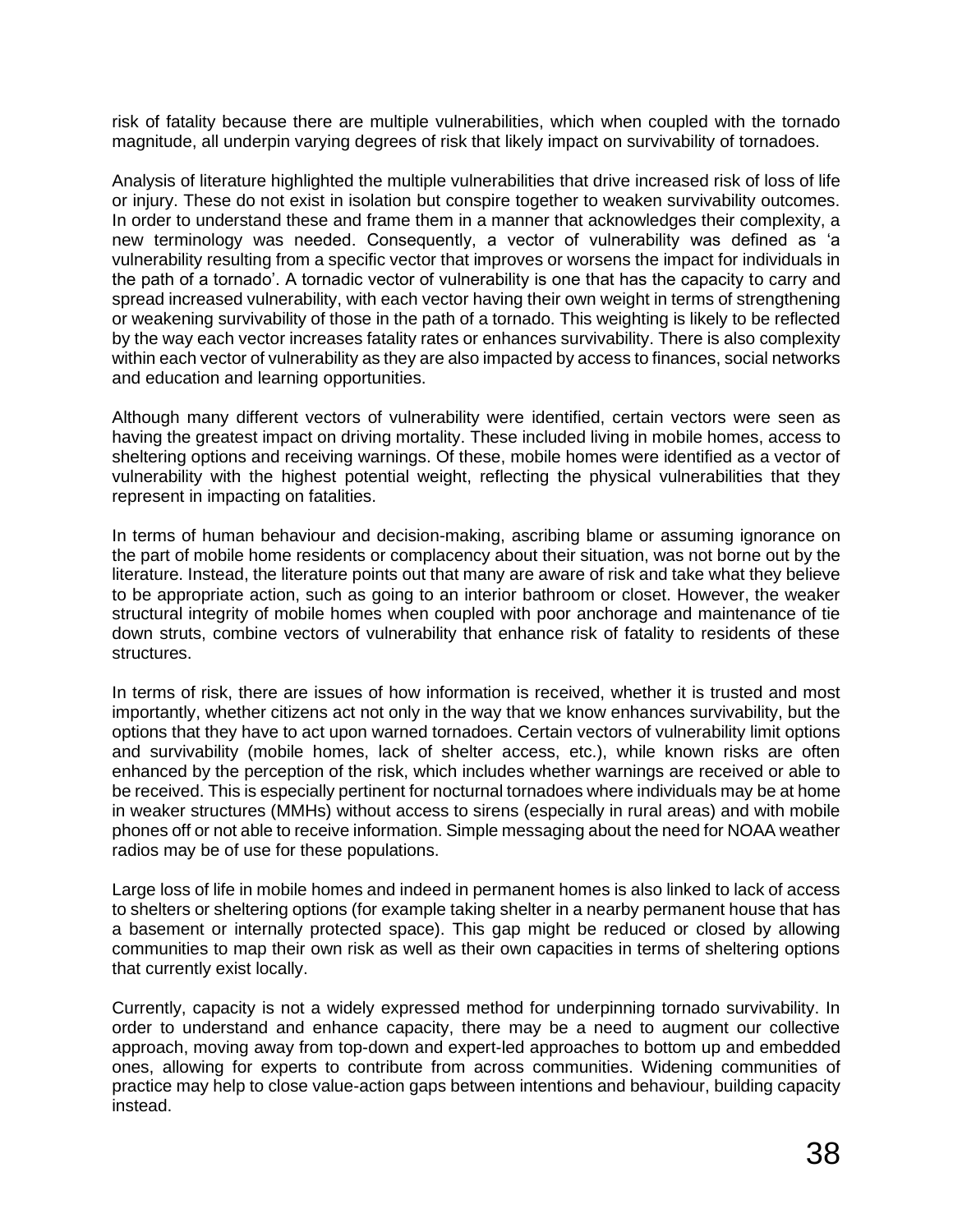A key part of identifying capacity is knowledge about the survivability of tornadoes. One of the principal guiding aims of undertaking tornado epidemiology research was to provide a baseline for survivability as well as acknowledging and understanding what drives fatalities. But baselines require a knowledge of exposure rates in tornado events so that there is an understanding of both fatality rates and survivability rates. This is an area of future research that is likely to reap significant benefits.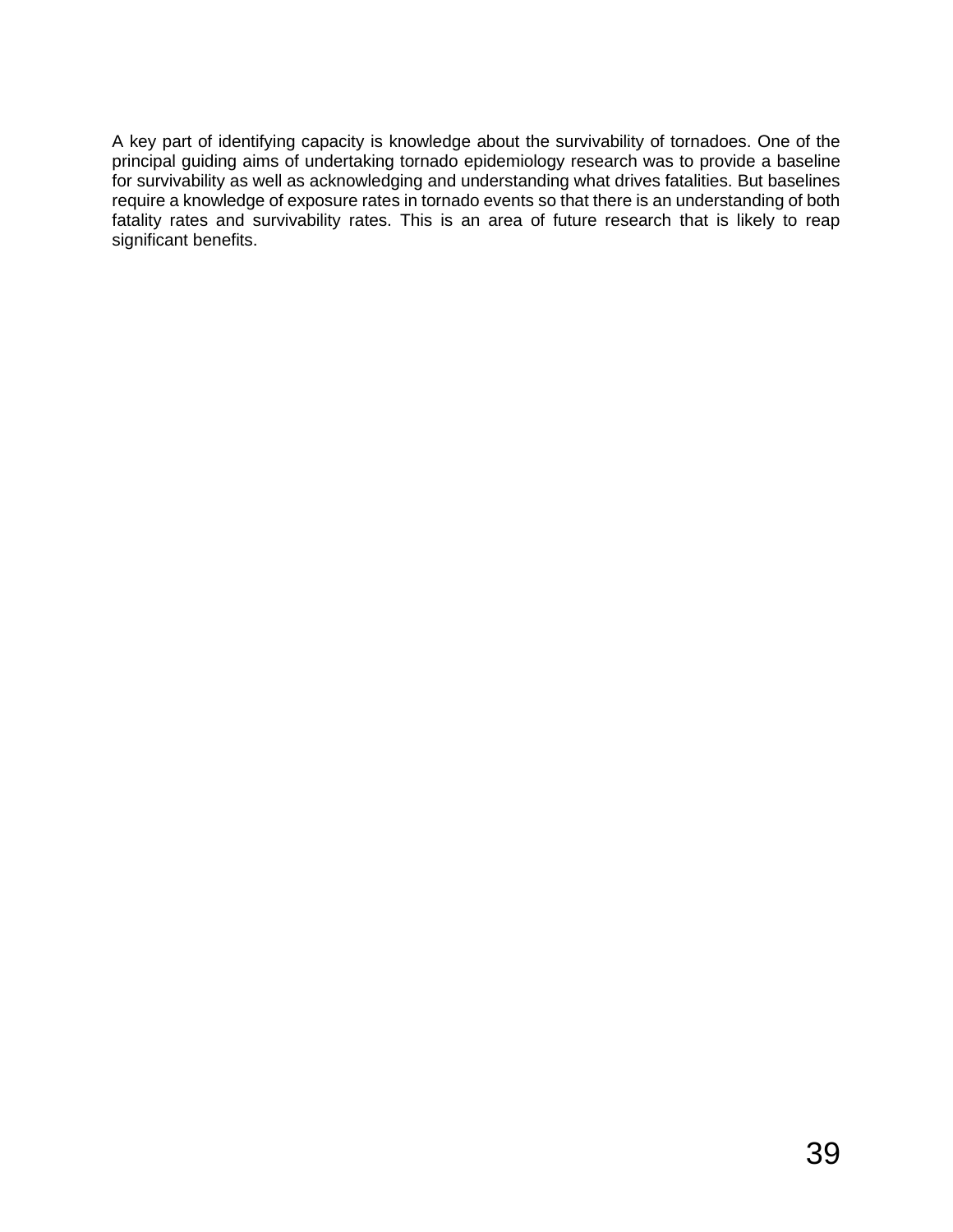# 4. Program Recommendations

### 4.1 Physical Sciences Emphases

#### a. PERiLS

One key aspect of VORTEX-SE during the next few years will be the PERiLS field campaign. PERiLS has the potential to provide a variety of important new insights, including better understanding storm processes, storm/environment interactions, validation of mesoscale analysis systems and CAM guidance, and others. This section describes the PERiLS experiment.

#### 1. Description

Over the past 10 years,  $\sim$  1400 tornadoes occurred annually in the U.S., 20-25% spawned by quasi-linear convective systems (QLCSs) (e.g., Trapp et al. 2005, Smith et al. 2012, Ashley et al. 2019). This percentage is even higher in the Southeastern (SE) U.S. (Anderson-Frey et al. 2019), where the population is particularly vulnerable to tornado impacts (Ashley et al 2008; Strader and Ashley 2018). While a multitude of field campaigns have focused on collecting data to better understand supercell tornadogenesis (e.g., VORTEX, VORTEX-2, ANSWERS, ROTATE, RiVORs, TORUS), none have focused specifically on QLCS tornadogenesis. Our lack of physical understanding is compounded by the short temporal and small spatial scales characteristic of QLCS tornadogenesis, which often are not captured by the conventional operational radar network (e.g., Trapp et al. 1999; Davis and Parker 2014). Although we have some idea of the environments in which QLCS tornadoes occur, climatologies and case study simulations show that tornadoes tend to occur within a small fraction of the total area that appears favorable (e.g., Sherburn et al. 2016). Moreover, simulations suggest that the pre-QLCS environment evolves rapidly in response to vigorous large-scale forcing (King et al. 2017), but the magnitudes of these hourly (and even sub-hourly) changes have yet to be measured. These gaps in our knowledge critically reduce our ability to warn the public, because common forecast skill metrics (e.g., warning lead time and false alarm rate) are significantly worse in QLCS tornado events than in supercell tornado events (e.g., Brotzge et al. 2013).

Previous VORTEX-SE field campaigns have focused on various aspects of tornadogenesis in greater northern Alabama. During three spring VSE field campaigns (2016, 2017, 2018), QLCSs were the primary storm mode associated with tornadogenesis. These campaigns provided proofof-concept that QLCSs (and their near environments) can be sampled with targetable groundbased instrumentation in a region not traditionally considered optimal for tornadogenesis studies (because terrain and forests hinder a traditional "storm chasing" approach). The large spatial scale and longevity of QLCSs are advantageous for deploying non-chasing instrumentation; a targeted network can be deployed to pre-scouted locations several hours in advance of an approaching QLCS, with a high likelihood of useful data collection.

PERiLS will focus on the following objectives:

*Objective 1. Low-level Vortexgenesis: Identify the mechanisms for mesovortex formation.*

*Objective 2. Tornadic Mesovortices: Identify the characteristics and mechanisms that distinguish between tornadic and non-tornadic QLCS mesovortices.*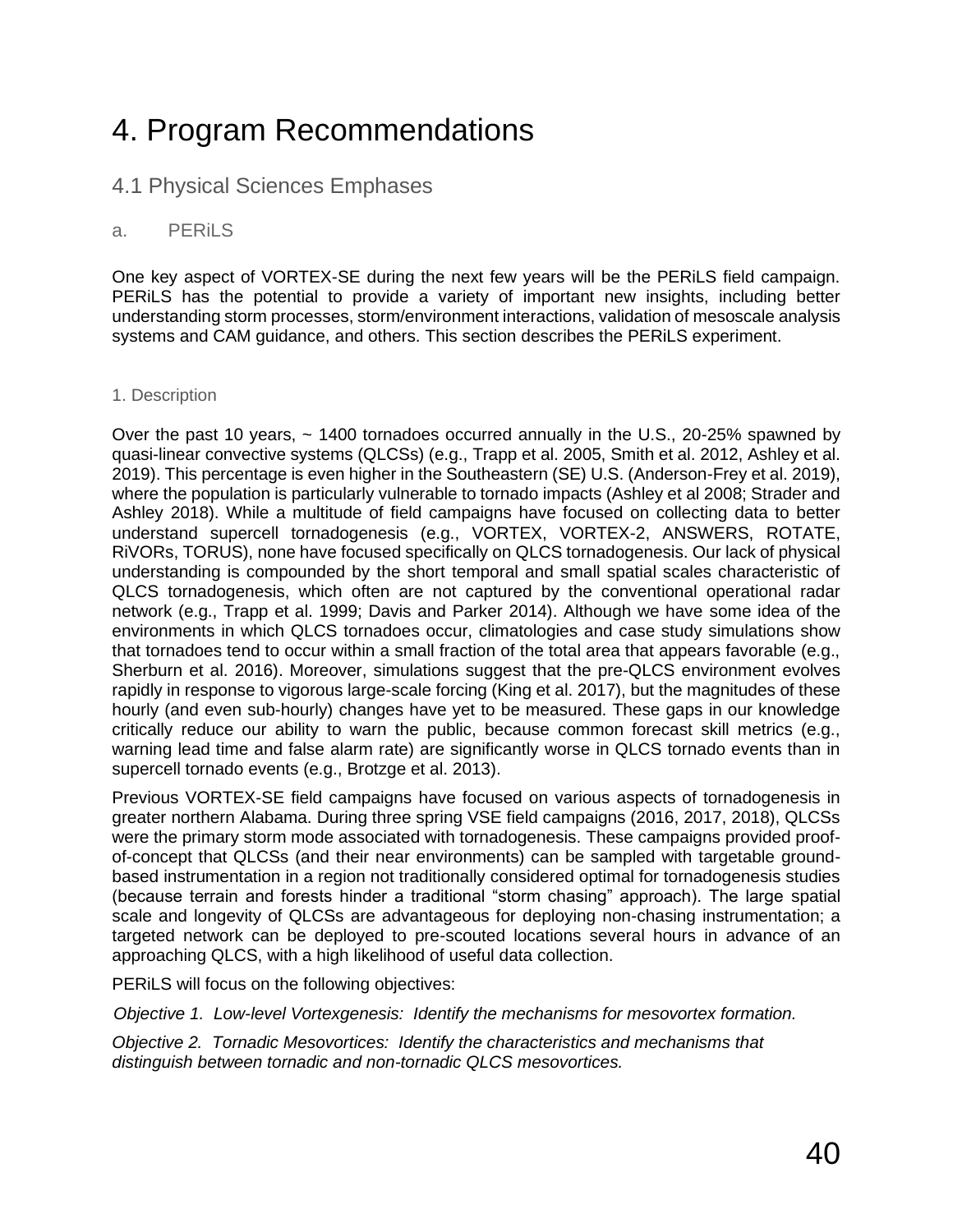*Objective 3. QLCS Environment: Identify the environmental variability and storm-environment interactions that are associated with QLCS mesovortexgenesis and tornadogenesis.*

*Objective 4. Cold Front and Cold Pool Processes: Characterize the role of cold frontal processes vs. system-generated cold pools in the evolution of strongly-forced QLCSs.*

*Objective 5. Mixed Phase Drafts: Evaluate whether the kinematics, microphysics, and electrification of drafts with more active mixed phase processes are associated with rotating mesovortices.*

#### 2. Plan

The field phase of PERiLS is proposed from 1 March to 15 May 2021 and 1 March to 15 May 2022, most of "MAM" in the SE U.S. The following instrumentation is necessary to collect the observations needed to address our objectives and hypotheses. From NSF, we propose to deploy: 1) a high-transmit-power, 1-degree beamwidth, dual-pol, deployable C-band radar ("Cband on Wheels", "COW"), which will complete a three C-band multi-Doppler network to map 3D winds in QLCSs at high spatial and temporal resolution; 2) a high-transmit-power, fast-scanning, 1-degree, dual-pol X-band radar ("DOW7") to capture rapid evolution of features along QLCSs' leading edges and to complete the X-band dual-Doppler network; 3) surface weather stations ("Pods") and mobile mesonets to increase the density and targetability of surface observations both ahead of QLCSs and in their cold pools; and, 4) sounding expendables to launch frequently from multiple sites before, during, and after the QLCS to identify environmental signals of possible tornadogenesis not captured by the observational sounding network. *NOAA is expected to provide a multitude of ground-based instruments as in-kind support:* the most critical such instruments to this proposal are two mobile C-band radars ("SMART-Rs", "SR1" and "SR2"), a mobile X-band radar ("NOXP"), and an array of 24 surface weather stations ("StickNet"). In addition, an expected NOAA RFP will result in support of additional scientific instrumentation and scientific analyses. PERiLS NSF PIs will provide sounding systems, drones equipped with cameras, and a 915 MHz wind profiler. **PERiLS highly leverages synergy and collaboration between NSF- and NOAA- funded efforts.** 

#### 3. Expected New Knowledge

The aforementioned objectives and hypotheses can be addressed through various combinations of evolving 3D wind fields derived from multi-Doppler retrievals, surface measurements, and environmental profiles. The targeted observation network proposed for PERiLS will provide an unprecedented data set for advancing our understanding of QLCS processes and the environments that promote tornadogenesis in the southeast. Numerical modeling will draw from these observations and analyses to augment our understanding of the underpinnings and relative importance of various processes in QLCS mesovortex and tornadogenesis. The highest priority will be integrating observations into 4D multi-variable datasets to obtain the best possible understanding of these systems.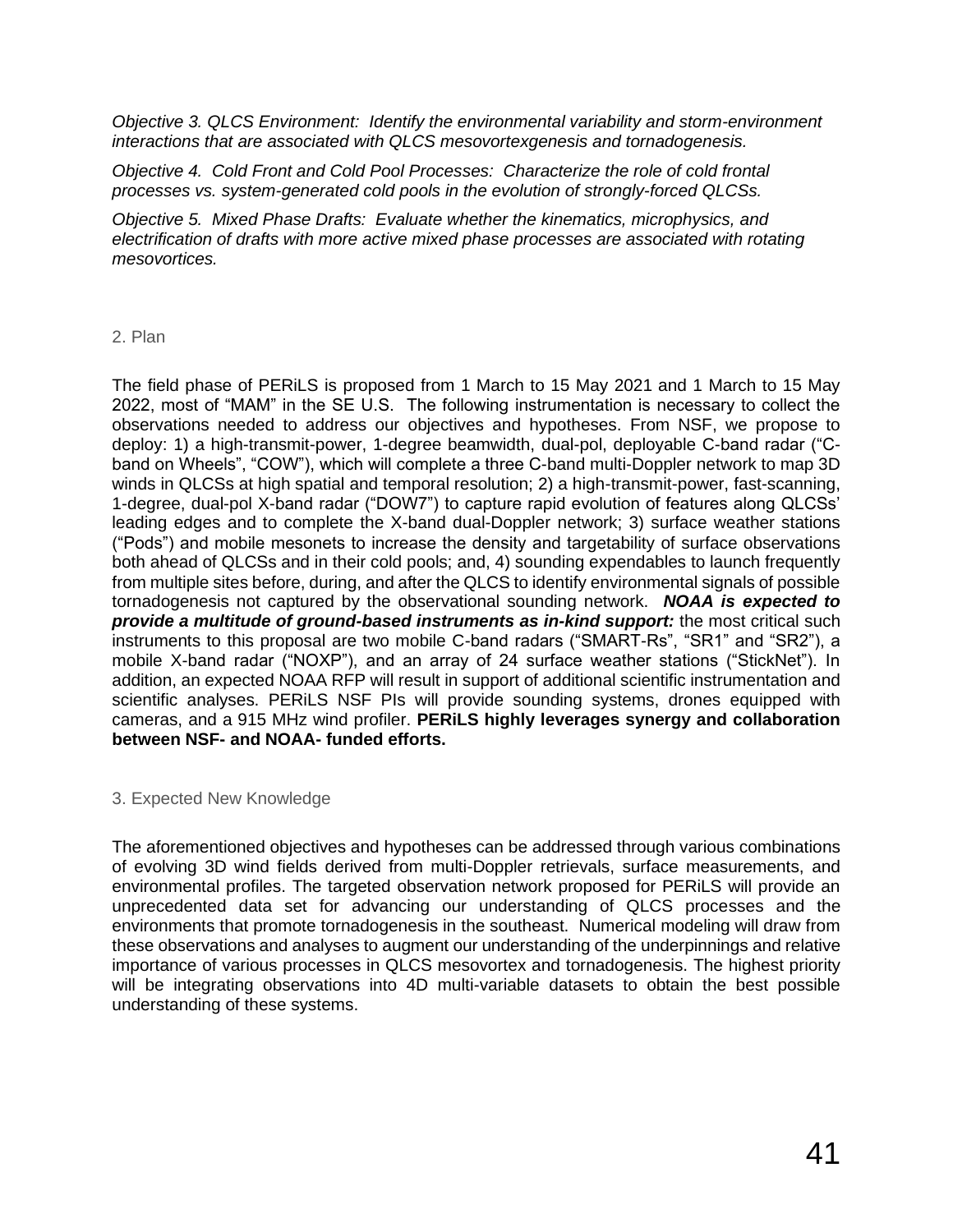#### b. Recommendations for Physical Science Emphases and Needs

Because of the current nature of funding in VORTEX-SE, we must emphasize goals that are achievable in 1-2 year time windows. As a NOAA program, a clear vision of the path to societal benefit is needed for all of our activities. Specifically, we assess that much more emphasis needs to be given to obtaining new knowledge to improve forecasting in the 20-minute to 2-h time frame, with the intent of improving threat awareness in general, and allowing improved forecast reliability for people and groups that require longer lead times than typical tornado warnings.

Basic science, often requiring 5-10 year efforts, or more, are more appropriate for other funding approaches outside of VORTEX-SE. Therefore, VORTEX-SE physical science research should be focused on gaining understanding that will improve forecasts (currently outlooks, watches, warnings and related communications) and numerical guidance of tornadoes utilizing existing observing systems. Particular focus should be placed on improving understanding of the nearstorm environment with an end-goal of capturing interaction between storm processes and the antecedent environment. The research should also include an emphasis on developing frameworks and conducting focused field research that can identify the most appropriate mix of observations to improve forecasts, both human and numeric, in the future.

In light of the research conducted thus far in VORTEX-SE, we assess that the following topics have a greater potential for near-term benefits that the program seeks to accomplish:

- Assess the validity of mesoscale features found in analysis systems such as 3DRTMA, and develop new knowledge concerning new parameters, strengths, weaknesses, and interpretations of these sorts of forecasts tools;
- Identify radar precursors to tornadoes, especially non-kinematic, in convection of relevance in the Southeast;
- Identify the mesoscale features in the storm inflow environment that are related to tornado potential, with the intended outcome being increased human forecaster awareness and ability to use appropriate data sources and analysis tools, as well as identification of deficiencies in Convection-Allowing Models;
- Increase our understanding, via climatological analysis, of the varieties of tornadic QLCS vortices in the Southeast and their associated damage intensity.
- Increase our understanding of storm processes associated with tornadoes, and how these processes are related to processes in the near storm environment, with an *essential emphasis* on developing prototype analysis tools that utilize conventional observations;
- In order to improve short-term forecast guidance, explore Machine Learning tools, with inputs possibly including 3DRTMA, MRMS, CAM output and similar data alone or in combination;
- Expand climatological examinations of the role of terrain roughness and land use/land cover in the Southeast US tornadogenesis threat;
- Whenever feasible perform careful damage analysis of SE US wind events, with an emphasis on qualitative characterization of swirling, divergent, and straight components.

Further, we assess that the following topics and approaches should perhaps be *de-emphasized* in VORTEX-SE, being more appropriate for other funding agencies and programs:

• Forecast model development and improvement (outside the VORTEX-SE scope);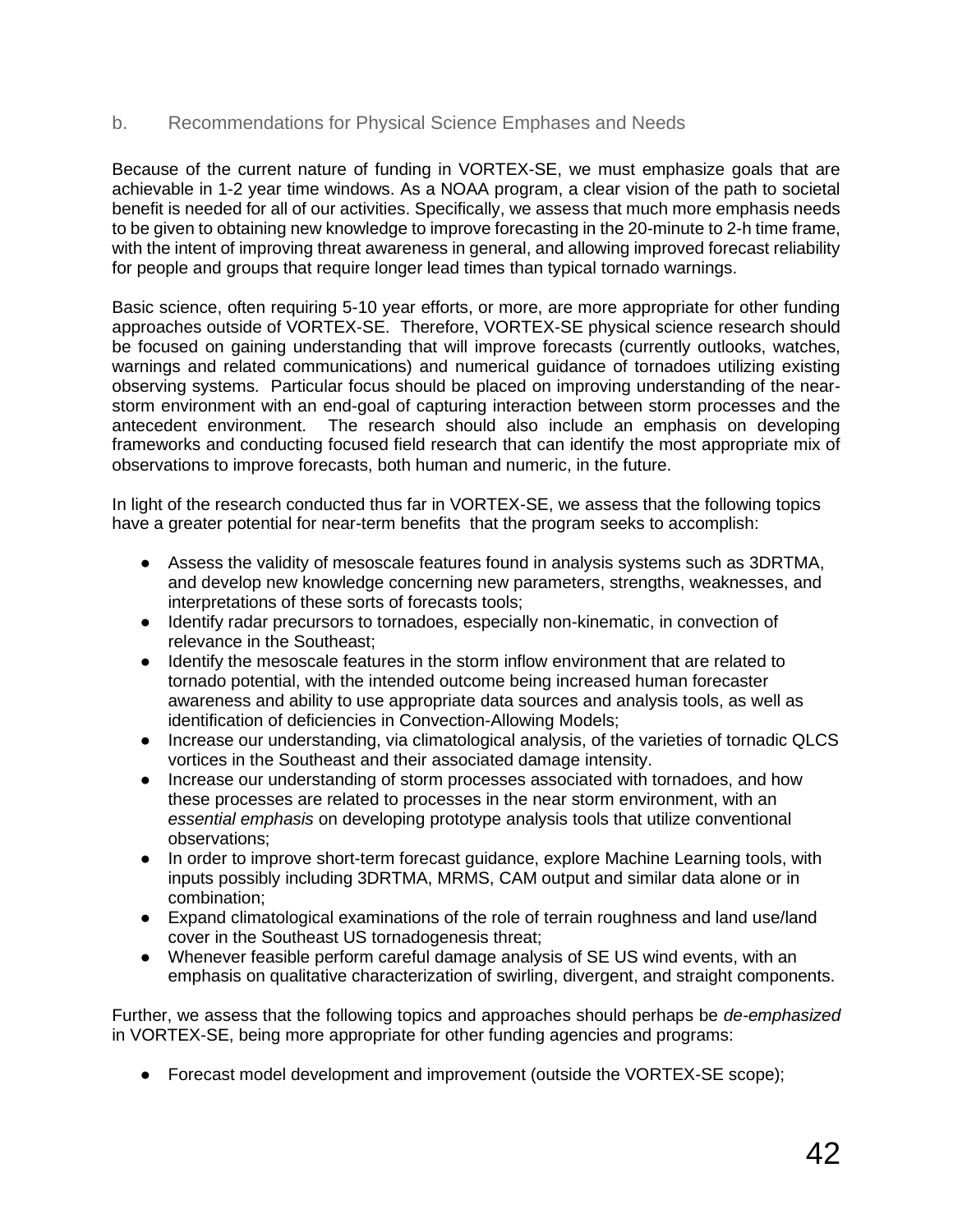- Precipitation physics studies outside of the context of operationally available data (outside the VORTEX-SE scope);
- General PBL studies not focused on near-storm environments (outside the VORTEX-SE scope);
- Seasonal prediction; effects of climate change (outside the VORTEX-SE scope);
- Instrument development and validation (lacking short term benefit);
- *Observational* studies that aim to understand the role of terrain and land use (defer until these increase in feasibility and clear operational benefit); and
- Tornadoes in landfalling tropical cyclones (current work should be completed and this topic revisited in future assessments).

It is important to understand that these topics may be vitally important science, but are just not deemed to *currently* fit within the VORTEX-SE paradigm of near-term societal benefit.

#### 1. Needs: Terrain and Roughness Impacts on Storms and Tornadoes

VORTEX-SE research needs must be assessed from the perspective of application for societal benefit, as noted in the Introduction. It is our assessment that additional basic research is required to understand how terrain features modify the mesoscale environment, making it more conducive for tornado formation. Because this is basic research, locally applicable, and without a welldefined path to societal benefit, it is best suited for funding outside the VORTEX-SE program.

Because these terrain influences appear to be local, we assess that it is appropriate to now transfer the accumulated knowledge to the appropriate local Forecast Offices. It is possible that these offices can further refine the knowledge through careful monitoring and comparison of the environments depicted in mesoscale forecast models to actual outcomes. These refinements are expected to vary with large-scale environments and forcing, and low-level stability and wind profiles. We further assess that any additional VORTEX-SE supported work should be a relatively low priority.

We assess that there is some potential for improvement in situational awareness based on the work of Hua and Chavas, first by extending that approach to other areas of the Southeast, and then by using similar approaches to assessing the role of mesoscale land use variations. This should be explored in the operational context of increasing the understanding of where tornadoes are most likely to form given the existence of a storm exhibiting tornado potential. If there are no significant relationships that can be demonstrated between tornado formation, terrain roughness (outside of Arkansas), and land use, this line of research should be suspended in VORTEX-SE until new, testable hypotheses and promising approaches emerge.

#### 2. Needs: Internal Storm Processes

It is likely that significant advances can be made in VORTEX-SE in the understanding of internal processes in tornadic storms. These advances should be expected from the planned PERiLS field campaigns (Sec. 4.1.1). For example, It is likely that identifying the relevant processes that lead to tornado formation will allow us to identify precursor signatures in remotely sensed data, including radar velocity, dual-polarization data, lightning mapping, and satellite data. These precursor signatures can be conveyed to operational meteorologists and (eventually) incorporated into radar algorithms or analysis systems such as MRMS. Much as initial work in severe storms focused on steady, equilibrium, and linearized storm-scale processes on the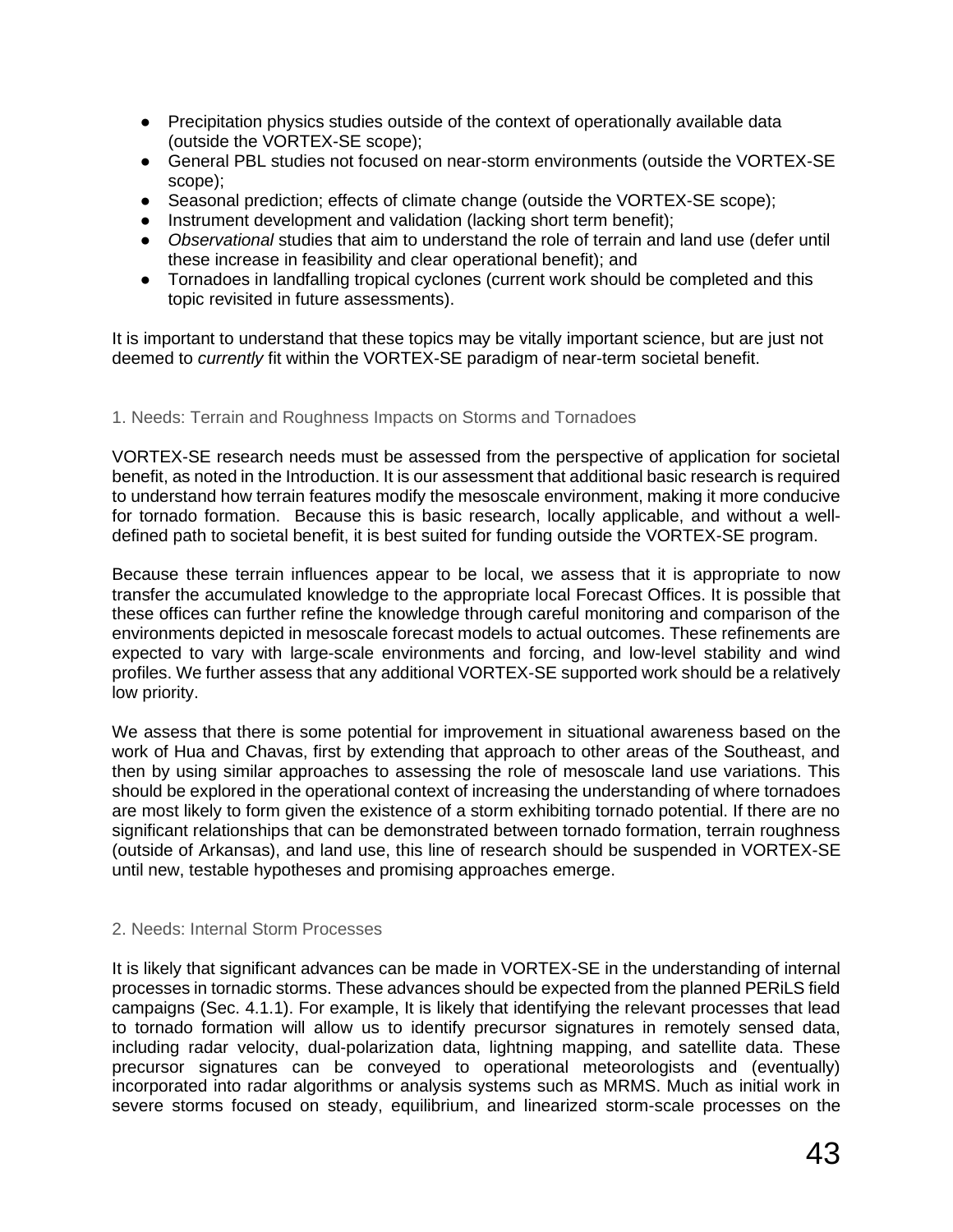boundary between meso-gamma and -beta scales, this work should aim to specify the smaller internal time and space scales of such precursor signals so that it is clear what observational and modeling capability is required to utilize them in operations.

Understanding the internal processes and their precursor signatures has the potential of adding to useful lead time in identifying the tornado threat. It is possible that some of these signatures may emerge 20-30 minutes prior to tornado formation, with increasing utility as the event approaches. We believe this time frame can merge with even longer periods of useful threat awareness coming from knowledge of storm-environment interactions (sec. 2.1.3).

Because of the potential for advances that can be transferred to operations, we believe that VORTEX-SE should make every effort to ensure the best possible data collection in the PERiLS campaigns, as well as fully supporting subsequent analysis efforts. Consistent with previous severe storms field campaigns, we anticipate that the peak output of new knowledge will occur roughly five years after the last field campaign, with important findings being produced up to ten years after that date. If possible the NWS should be engaged in the field campaigns so that researchers can gain understanding regarding perceptions of operational issues. Research projects should have a clear conception of the path to operational benefit, with an emphasis on training and algorithm demonstration.

Because VORTEX-SE already has invested in a significant amount of data collection, existing cases should be documented in the VORTEX-SE Community Forum as a mechanism to advertise cases and data sets that can be exploited for additional new knowledge.

Ongoing work exploring microphysics, cold pools, and electrification should be monitored for additional progress. If promising results emerge, the program may be able to move the results toward improving operational model precipitation physics parameterizations, and toward lightning observations that are able to be used routinely to discern the dynamic processes and evolution of potentially tornadic storms.

3. Needs: Storm Environments, Storm-Environment Interactions, and the Planetary Boundary Layer

Although this topic is of fundamental importance to improving tornado forecasts and warnings, VORTEX-SE has made very little progress in it thus far. There are perhaps two reasons for this. First, it has proven very difficult to observe storm/environment interactions in the Southeast U.S. Initially our field campaigns were focused in the small subregion of the Tennessee Valley in northern Alabama, where the complexities of instrument deployments are large (albeit smaller than the Southeast in general). This experience has led us to the design of the PERiLS campaign (sec. 4.1.1) for which we have identified six sub-regions in which we can deploy instrumentation based on the road networks and land use.

The planned PERiLS field campaign (see sec 4.1.1) will be an important first step toward characterizing prestorm environments in the Southeast. Special emphasis should be incorporated into that project to ensure observation of the relevant time and space scales as they are currently understood. It is important that these observational data sets become available quickly, and that analysis efforts are supported through the typical multi-year analysis period that follows a field campaign. Special emphasis should be given to validating analysis systems such as 3D-RTMA (or similar).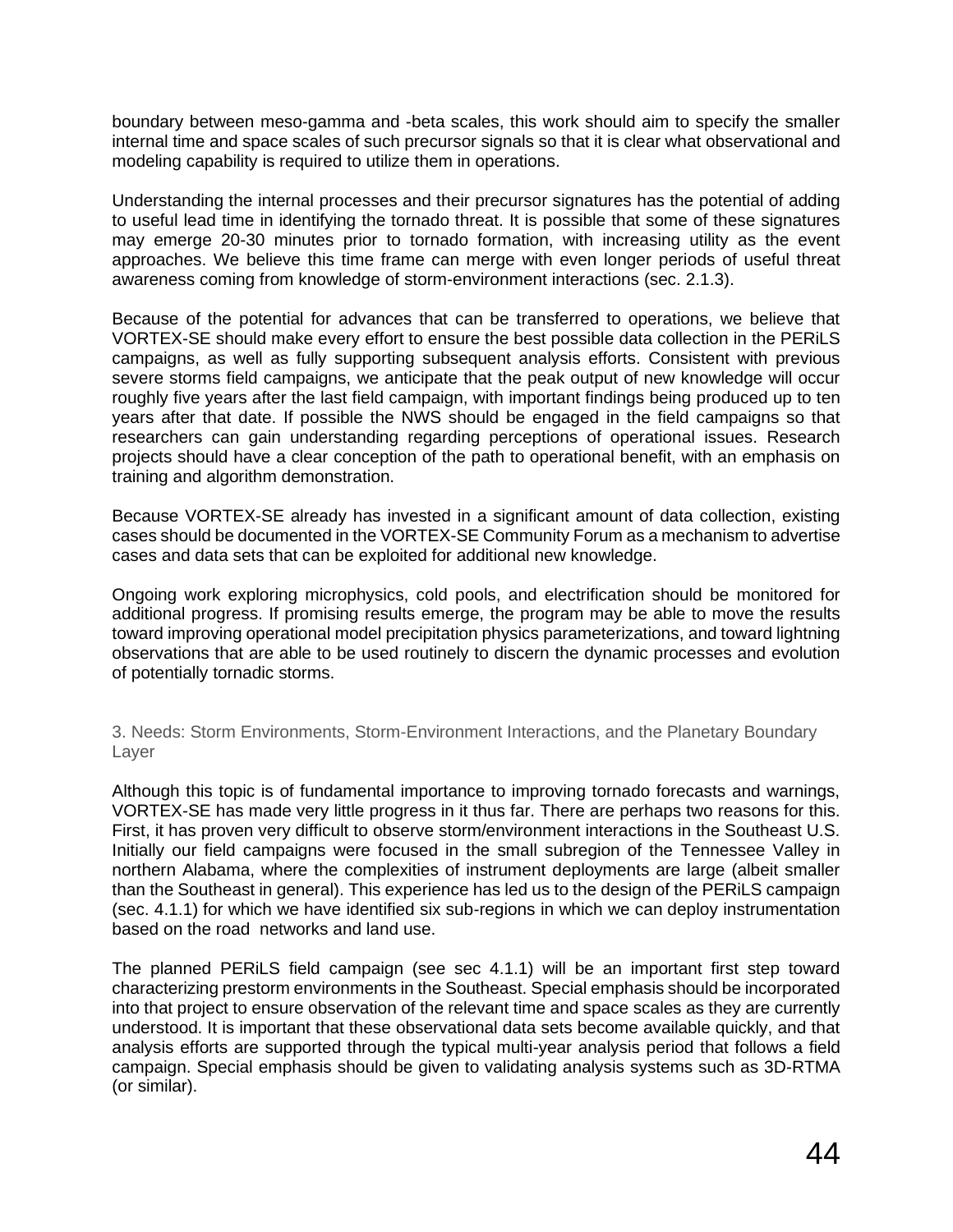Understanding storm/environment interactions, with many of the most important processes possibly occurring in the PBL, is one of the greatest unmet needs in VORTEX-SE physical science research. A basic characterization of those processes should begin to increase forecast skill in the 20 min to 2 hour time window. It will enable the evaluation of tools such as [3D-Real-Time](https://ams.confex.com/ams/2020Annual/meetingapp.cgi/Paper/365960)  [Mesoscale Analysis \(3D-RTMA\)](https://ams.confex.com/ams/2020Annual/meetingapp.cgi/Paper/365960) and the validity of processes and features depicted in CAM guidance. And it will possibly highlight the need for changes to observing systems to better capture these features and processes.

VORTEX-SE should encourage climatological studies of environmental forecast parameters, features, and evolution using existing data sets (operational and field campaign). A prime example would include ongoing work to use high-resolution VAD data to document hodograph evolution as a function of distance from tornadic and non-tornadic Southeast convection.

The route to operational benefit likely initially includes direct knowledge transfer via in-person training and interactions between researchers and operational meteorologists. VORTEX-SE should attempt to develop knowledge transfer in the context of the Community Forum as well. On longer time scales, benefit will accrue through improved operational analysis and numerical forecast systems.

It is possible that UAVs will become useful in the near future for routine lower atmosphere soundings. Meteomatics, for example, conducts operational UAV soundings in IFR conditions in Switzerland with observations assimilated by operational forecast models. Their ceiling is now 3 km. In the U.S., the progress has been slower because of a more difficult regulatory environment. VORTEX-SE should monitor the progress of the "operationalization" of UAV soundings as a potential system to augment or replace remote-sensing sounding approaches. If possible, frequent UAV soundings should be evaluated for operational utility, and possibly Data Assimilation, in PERiLS.

#### 4. Needs: Climatology

At this time, there is still considerable uncertainty about the nature of the phenomena producing wind damage in the Southeast U.S. This is a result of a number of factors. Damage areas are often inaccessible owing to forestation. It is more difficult to attribute damage to swirling, divergent, and straight flow components owing to fast storm motion leading to the appearance of straight damage. And in general, [Potvin et al. \(2019\)](https://journals.ametsoc.org/waf/article/34/1/15/40706) estimate that approximately half of tornadoes have gone unreported within the U.S. since 1975, with the deficiency increasing in less populated areas. Recent (unpublished) work by Potvin et al. suggests that even in the most recent decade, nearly half of all tornadoes were unreported, and more than half of all significant tornadoes were either unreported or underrated. Understanding damage in the context of radar signatures and forecast parameters should lead to improved forecasts and warnings. Thus we believe there should be significantly increased emphasis on obtaining detailed damage survey information, including from aerial platforms, in as many cases as possible.

VORTEX-SE should support work similar to that being done by Homeyer, Potvin, and collaborators. This work shows promise of discovering new radar indications of tornado potential, including basic morphological characterization (mesocyclone erectness) and microphysical characterization. Once these and similar findings are validated with sufficiently large samples, it is suggested that prototype algorithms be demonstrated in operational contexts (e.g., perhaps through a web application).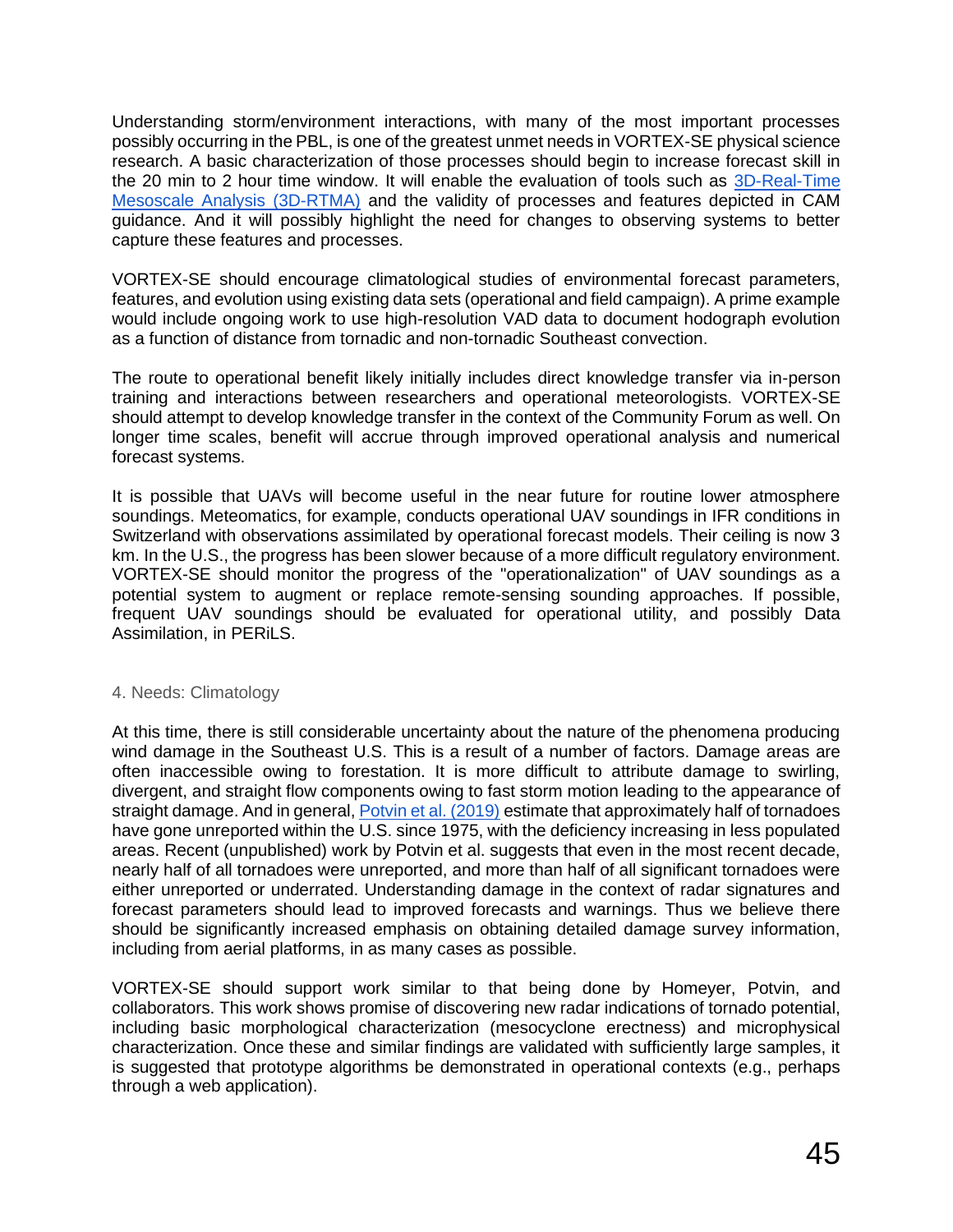#### 5. Needs: Tornadoes in the Context of the Natural and Built Environment

The wind and structural engineering (WSE) portion of the VORTEX-SE scientific steering committee sees itself as a bridge between the physical sciences and the social and behavioral sciences and believes joint participation in research projects is necessary to achieve the goals of VORTEX-SE. Therefore, the research needs will be organized in terms of the areas which could be of most benefit when considering the research needs of both groups.

From a physical science perspective it is clear that a scale mismatch exists between what atmospheric scientists and engineers are primarily interested in. WSE need to do a better job of communicating these needs and why they are important. For structural loading and response, WSE are mostly interested in spatial scales on building scale or less and time scales in the order of seconds or less. Experimental methods that can address the smaller scales would be a research need WSE could benefit from, including four-dimensional, high resolution in-situ measurements to quantify near-surface wind fields and associated turbulence (e.g., wind profiles, acceleration, vertical component of the wind), LES-CFD and wind tunnel studies. These links must be established because without them, the intensity estimates for tornadoes will remain highly uncertain at best, and likely erroneous when relating to design levels and other non-tornadic windstorm events. Research involving simulations should be directly linked with observed behavior in real tornado events through radar measurements, in-situ measurements or damage surveys (see next paragraph). The scale mismatch contributes to confusion on the wind speed – damage relationship and how this relationship is both communicated and operationalized. A broad example is relating "wind speed" to "damage". There are other factors at play between a wind speed value and a damage level. Most notably terrain characteristics, building aerodynamics and structural response. A wind speed of 100 mph at 10 m height, 3-s gust and open terrain for example may cause a wide range of damage levels when accounting for one or all of these factors. A specific example is the attribution of mesovortices to individual building level damage. The scale of a mesovortex is much larger than a single building, and when examining buildinglevel damage, the damage is likely caused by other factors described above. This sort of factor assessment is not explicitly included when estimating tornado intensity through the Enhanced Fujita Scale. With that being said, it is important to distinguish tornado-scale features and behaviors (e.g., corner flow region, sub-vortices) as they will be influenced by terrain and modify building aerodynamics. Some preliminary VORTEX-SE research is suggesting that obstacles such as terrain and buildings may feedback on the tornado itself and is an extension of the work of Satrio et al. (2020).

As for collection of point-based surface measurements, which to put mildly, present challenges in a near-tornado environment, detailed damage surveys are a clear research need for WSE in the context of VORTEX-SE. Damage surveys can provide insight on a number of processes important to both disciplines. For example, near-surface wind fields (e.g., Rhee and Lombardo, 2018) and processes can be assessed considering terrain and topography influences using tree-fall patterns. A number of other key parameters including tornado frequency, intensity and maintenance, path characteristics and deviations can also be quantified through damage surveys. Debris initiation and track information is also a research need of WSE and can be assessed via damage surveys. All of this information would serve to greatly improve engineering-based models of tornadoes and associated perils. This information can then be used to improve understanding of tornado vulnerability. Of perhaps increased importance is the improved understanding of QLCS tornadoes, which haven't been looked at specifically by WSE. These events appear to be more frequent in the Southeast than a more isolated supercell tornado and if some of these events are being missed or misrated there this is some likelihood that WSE should be designing for these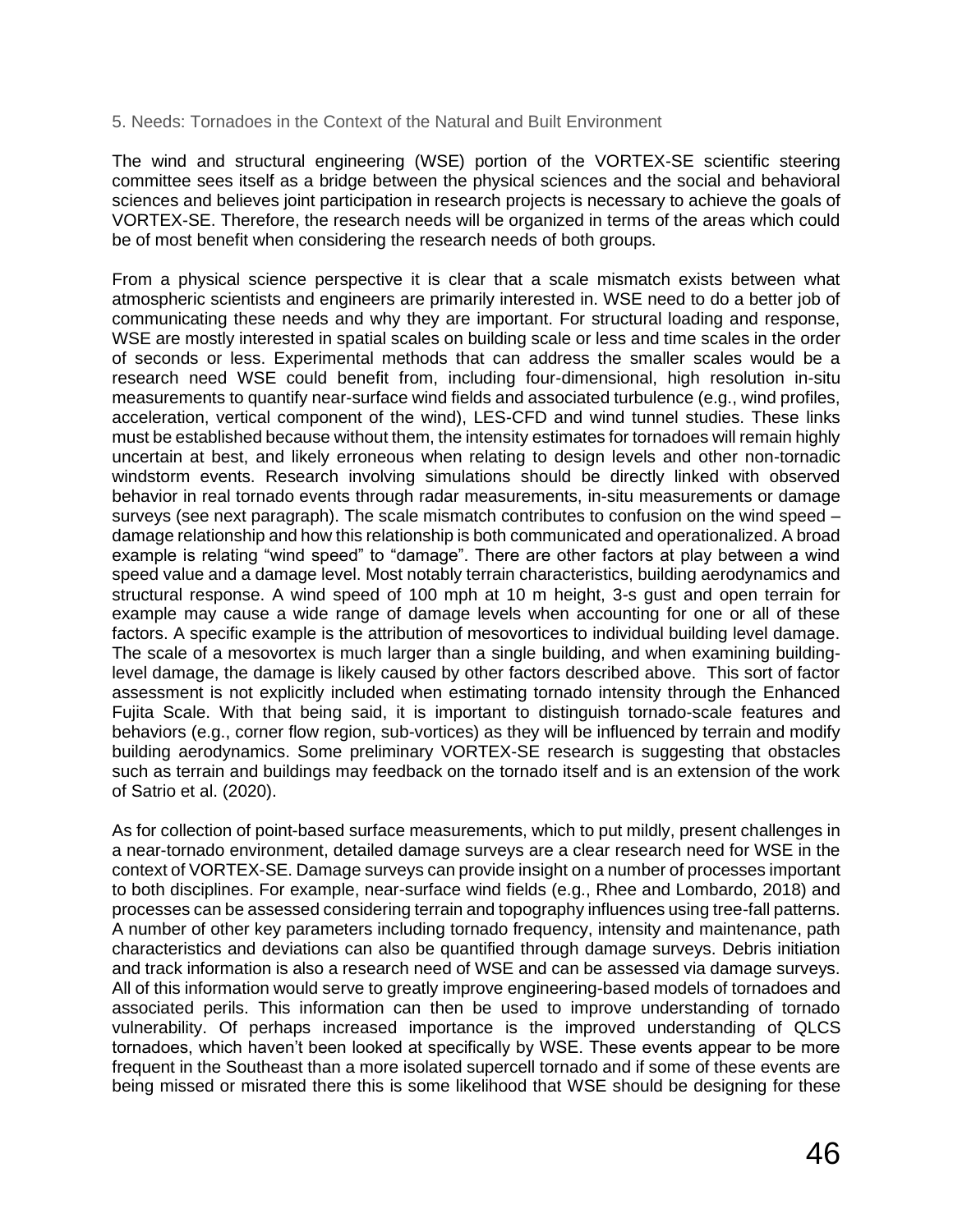types of events as current wind speed in most of the SE (outside of hurricane-prone regions) is 100-110 mph for most structures.

Comparing methods of wind speed and tornado intensity estimation (e.g., tree-fall patterns vs. EF-scale) using all available methods is a crucial research need. Current databases of tornado intensity are used as a baseline for climatological and meteorological studies and nearly all engineering-based climatological and risk analyses. Recent research has shown that tornado frequency and intensity estimates may be significantly in error (e.g., Potvin et al., 2019). This type of research feeds directly back into the climatological assessments and needs of VORTEX-SE.

Another key component WSE are able to provide is from their participation and coordination on building codes and standards committees. Research from VORTEX-SE funded work (e.g., Satrio et al., 2020) and non VORTEX-SE work (e.g., Kosiba and Wurman, 2013) was utilized in the development of a design tornado wind profile for tornado loading in ASCE 7 and discussions on how tornadic winds are modified in the presence of terrain and topography. The proposal on a tornado wind profile and tornado loading as a whole is still under consideration for the next version of the design standard (ASCE 7-22). Research needs are those that can directly contribute to these efforts which are described in the paragraphs above.

#### 6. Needs: Landfalling Tropical Cyclones

The work in progress likely will produce significantly improved understanding of the conditions that support observed and simulated tornado cyclones in the rainbands of landfalling tropical cyclones, and identify new practices for utilizing CAM models to predict LTC tornado occurrence. It is our assessment that tornado production in LTCs is not significantly different than in most other Southeast tornado scenarios. The environments are characterized by low CAPE (compared to other regions), and very large low-level shear, with the attendant parent storm structures dominated by "mini-supercells" often embedded on other precipitation features. Hence, meteorological focus should be on anticipating this broad class of tornadic storms rather than on unique aspects of LTCs. It is our assessment that specific targeting of meteorological research into LTC tornadoes should be a low priority because of the low probability of significant further advances toward societal application and benefit beyond what will accrue through research in progress.

#### 7. Needs: Forecast Model and Analysis System Improvements

There are few, if any, objective validations of the accuracy and usefulness of CAM guidance in the Southeast. So we must rely on subjective assessments, and in general it seems that CAM guidance must be improved substantially before it can contribute significantly to our situational awareness and threat assessments in the Southeast. This is especially true for issues of timing of the occurrence of convection and the potential for tornadic rotation. Convective mode is perhaps depicted more usefully.

VORTEX-SE is not the most appropriate program for producing improvements in CAM guidance because these improvements involve larger investments in time than can be afforded, and the apparent time horizons for significant progress seem substantially greater than other approaches to improving situational awareness. *This does not diminish the importance of CAM guidance in mitigating the Southeast tornado threat. Thus we view this as a need that is best met through other programs, or coalitions that include VORTEX-SE*.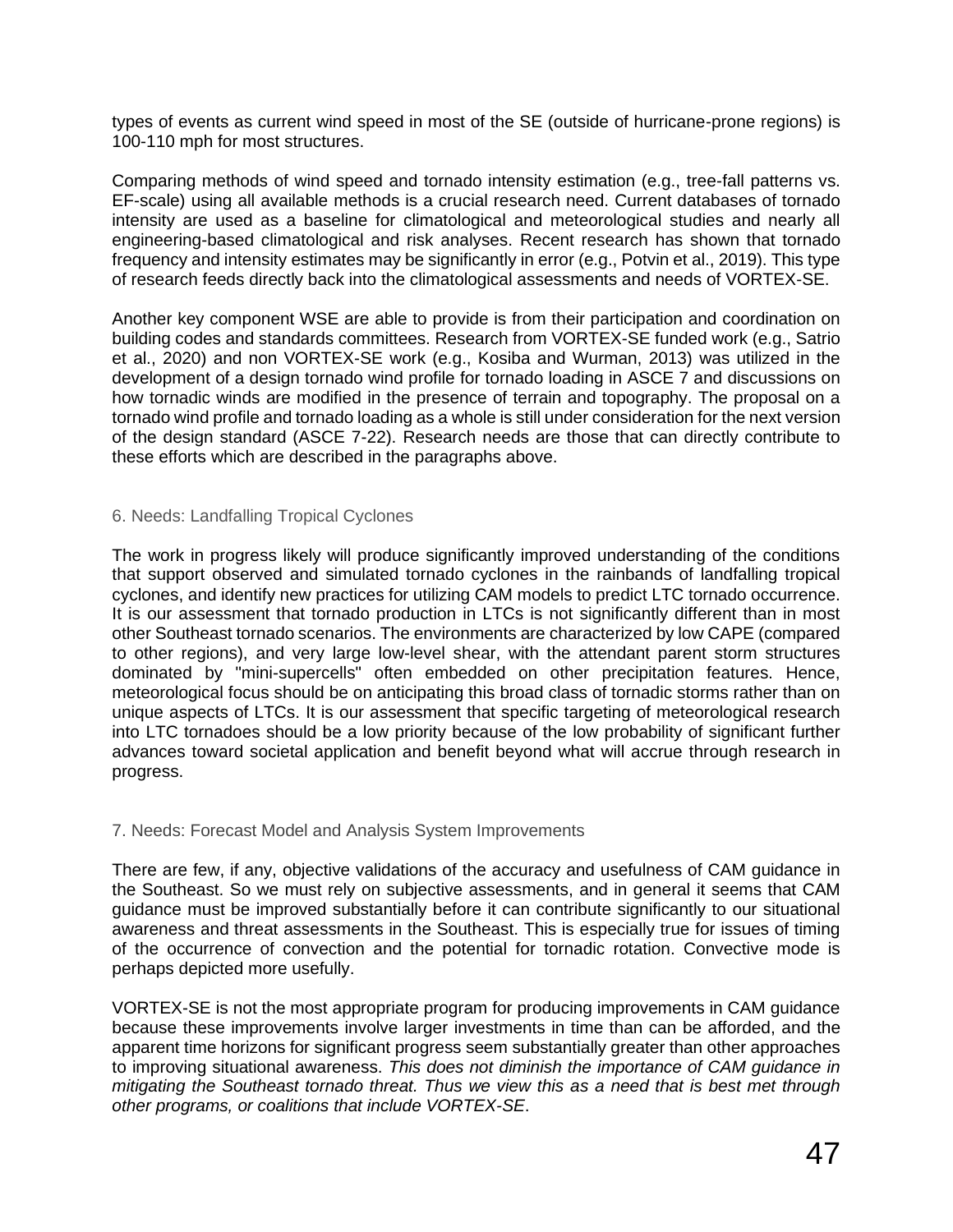To the extent that CAM difficulties arise from inadequate representations of the initial state of the atmosphere, a more formal assessment of observing needs is much needed. Even this is relatively expensive, long-horizon work compared to other emphases that might lead to better situational awareness in the near term. However, assessing observing needs perhaps is a logical first step toward CAM improvement. Because VORTEX-SE is already planning to invest significant resources into special observations (and, in fact, has invested in these for over five years), it seems to make sense that further data collection in VORTEX-SE should be done with consideration given concerning the utility of the data in future observing system studies. If VORTEX-SE is to support observing system studies, this too should probably be done in the context of coalitions with other programs. A variety of approaches may all be suitable for these studies, including formal OSSE's, so-called "quick and dirty" OSSEs, data denial experiments, ensemble sensitivity analysis, etc.

It is our opinion that the greatest potential for tornado guidance improvement in the short term may be through the use of Machine Learning (ML). Some of this potential has been demonstrated through VORTEX-SE supported research by Steinkruger et al. (2020). New approaches could consider CAM output, Multi-Radar-Multi-Sensor (MRMS) analyses, 3D-RTMA, and other similar inputs alone or in combination.

Because VORTEX-SE is not well positioned (in terms of the funding levels, reliability of future funding, and expectations) to do additional basic "model engineering" type activities, we are recommending that these sorts of studies be de-emphasized going forward.

### 4.2 Social, Behavioral, and Economic Sciences Emphases

As with the PS, here we emphasize SBE research needs that are more readily matched to the current two-year VORTEX-SE funding cycle. However, as discussed in Section 4.3, we also advocate additional types and scopes of SBE research that are needed in support of VORTEX-SE's overarching goal.

Below, we summarize research needs in subsections that match the Section 3 research summaries: (1) Vulnerabilities; (2) Risk and Hazard Information; (3) Risk Assessment and Decision-Making; (4) Forecasters and Forecaster / Warning System Partners; and (5) Overlapping, Cascading, and Compounding Tornado Hazards and Risks. Importantly, many SBE research needs cut across these sections *and* should be conducted interdisciplinarily, in conjunction with physical, engineering, and other sciences. We summarize those needs in subsection (6) Interdisciplinary and Cross-collaborative Research between SBE and PS, Engineering, and Other Disciplines.

In synthesizing these SBE and interdisciplinary research needs, we recognize recent past and ongoing related research agenda-setting efforts. Among them are the NOAA-funded consensus study report from the National Academies of Sciences, Engineering, and Medicine that was released in 2017 and is titled, *Integrating Social and Behavioral Sciences within the Weather Enterprise* [\(NASEM 2017\)](https://www.nap.edu/catalog/24865/integrating-social-and-behavioral-sciences-within-the-weather-enterprise), the NOAA Social Science R2O workshop and report (NOAA 2020), and the updating of the Forecasting a Continuum of Environmental Threats (FACETs) Strategic Implementation Plan. (See also Sections 4.3-4.4). These other efforts identify research needs that have some overlap with VORTEX-SE research needs. Thus, we generally recommend awareness of and synergies with the research needs identified by those efforts, and we have integrated some of the specific research needs into the summaries below.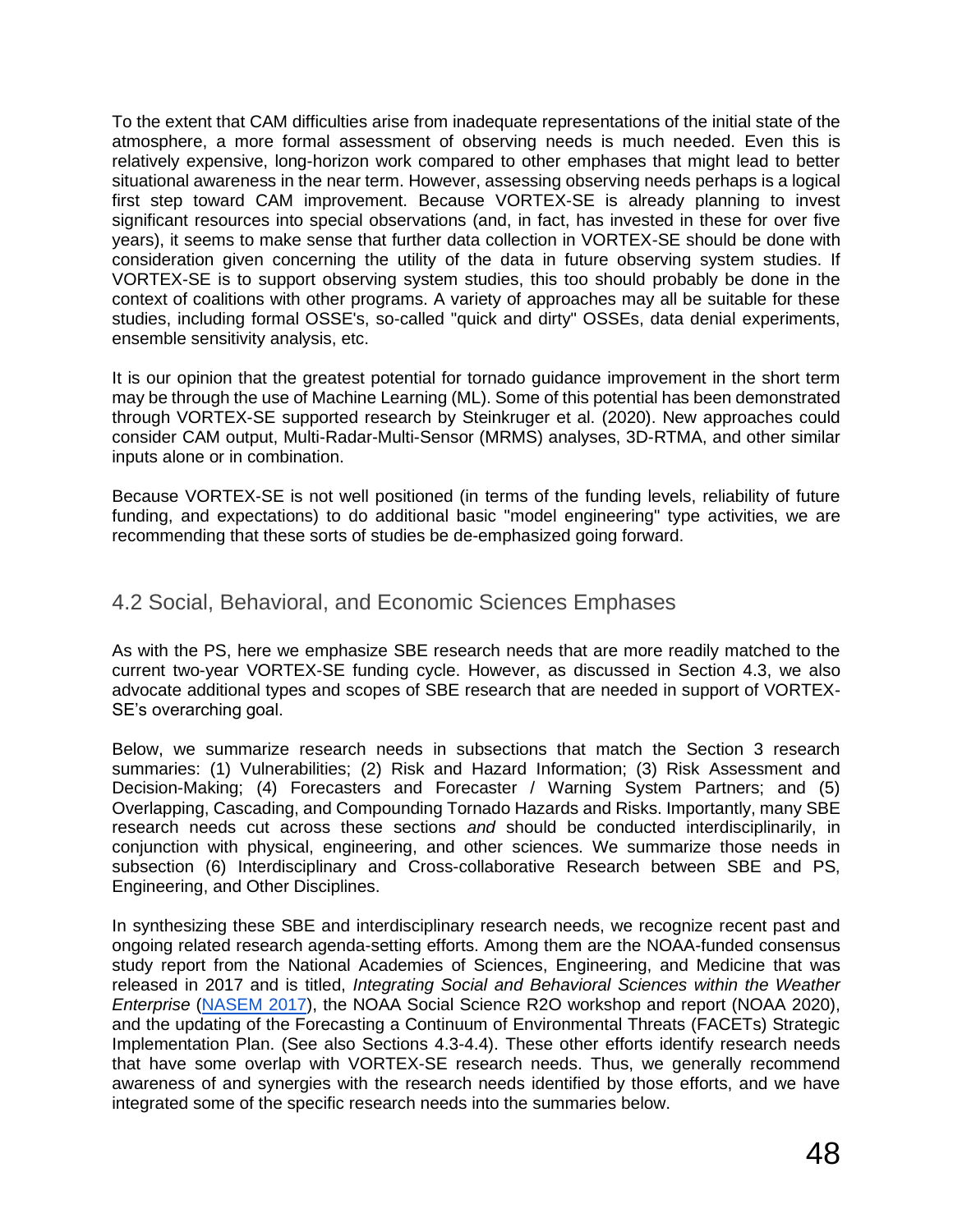#### a. Needs: Vulnerabilities

Vulnerability research is at the center of the VORTEX-SE mission to save lives and reduce the impacts of tornadoes on Southeast populations. As [Ashley and Strader \(2016\)](https://doi.org/10.1175/BAMS-D-15-00150.1) highlights, tornado fatalities per capita have remained constant over the past 30 years after steadily declining throughout the previous 80 years. Also, since 1980, the Southeast tornado fatality rate has slightly increased. Although the advent of modern forecasting, improvement in tornado hazard education, and implementation of the WSR 88-D radar network, etc., are potentially reasons for the historical decrease in tornado fatality rates [\(Brooks and Doswell 2002\)](https://doi.org/10.1175/1520-0434(2002)017%3C0354:DITMOC%3E2.0.CO;2), the recent pause or increase in tornado death rates in the Southeast U.S. is thought to be the consequence of a growing developed land use footprint (i.e., the Expanding Bull's Eye Effect; [Ashley et al. 2014;](https://doi.org/10.1175/WCAS-D-13-00047.1) Strader [and Ashley 2015\)](https://doi.org/10.1080/00431672.2015.1067108) and escalating societal vulnerability. Additional research investigating tornado vulnerability and disasters is needed to uncover reasons as to why the Southeast U.S. tornado death rate has increased over the last three decades.

To date, the VORTEX-SE program has placed emphasis on research with some vulnerable populations, such as those living in mobile and manufactured housing, but the research has unfortunately done little to connect with the social, political, and economic contexts of the Southeast that give rise to vulnerability, including the circumstances surrounding how and why individuals live in mobile and manufactured housing to begin with. This limitation ultimately constrains potential applications and solutions that could be developed to address vulnerabilities in the region. Future research should encourage these more community-centered approaches, urging researchers to situate their work within the context of particular places and populations of the Southeast. This could include, for example, detailed studies of post-tornado outcomes in communities with different levels of access to political, economic, or social capital; or generally, studies that consider place as an important frame for understanding and managing vulnerability.

Considering these important contexts, one area of important focus, for example, is highly vulnerable populations such as manufactured/mobile home residents that are most likely to be killed by tornadoes, and what societal factors contribute to the vulnerability of these populations. In the manufactured/mobile example, although only 6% of the U.S housing stock is made up of manufactured/mobile homes, over 50% of tornado-housing fatalities occur in mobile or manufactured homes (Strader and Ashley 2018). The Southeast contains the highest concentration of mobile and manufactured homes and consequently the greatest frequency of tornado fatalities. Together, these statistics point to a need for additional research that examines manufactured homes and their residents from both a physical (structural) and social vulnerability standpoint. Future studies should consider implementing integrated social, physical, and engineering approaches combined with operational practices aimed at improving Southeast community resilience, especially for mobile/manufactured home populations. Research needs including mobile home performance, performance of designated shelters and best refuge areas in tornado events would strike directly at some of these vulnerabilities and act as a first step on how to reduce them for both individual residents and communities at large.

As prior research has identified, there are a multitude of other vulnerable populations aside from mobile/manufactured housing residents that should also be investigated with respect to tornado impacts and disasters. Specifically, there should be an increased focus on Southeast rural populations given that they often lack the resources to properly respond and recover from disasters (e.g., Cutter et al. 2003). In addition, many Southeast regions and counties are still split along cultural lines (e.g., Southern Alabama Black Belt vs. Northern Alabama Hill and Valley Region) that potentially creates barriers during tornado disasters. More recently, there has been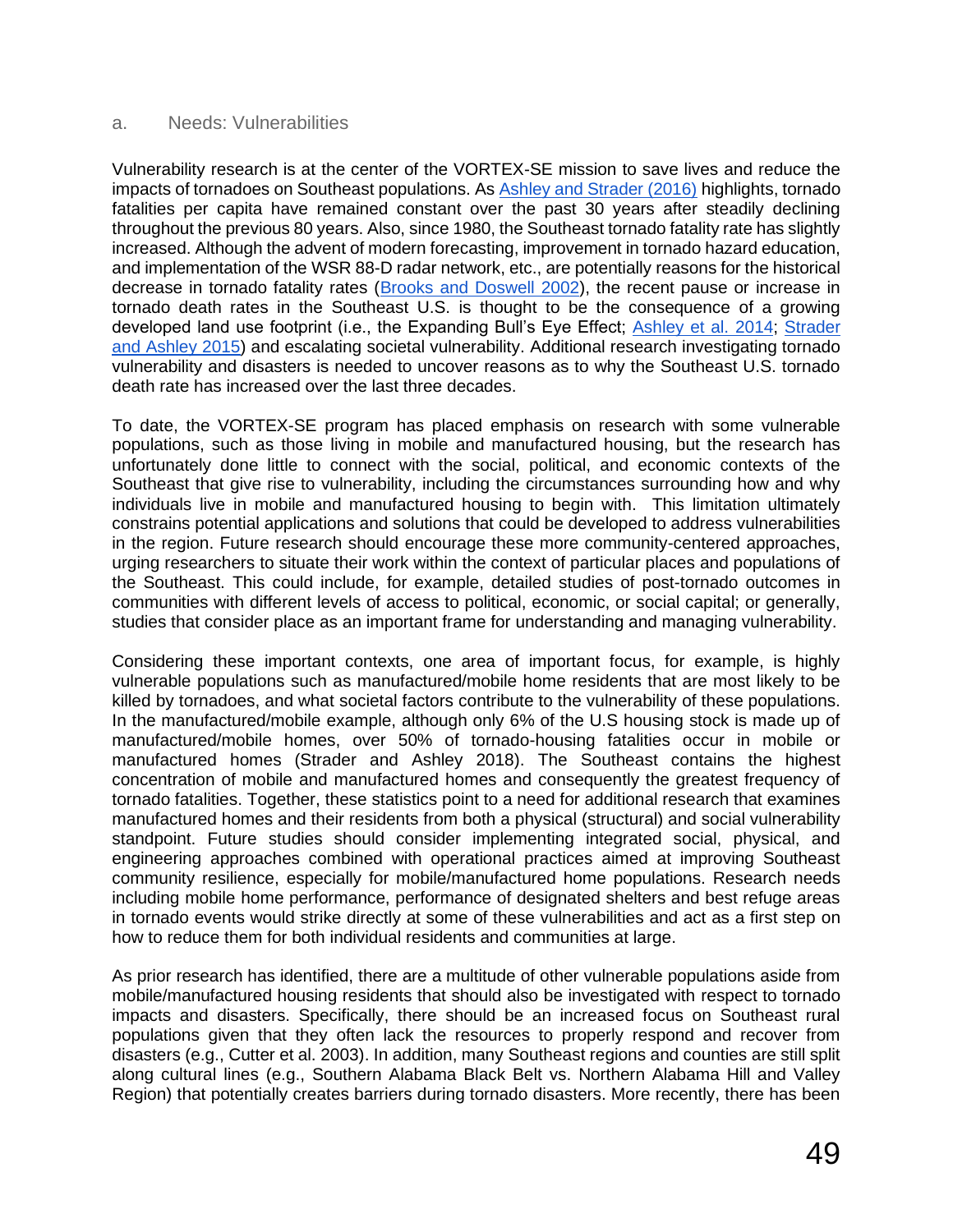an influx of higher densities of Spanish-speaking populations--especially those residing in mobilemanufactured homes (Ash et al. 2020). Altogether, there is a dearth in research focusing on local and regional aspects of social and physical vulnerability as they related to Southeast U.S. tornadoes. Additional research concentrating on how societal vulnerability characteristics such as poverty, race, age, gender, language, disability, household size, etc. influence tornado disaster magnitude and frequency is needed. Research examining spatiotemporal aspects of these vulnerability factors and how they relate to the NWS forecasting process is also encouraged. We further call for this research in subsection 4 below.

#### b. Needs: Risk and Hazard Information

The VSE-funded research on this theme has begun to offer important insights. Still, there remains a strong need for additional research on this topic, to more robustly know how people access, interpret, and use risk information, including tornado forecast information (including outlooks, watches, and warnings), recommended preparedness and response information, environmental cues, and social cues.

One overarching research need pertains to communication of forecast uncertainty information, including probabilistic information. This topic was called for in the NASEM (2017) report and it intersects closely with NOAA's FACETs (and thus Warn-on-Forecast) initiative, thereby presenting an opportunity to leverage VORTEX-SE work to meet multiple objectives while also focusing attention on how FACETs would affect and work within the populations and forecast and warning systems of the Southeast U.S. More specifically, research is needed to understand whether and how different ways of quantitatively and qualitatively communicating forecast uncertainty are interpreted and used by members of the public; how to effectively communicate individual probabilistic products and collections of products, including collections that span multiple event spaces and time scales (i.e., reference classes); and how to communicate probabilistic and other uncertainty information in concert with legacy deterministic watch/warning systems. Importantly, such research should be conducted through different research approaches (e.g., multiple methods, populations, tornadic scenarios and storm types). For instance, although probabilistic tornado forecast information in concept has the potential to save lives, it is essential to augment experimental research with additional methods to understand how people would interpret and accordingly make decisions in complex, real world situations, in which people must process the probabilistic information in conjunction with other risk information, and make decisions for oneself and family members in the context of their beliefs, experiences, barriers, and so forth.

Additional research needs pertaining to risk and hazard information include the need to better understand the growing constellation of risk information people are accessing, interpreting, and using, including how they are utilizing weather app information (e.g., radar) to assess their risk, and how they access and use information via social media. Relatedly and per the "continuum" aspect of FACETs, it is important to better understand people's risk information behaviors as the tornado risk evolves in the days, hours, and minutes leading up to a tornado event (see Morss et al. 2017). Finally, with ever-increasing technological capabilities, additional research is needed to understand how to effectively visualize tornado risks, including how to represent threats geospatially, how people's place-based knowledge and experiences interacts with their interpretations (e.g., Klockow et al. 2014), and how people interpret the visual representations of uncertainty and the evolution of tornado risks.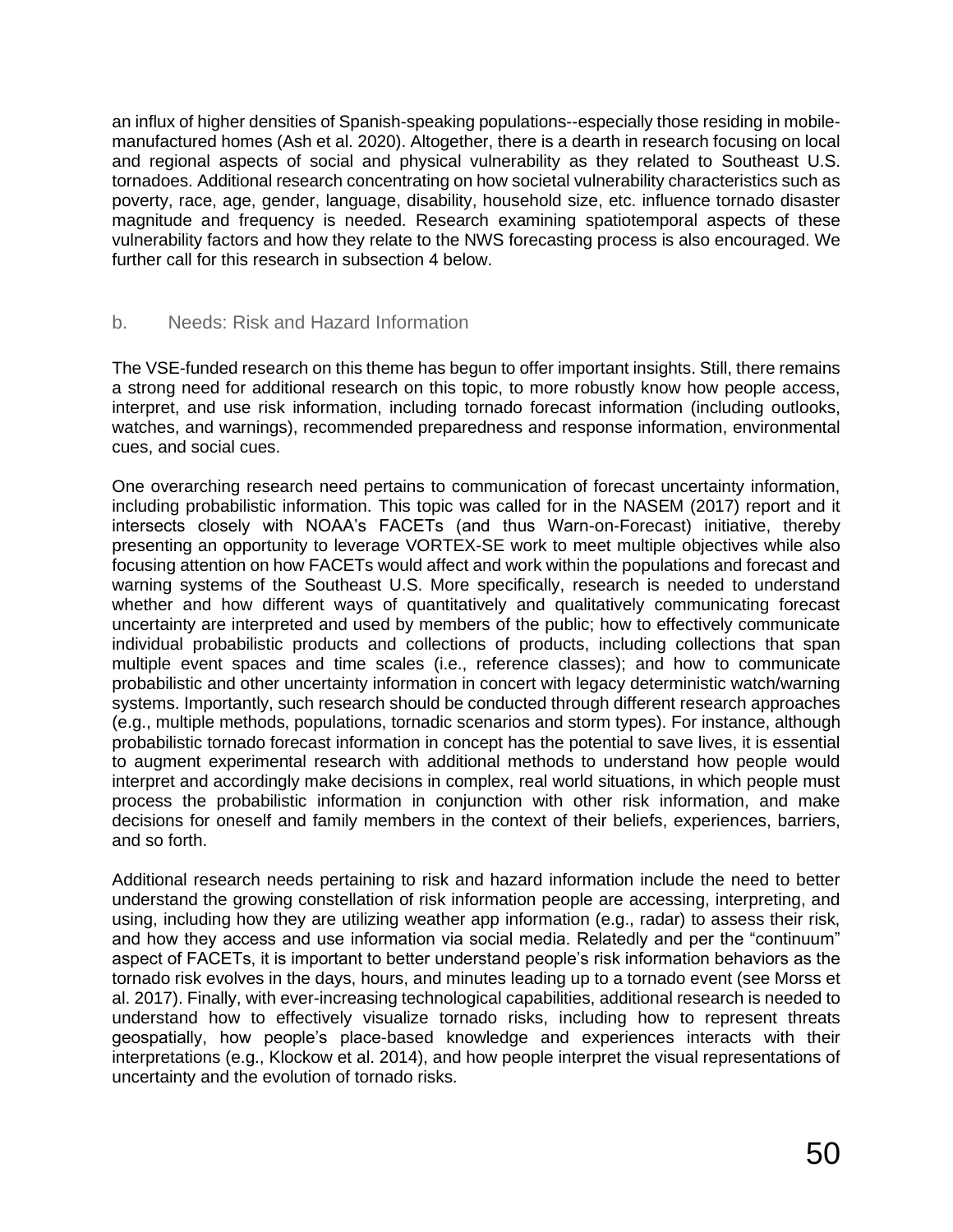Finally, in conjunction with WSE research, research is needed to more deeply understand how people perceive their general risks from tornadoes (versus risks from a given threat), and how risk information can be developed accordingly. For example, it may be useful to develop messages to inform the public about why mobile homes are extremely unsafe, even in weak tornadoes, e.g., how structures are likely to fail, guidance on simple ways they can be strengthened, and benefits in doing so. Developing such risk messages however, requires additional WSE research to accurately characterize these aspects (e.g., requiring accurate knowledge of the 4D near-surface wind field in tornadoes as described above).

#### c. Needs: Risk Assessment and Decision-Making

The VSE-funded research that fits under this theme has yielded multiple studies, which provide an important foundation. Still, it is essential for additional research to be conducted to better understand how people perceive risks from tornadoes; how they assess what they can do when faced with those risks; what behavioral responses, including protective action responses, they engage in; and how factors such as risk information, vulnerabilities and capacities, barriers and motivations, experiences, and other factors influence these processes.

The VSE studies to date that have examined risk perception have had a particular focus on people's perceived exposure to tornado risks (e.g., climatologically, seasonally, diurnally). However, risk perception is multifaceted, and additional research should be conducted to better understand how people perceive their susceptibility of being negatively affected, the severity of the negative impacts they may endure, and the negative affective aspects of their risk perception. Moreover, it is important that such risk perception studies do not just examine people's general judgments of the risk target but also specifically their perceptions of themselves and their family being affected. In addition, a more careful and focused consideration of how specific (risk) perceptions interact with specific information and the shape of that information would provide a more detailed set of recommendations for how to tailor information and messaging based on segmenting a local population into risk perception categories.

Multiple VSE studies have identified that, objectively, there are limited safe sheltering options for many populations and, subjectively, that people feel there is limited, if any, safe place for them to go when tornadoes threaten. This suggests that additional research is needed about people's perceived self and response efficacy -- coupled with additional research on shelter availability - to more fully understand the extent of this issue. Such research is particularly important given the current compounding risk of COVID-19 (see also subsection 5 below).

Relatedly, some VSE studies have identified additional barriers people face in obtaining information about and taking protective action in response to tornado threats, yet there is a need to more fully characterize these barriers among different populations in the Southeast and for different types of storm threats (e.g., nocturnal). As reduced efficacy and other barriers are identified, there is a correspondent need for research to identify capacities and to develop and test risk message interventions that could help people overcome these hurdles and reduce their risk of harm. Relatedly, the NASEM (2017) report encourages research on how community- or neighborhood-based weather hazard communication and participation (i.e., crowdsourcing or other processes that focus on exchanging information with key community leaders, gatekeepers, and actors) can enhance group-level adaptive capacity to reduce harm; addressing this need is particularly relevant to and feasible given the focus on the Southeast.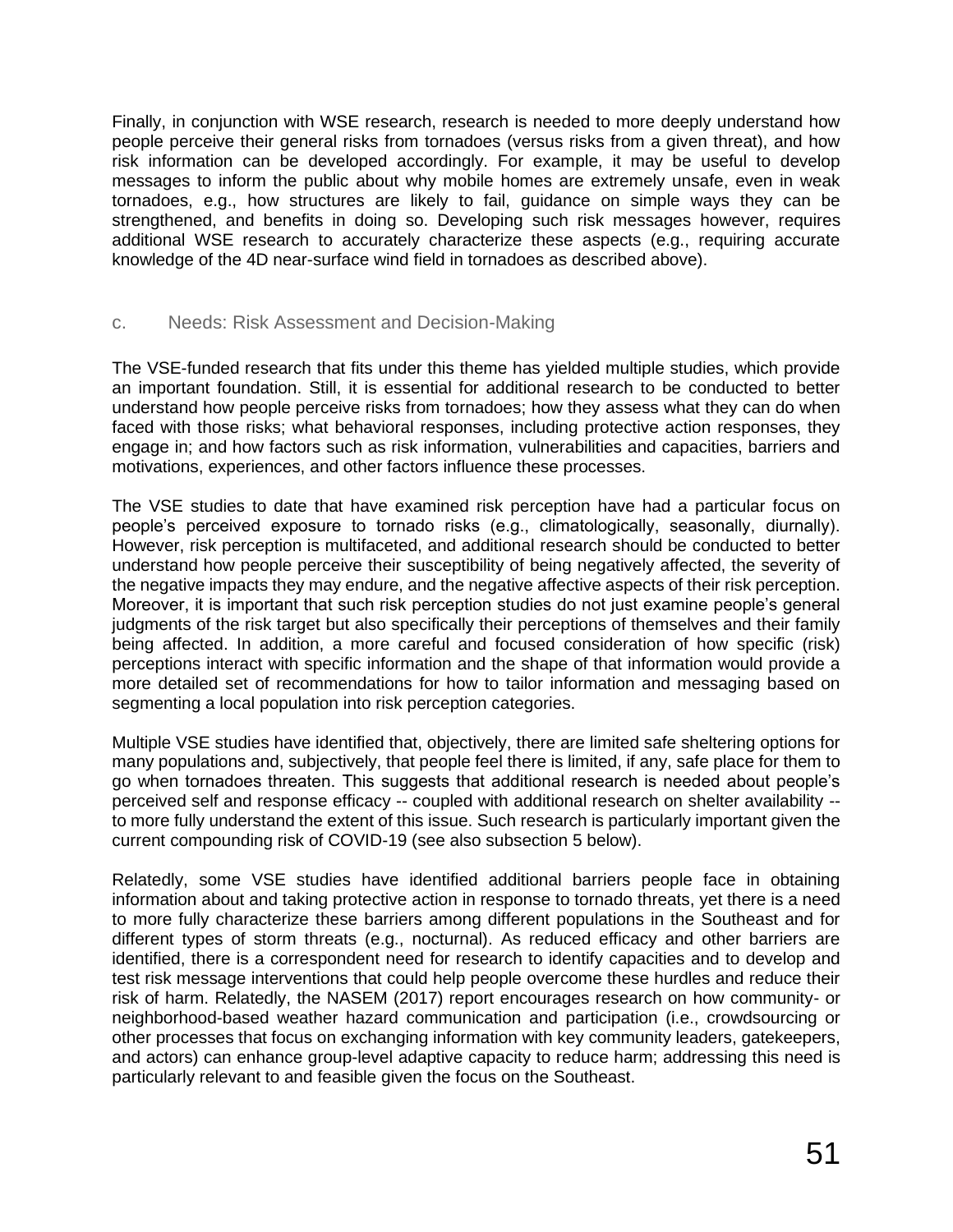Approaches such as these are important steps in involving the public and allowing for bottom up approaches that involve key knowledge and cultural brokers in enhancing adaptive capacity. At the root of our future approach to collaboration with the public is a commitment to ensure that research is not extractive, allowing the wider public to have a voice in the scientific process. To do so we need to turn back to the community, and have the ability to do so through NOAA's existing network in the Sea Grant Program. Sea Grant previously focused on flooding risk and mitigation activities and much of the learning regarding community engagement, but more importantly, long term commitment and sustainability might be usefully applied to severe storms and the tornadoes they produce as well.

There are interdisciplinary research needs that consider people's risk assessment and sheltering behavior in conjunction with WSE. It is essential to further study, and generalize across populations and tornado scenarios, people's sheltering behaviors and, with this knowledge, to research and identify sheltering optimization for different scenarios in order to enable survivability. Such scenarios include identifying the safest sheltering options given different amounts of time to engage in them, spanning the spectrum from seconds to several hours. Relatedly, because shelter-in-place may be the most sensible (or common) response in many cases, it is essential to determine how to make sheltering-in-place a safe option. Multiple research approaches are needed to robustly develop such understanding and guide policy. For example, agent-based modeling may be useful for dynamically understanding sheltering behavior given different risk parameters, e.g., to simulate different storm scenarios in conjunction with building stock and sheltering options and with coupled simulations of how people assess their risk and engage in sheltering behavior. Empirical research about people's risk assessments and responses are needed to robustly parameterize such models.

However, sheltering can also be about a lack of viable choices because shelters don't exist, mobile homes often don't have shelters, and those who shelter-in place in fragile structures (MMHs) die or are seriously injured. There may be a need for a community needs assessment of sheltering options to ascertain whether viable options exist or not. Identifying weak points in community resilience may help to open lines of community support, For example, in rural areas those in safer housing structures might offer to share safe spaces with other community members whose options are limited. Currently, we advise leaving a MMH, but don't say where to go. This limits options greatly and certainly self-efficacy of preparedness.

Moreover, additional research is needed on the response processes of members of the public across a wider array of tornado events. Most events that receive study involve the most damaging tornadoes, but the events that face residents of the Southeast are often highly conditional, and responses during high-end events may not be representative of tornado responses overall. The success of new technological paradigms, such as those proposed in FACETs, will hinge on the ways they can address public needs for the full set of events they will realistically face. This is particularly true for vulnerable populations who may need more time than traditional warnings offer (Rothfusz et al. 2018). Because vulnerable populations are more likely to be injured or die in a wider array of scenarios, including tornadoes of low or moderate intensity, particular research focus is needed to better understand response processes for these populations.

#### d. Needs: Forecasters and Forecast/Warning System Partners

Based on the variety of social-behavior and interscience (physical + social-behavioral) research conducted under the VORTEX-SE program over the last five years, there is an increased need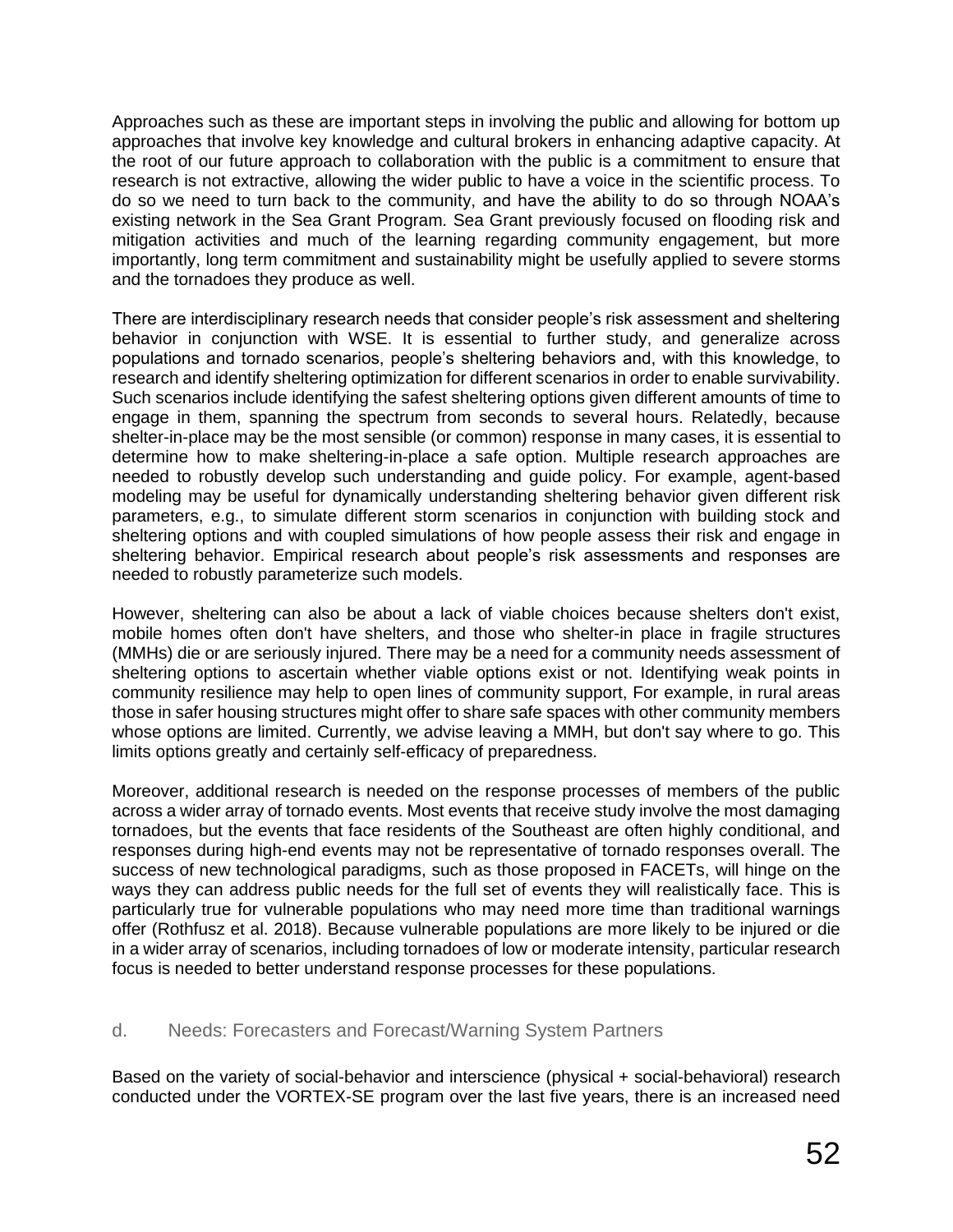for researchers to work with integrated warning team (IWT) partners, including NWS forecasters, local and state emergency managers, and media (TV) meteorologists. Although the demand on many of the IWT partners is high and their time and capacity to participate is limited, those VORTEX-SE projects that have collaborated with IWTs (e.g., work by LaDue, Friedman, Strader, Demuth, Klockow-McClain, and Henderson) have been fruitful. Developing these partnerships has been critical for discovering new methods and knowledge about how populations in the Southeast respond to and recover from tornado disasters. Additionally, research on the IWT has demonstrated how the system works to meet the needs of particular populations and where there are shortcomings in doing so. As such, there is a continuing need for research on IWTs and on developing and strengthening these researcher-with-IWT partnerships.

Additional research is needed to understand how NWS forecasters, emergency managers, and broadcast meteorologists assess and make decisions about communication of tornado risk information. As recommended by both the NASEM (2017) report and per the FACETs SIP, there is a need to better understand how forecasters access, understand, and use probabilistic and deterministic guidance to generate forecast products and message threats, and to understand how they conceptualize and communicate confidence, uncertainty, and risk. Moreover, ongoing and future PS research on artificial intelligence, including machine learning, means that there is a need to understand forecasters' interpretations and uses of this output in conjunction with other guidance and observations they use. Moreover, concepts that are taken for granted, like what counts as vulnerability within a particular County Warning Area or broadcaster's viewing area or what is meant by uncertainty and confidence for different experts and publics, are likewise important to understand when building knowledge about expert decision making. Finally, as the NASEM (2017) report recommends, it is important to understand how forecasters balance the requirements for consistency in messaging with the needs for flexibility to best suit different geographical and cultural contexts. While some expert decision making has been studied in VORTEX-SE, additional research is needed to more fully understand the decision-space, e.g., across geographies, storm types and environments, and other factors.

The FACETs SIP further recommends the need to understand core partner workflow, including: reception, comprehension, perception, and response to a continuum of operational threat-based forecast information and messaging, including, but not limited to, watches and warnings, and related design cues such as the use of colors, icons, scales, and indices; weather forecast criteria for decision-making, especially in the creation of impact-based decision support tools and products; and interpretation and use of probabilistic hazard information across event scales, hazards, and decision contexts.

There is also an increasing need for integrating vulnerability research findings with NWS and IWT partner operations. For example, NOAA and FEMA recommend that people who reside in weakframed housing or manufactured/mobile homes evacuate their structures for sturdier shelter. As mentioned above, the average warning lead time across the U.S. is 13 minutes, leaving little time for these vulnerable residents to reach shelter outside of their homes. Thus, it is recommended that vulnerable populations strongly consider taking shelter at an earlier time, including potentially upon receiving the tornado watch. However, the watch may be issued hours in advance, making it infeasible for vulnerable populations to drop what they are doing and move to their shelter. Thus, the time period between tornado watch and warning issuance is a crucial moment for vulnerable populations during the tornado hazard event timeline. As noted above in the FACETs section, research on how decision making and the forecast process changes throughout this critical time period is needed. Specifically, work is needed to investigate the potential benefits and advantages of gap-filling products and messaging strategies between the watch and warning issuance time periods. These studies should be conducted collaboratively with PS research (to know what is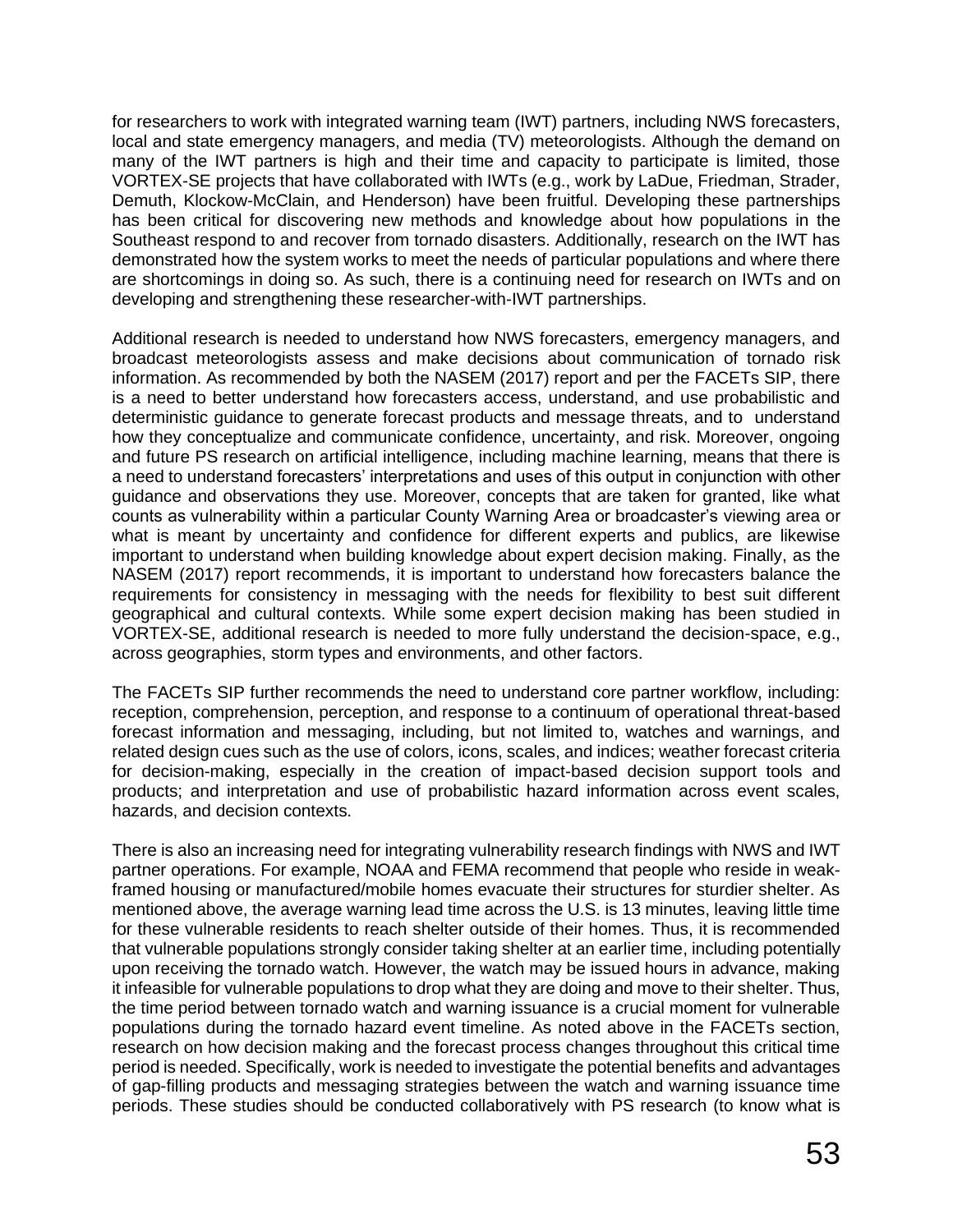meteorologically feasible and skillful) and with NWS forecasters and partners, thereby increasing integration and usefulness of the research. More generally, this points to the importance of ongoing discussions among VORTEX-SE researchers from all disciplines and operations, in order to work together to better examine processes and procedures for transitioning SBES research into operations.

#### e. Needs: Overlapping, Cascading, and Compounding Tornado Hazards and Risks

Increasingly, research about hazards and disasters emphasizes the fact that hazards can cooccur in time and space and that these multi-hazard situations are often analyzed separately, assuming independence from one another in origin and impact (Kappes et al. (2012); Cutter 2018; AghaKouchak et al 2020). Hazards common to the Southeast that need additional overlappinghazards research include landfalling tropical cyclones, which have several embedded threats like tornadoes, storm surge, and flash flooding. Although some research has been conducted on these threats per explicit calls to do so in the 2018 and 2019 funding calls, little is known about the decision making contexts for the public and for forecasters. Gaps exist in the ways emergency managers, broadcast meteorologists, and other partners assess, make decisions about, and communicate overlapping threats like TORFFs. Additional gaps include public understanding of compound and cascading tornado hazards.

Beyond co-occurring meteorological hazards and the risks they pose, the current the COVID-19 pandemic is a profound example of how tornado risks occur against the backdrop of other risks people face and risk assessments and decisions they make. Specific to COVID-19, little is known about how decisions are being made to open and run public tornado shelters, and how individuals are making decisions about their respective risks of tornadoes and exposure to the virus, especially with respect to those who are vulnerable to health impacts and/or who lack personal shelters.

f. Needs: Interdisciplinary Research between SBE and PS, Engineering, and Other Disciplines for Operationalizing Findings and Societal Benefit

VORTEX-SE is a program with interdisciplinary goals and objectives, but mechanisms to meaningfully integrate physical, social, and operational science are not always straightforward. Although funding calls in VORTEX-SE conceptually encourage interdisciplinary research to address complex issues of tornado risk in the Southeastern U.S., in practice most projects represent interdisciplinarity within broad disciplinary silos--i.e., interdisciplinary projects within either physical or social sciences--rather that projects that truly integrate physical and social science. There are exceptions, of course. Still, there is a need to not only encourage but also incentivize and guide deeper, more meaningful interdisciplinary proposals (see also Section 4.3).

Several models exist for integrating SBE sciences, physical sciences, and practitioner or operational sciences, such as team science (Stokols et al 2008), co-production (Lemos et al 2005), and [NSF's convergence research idea.](https://www.nsf.gov/news/special_reports/big_ideas/convergent.jsp) These models can inform how VORTEX-SE research might enable more comprehensive, integrated research approaches, as well as solutionoriented outcomes that are better suited for operations and policy changes. [Peek et al \(2020\)](https://doi.org/10.3389/fbuil.2020.00110) define "convergence" in ways that dovetail with the interdisciplinary aspirations of VORTEX-SE: "An approach to knowledge production and action that involves diverse teams working together in novel ways—transcending disciplinary and organizational boundaries—to address vexing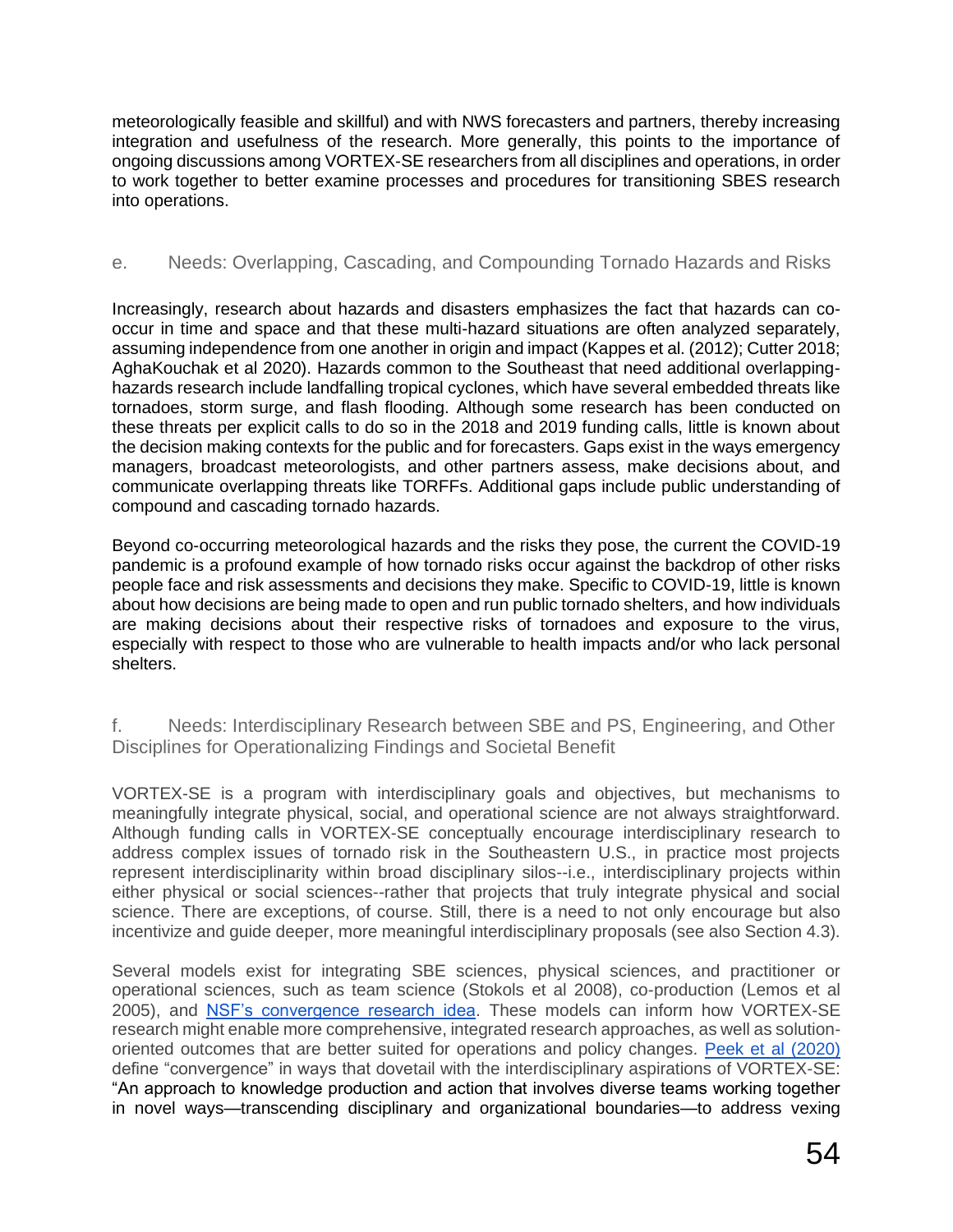social, economic, environmental, and technical challenges in an effort to reduce disaster losses and promote collective well-being" (p. 2). Interdisciplinary research differs from cross- or multidisciplinary research, which involve different disciplines that may work *alongside* but not *with*  each other. Interdisciplinary research involves an effort to blend practices and co-create research; it may hold the key to unlock some of the most resistant challenges to improving public safety to tornadoes in the Southeast. Yet lack of experience with truly interdisciplinary work--with seeing the ways physical, social, and operational sciences can truly work together and inform one another--can be prohibitive. Thus, exemplars of such projects along with training and mentoring for the VORTEX-SE community may be warranted, along with recommendations of how to do interdisciplinary research at the "working level" [\(Morss et al. 2018\)](https://doi.org/10.1111/risa.13246).

Supporting interdisciplinary research is an important lens for addressing two elements - operationalizing findings and societal benefit -- that are central to achieving the overarching goal of VORTEX-SE, which, as stated in Section 1 is "to reduce damage, injuries, and loss of life from tornadoes through improvements in understanding, forecasting and warning, and communicating risks in ways that support protective decision making. This includes understanding and, where possible, providing recommendations for how to mitigate key vulnerabilities to tornadoes in the southeast US."

There appears a disconnect between this goal and some of the research conducted to date. Although some studies explicitly attempt to connect their work to operational settings or to the objective of minimizing harm, other studies appear to conduct more basic research. Although basic research is essential, explicit articulation of why such research is necessary and how it will lay a foundation for future applied work is important for directly connecting with the VORTEX-SE goals and needs.

Beyond issues of basic science, outcomes of individual grants are not always clearly tethered to societal benefit nor are pathways to solutions (e.g., operational or policy relevance) plausible or encouraged. There are multiple ways this can be addressed. Physical science research can explicitly identify *who* and *what* is exposed to the physical phenomena (e.g., QLCS, terraininfluenced events), which can serve as a bridge to connect with SBE research as well as with NWS and IWT operations. Also, some physical scientists doing physical science work have been placed in the SBE category given the multi-disciplinary nature of their projects, suggesting that future physical science projects utilizes these key individuals to help them shape their projects so that inter-science and cross-collaboration goals can be simultaneously met. Simply, there also is a need for more interdisciplinary research in the VORTEX-SE program, to more effectively "move the needle" in terms of operationalizing results and reducing impacts on Southeast populations and improving community resilience. Connections between researchers and NWS and other NOAA entities are strongly encouraged, as well as with their core partners (e.g., emergency managers, TV/media partners). Key to the application of interdisciplinary research, however, is to also entrain expertise of those beyond NWS and their partners to help ensure that societal benefit and solution-oriented interdisciplinary research is successfully implemented. To do this, researchers could engage policy makers, community organizations, professional associations, elected officials, and other practitioners who have the ability to change resources and infrastructures. How to meaningfully engage these new stakeholders is an important need, and in late 2020 VORTEX-SE is beginning an effort to do this engagement via the NOAA Sea Grant Program. Another idea is for future supported physical science projects to consider inter-science collaborations where SBE researchers could use their observed or modeled data as risk or exposure information to inform SBE investigator-led projects involving spatiotemporal analyses, community surveys, and population interviews. The question of, "How can this data gathered be of use to others within VORTEX-SE?", should be addressed at the proposal level.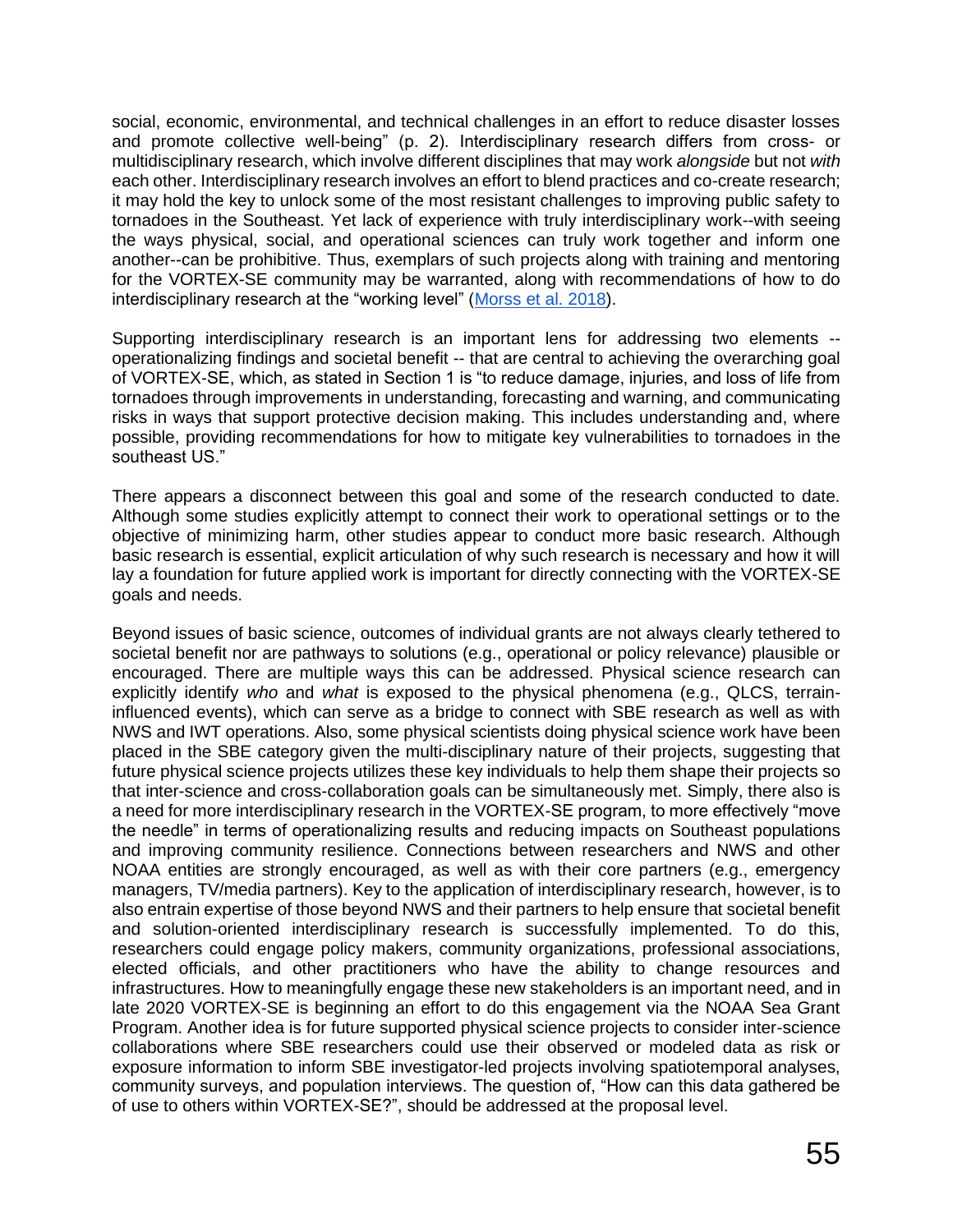Finally, there is a need to develop a type of post-interdisciplinary research capacity to move research into operations (and allow emergent operational challenges to shape interdisciplinary objectives). The recent NOAA workshop in fall 2019 on R2O for social sciences was a promising first step, one that has the potential to elicit tangible mechanisms and pathways between operations and SBS research. More is needed on this front to enable proposal design to reflect such pathways at the outset and for agency mechanisms for and expectations about what is or is not operational (and what it means to operationalize social science). RL levels are useful in transitioning technology but do not have the same promise for all types of SBS or interdisciplinary work.

# 4.3 Type and Scopes of Research Needed

We reiterate that certain changes to the previous VORTEX-SE grant paradigm will be required going forward. One change involves support of PERiLS research. The analysis of PERiLS data will require several years, with output of new knowledge likely peaking at around five years after the field campaign, but significant findings still possible through ten years. NSSL must consider how the needed research can be supported regardless of any variations or cessation in Congressional appropriations. Further, it is typically true that the platform owners and operators are especially qualified to conduct research utilizing their own platforms, and it may be reasonable to direct some level of funding toward those groups in order to facilitate the post-campaign research.

From the SBE perspective, we draw attention to a NOAA-funded consensus study report from the National Academies of Sciences, Engineering, and Medicine that was released in 2017 and is titled *Integrating Social and Behavioral Sciences within the Weather Enterprise* [\(NASEM 2017\)](https://www.nap.edu/catalog/24865/integrating-social-and-behavioral-sciences-within-the-weather-enterprise). In this report are recommendations about the types and scopes of SBE research that are needed (Section 5.3 in the report). These recommendations are relevant to VORTEX-SE, and thus we reiterate them here; they include needs for:

- Research that is disciplinary, interdisciplinary within SBE, and interdisciplinary between SBE and atmospheric science and other fields, such as engineering and computer and information science
- Research that is basic, applied, and developmental in nature
- Research that is of different scopes and budget sizes to accommodate different research needs. For instance, larger grants are generally appropriate for interdisciplinary work or for particularly resource-intensive data collection and analysis (e.g., longitudinal studies, ethnographic studies, "big data" analysis). Smaller grants may be appropriate for entraining new scholars into the SBE weather research arena, or for proof-of-concept studies or for honing in on very specific and narrow questions ;
- Research that examines a given topic or event from multiple methodological, disciplinary, conceptual, and sampling perspectives;
- Research that takes a given topic that's been framed by the meteorological community and reframes it from a SBE perspective. For instance, the related topics of "false alarms," "over-warning," and "warning complacency" might be reframed as questions about people's information access, interpretations, perceptions, responses, and experiences;
- Research that cuts across multiple events, populations, or time, in contrast to research that solves a very specific problem at hand;
- Research that systematically employs in-depth, naturalistic, and engaged methods to investigate the lived weather experiences of people, comparison of cases, and identification of similarity and differences across and within populations;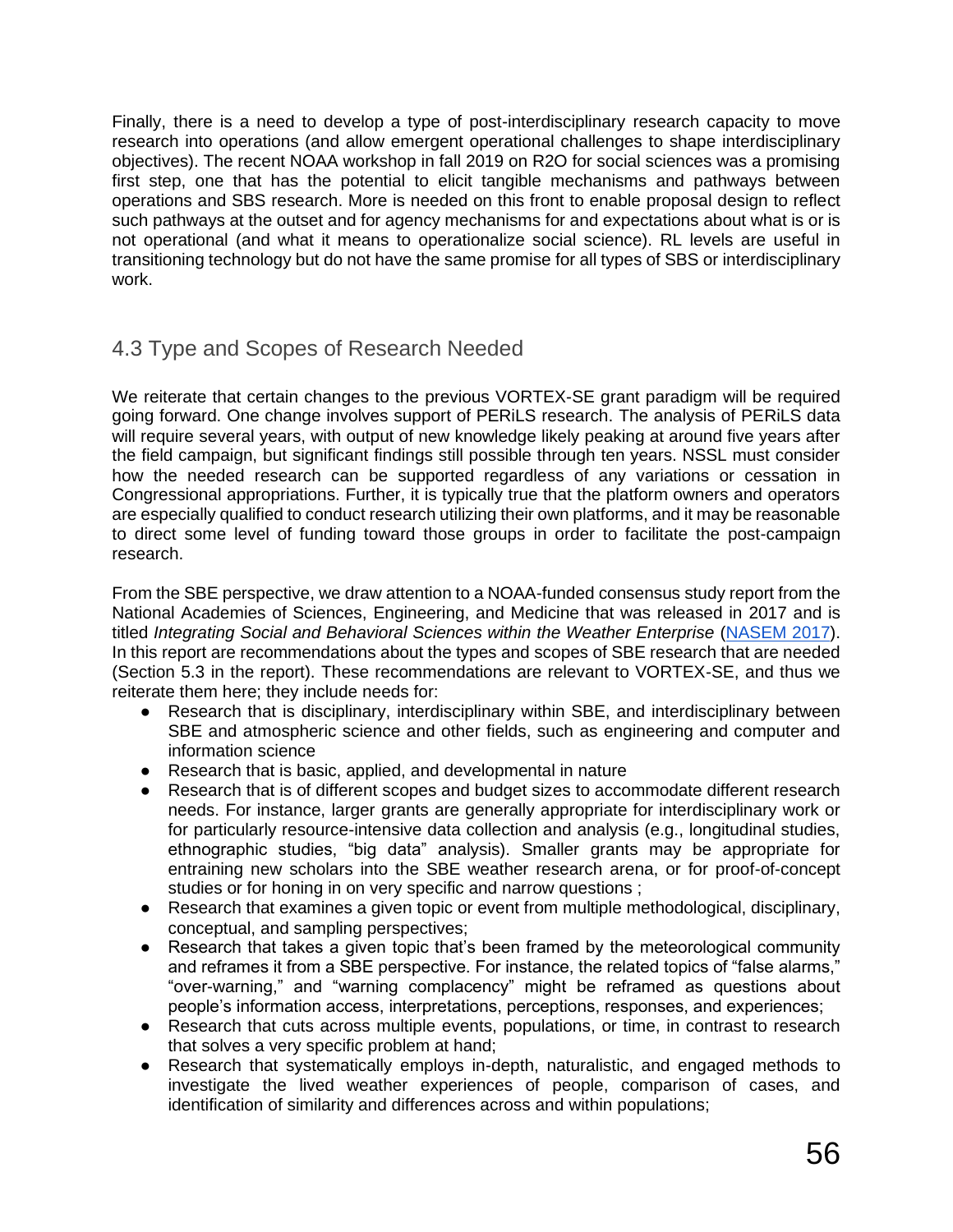- Research that goes from "end-to-end," e.g., that studies operational information that goes into and out of the forecast office; private businesses and media companies that access the information and transmit it to the public in many forms; public officials and managers as mediators of forecast, preparedness, and response information; businesses and members of the public as ultimate beneficiaries; and
- Research that leverages and builds on methods, concepts, and theories from non-weather research, recognizing that hazardous weather is a subset of research on risks, hazards, and disasters. This should include past data collection instruments and datasets that can be mined for secondary analyses.

Augmenting these recommendations from the NASEM report, in order to robustly guide operationalization of results and otherwise guide policy changes, we further recommend that there be conversations among the PS, SBE, and operational groups as well as with NSSL and other NOAA leadership in order to discuss critical issues and criteria for doing so. For instance, what constitutes "societal benefit", how is this assessed, by whom, and based on what? If research is deemed as making progress toward societal benefit, how can it be further supported while also maintaining support for new research that has yet-to-be-realized potential for societal benefit? When is there sufficient evidence from SBE and interdisciplinary research to warrant operationalizing the findings? What are the different ways (direct and indirect, formal and informal, etc.) that knowledge from SBE research can be operationalized? Initial conversations about some of these questions were had as part of a WPO-led workshop in September 2019 about SBE R2O, and the workshop report offers an important foundation (NOAA 2020). The VORTEX-SE program offers a geographically and hazard-focused opportunity to further these conversations in additional, focused ways.

Finally, a general complaint from VORTEX-SE investigators is that the grant announcements are made after the typical graduate student recruiting "season". This often leads to a lack of progress during the first grant year, and then a struggle to "catch up" in the second year. The grants would be more productive if NSSL were able to communicate likely awards to the investigators around early March in any given year.

# 4.4 Connections to Other NOAA Efforts

VORTEX-SE is focused on tornado issues of special concern in the Southeastern United States, and there is tremendous value to research that is focused accordingly. Nevertheless, there are other NOAA efforts that are supporting research that is relevant to and should be known and leveraged by the VORTEX-SE program--and vice versa. Among the other relevant NOAA efforts at the time of this writing are programs and funding opportunities for the following: Forecasting a Continuum of Environmental Threats (FACETs) and Warn-on-Forecast (WoF); the Tornado Warning Improvement and Extension Program (TWIEP); the Joint Technology Transfer Initiative (JTTI); the Hazardous Weather Testbed; Social, Behavioral and Economic Sciences (SBES); and Hazard Services. It would be beneficial for many reasons -- economically, to more fully assess and advance knowledge and R2O, etc. -- for there to be stronger connections and communication among these NOAA efforts.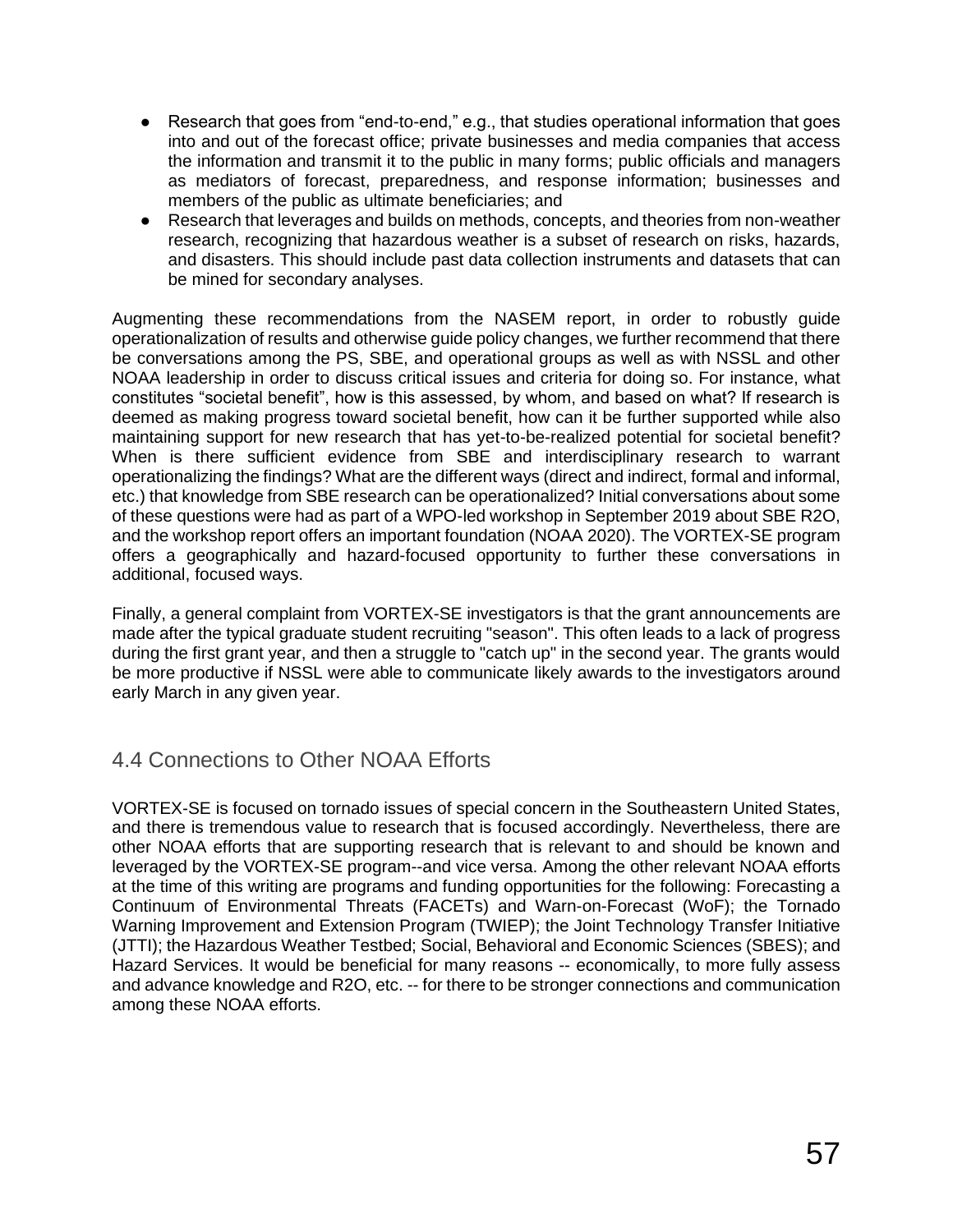# References

AghaKouchak, A., Chiang, F., Huning, L. S., Love, C. A., Mallakpour, I., Mazdiyasni, O., ... & Sadegh, M. (2020). Climate Extremes and Compound Hazards in a Warming World. *Annual Review of Earth and Planetary Sciences*, **48**.

Anderson-Frey, A. K., Y. P. Richardson, A. R. Dean, R. L. Thompson, and B. T. Smith, 2018: Near-storm environments of outbreak and isolated tornadoes. *Wea. Forecasting*, **33**(5): 1397– 1412, [https://doi.org/10.1175/WAF-D-18-0057.1.](https://doi.org/10.1175/WAF-D-18-0057.1)

Anderson-Frey, A. K., Y. P. Richardson, A. R. Dean, R. L. Thompson, and B. T. Smith, 2019: Characteristics of tornado events and warnings in the southeastern United States. *Wea. Forecasting*, **34**, 1017–1034, [https://doi.org/10.1175/WAF-D-18-0211.1.](https://doi.org/10.1175/WAF-D-18-0211.1)

Ash, K. D., M. J. Egnoto, S. M. Strader, W. S. Ashley, D. B. Roueche, K. E. Klockow-McClain, D. Caplen, and M. Dickerson, 2020: Structural Forces: Perception and Vulnerability Factors for Tornado Sheltering within Mobile and Manufactured Housing in Alabama and Mississippi. *Wea. Climate Soc.*, **12**, 453–472, [https://doi.org/10.1175/WCAS-D-19-0088.1.](https://doi.org/10.1175/WCAS-D-19-0088.1)

Atkins, N. T., and M. St. Laurent, 2009a. Bow echo mesovortices. Part I: Processes that influence their damaging potential. Mon. Wea. Rev., 137, 1497-1513.

Atkins, N. T., and M. St. Laurent, 2009b. Bow echo mesovortices. Part II: Their genesis. Mon. Wea. Rev., 5, 1514-1532.

Bica, M., Henderson, J., Palen, L., Wienberg, J. Spinney, J., and Nielsen, E."Can't Think of Anything More to Do": Expressions of Liminality in Social Media Disaster Narratives. Under Review.

Blaikie, P., Cannon, T., Davis, I., & Wisner, B. (2014). At risk: natural hazards, people's vulnerability and disasters. Routledge.

Broomell, S. B., Wong-Parodi, G., Morss, R., & Demuth, J. (2020). Do We Know Our Own Tornado Season? A Psychological Investigation of Tornado Risk Perception in the Southeast U.S. *Weather, Climate, and Society*. https://doi.org/10.1175/WCAS-D-20-0030.1

Broomell, S. B., Wong-Parodi, G., Morss, R., & Demuth, J. (in preparation). The Role of Environmental Cues in Tornado Risk Perception and Protective Action: A Psychological Investigation of Risk Perception in the Southeast U.S

Burton, I., R. W. Kates, G. F. White, 1978. *The Environment as Hazard*, 1st ed. Guilford, New York.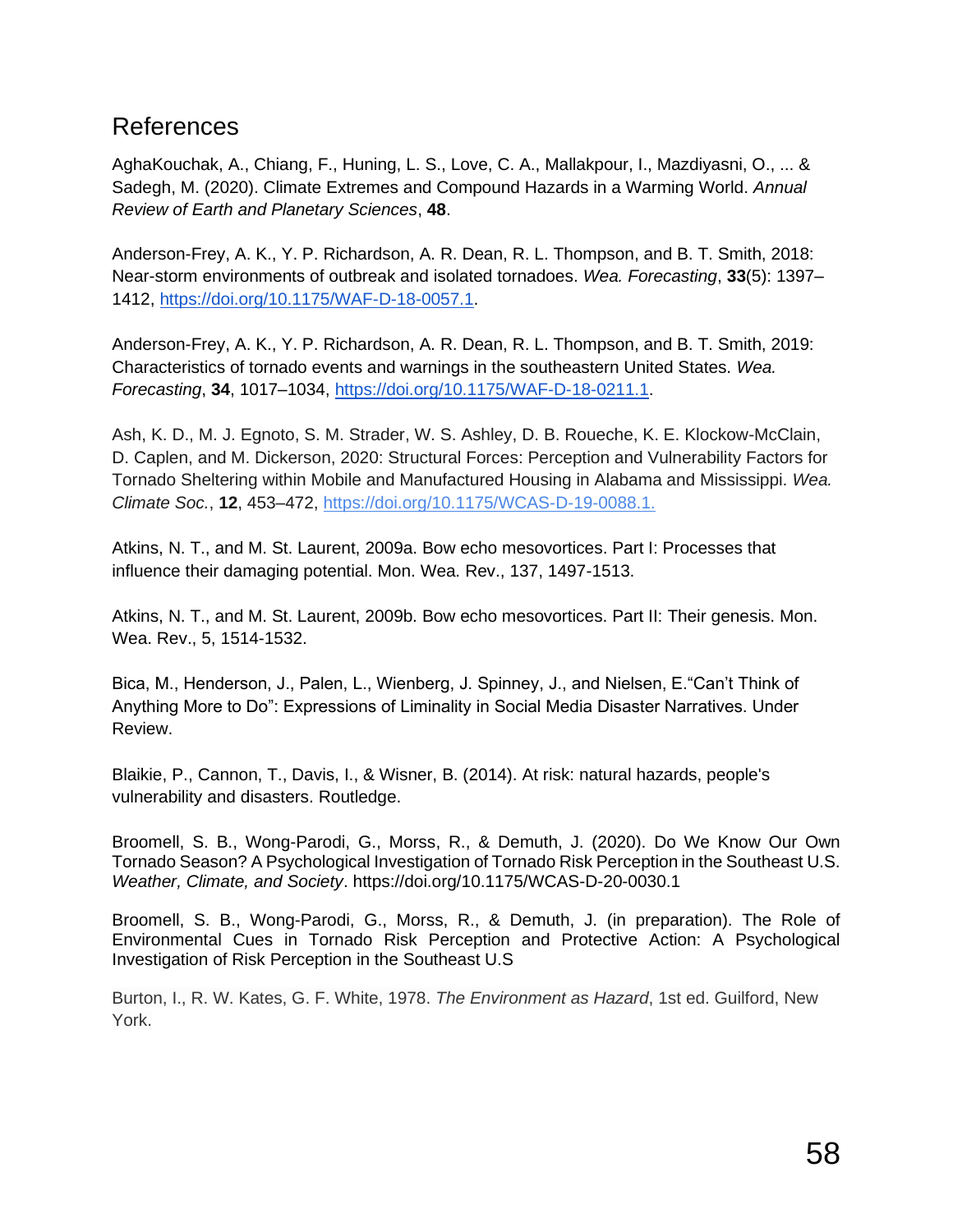Cannon, J.B., Hepinstall-Cymerman, J., Godfrey, C.M. *et al.* Landscape-scale characteristics of forest tornado damage in mountainous terrain. *Landscape Ecol* 31, 2097–2114 (2016). <https://doi.org/10.1007/s10980-016-0384-8>

Carroll-Smith, D. L., L. C. Dawson, and R. J. Trapp, 2019: [High-resolution real-data WRF](https://ejssm.org/ojs/index.php/ejssm/article/view/168/119)  [modeling and verification of tropical cyclone tornadoes associated with Hurricane Ivan \(2004\).](https://ejssm.org/ojs/index.php/ejssm/article/view/168/119) Electronic J. Severe Storms Meteor., 14 (2), 1-36.

Childs, S. J., R. S. Schumacher, and J.T. Allen, 2018: Cold-season tornadoes: Climatological and meteorological insights. *Wea. Forecasting*, **33**(3), 671-691, [https://doi.org/10.1175/WAF-D-](https://doi.org/10.1175/WAF-D-17-0120.1)[17-0120.1.](https://doi.org/10.1175/WAF-D-17-0120.1)

Coleman, T. A., A. W. Lyza, K. R. Knupp, K. Laws, and W. Wyatt, 2018: A significant tornado in a heterogeneous environment during VORTEX-SE. *Electronic J. Severe Storms Meteor.*, **13**(2), 1–25, [https://ejssm.org/ojs/index.php/ejssm/article/view/165/115.](https://ejssm.org/ojs/index.php/ejssm/article/view/165/115)

Conrad, D. M., and K. R. Knupp, 2019: Doppler radar observations of horizontal shearing instability in quasi-linear convective systems. *Mon. Wea. Rev.*, **147**(4), 1297–1318, [https://doi.org/10.1175/MWR-D-18-0257.1.](https://doi.org/10.1175/MWR-D-18-0257.1)

Cutter, S. L. (2018). Compound, cascading, or complex disasters: what's in a name?. Environment: science and policy for sustainable development, 60(6), 16-25.

Dahl, J. M. L., 2020: Near-Surface Vortex Formation in Supercells from the Perspective of Vortex Patch Dynamics. *Mon. Wea. Rev.*, **148**(8): 3533–3547, [https://doi.org/10.1175/MWR-D-](https://doi.org/10.1175/MWR-D-20-0080.1)[20-0080.1.](https://doi.org/10.1175/MWR-D-20-0080.1)

Davis, E. A., R. Hansen, M. Kett, J. Mincin, and J. Twigg, 2013: Ch 8: *Disability,* pp. 199-234. In *Social Vulnerability to Disasters,* Eds D. Thomas, B. D. Phillips, W. E, Lovekamp, and A. Fothergill. Taylor and Francis,

Demuth, J. L., R. E. Morss, K. D. Ash, S. Savelli, S. Joslyn, C. Qin, 2020: The Impact of Color-Coded Probabilistic Tornado Warnings on Risk Perceptions and Responses. Part II: Interviews. 15th Symposium on Societal Applications: Policy, Research and Practice. Boston, MA, American Meteorological Society, 3A.6,

<https://ams.confex.com/ams/2020Annual/meetingapp.cgi/Paper/370426>

Edwards, R., 2012: [Tropical cyclone tornadoes: A review of knowledge in research and](https://ejssm.org/ojs/index.php/ejssm/article/view/97/84)  [prediction.](https://ejssm.org/ojs/index.php/ejssm/article/view/97/84) Electronic J. Severe Storms Meteor., 7 (6), 1–61.

Ellis, K. N., L. R. Mason, K. N. Gassert, J. B. Elsner, and T. Fricker, 2018: Public perception of climatological tornado risk in Tennessee, USA. International Journal of Biometeorology, 62, 1557–1566, doi:10.1007/s00484-018-1547-x.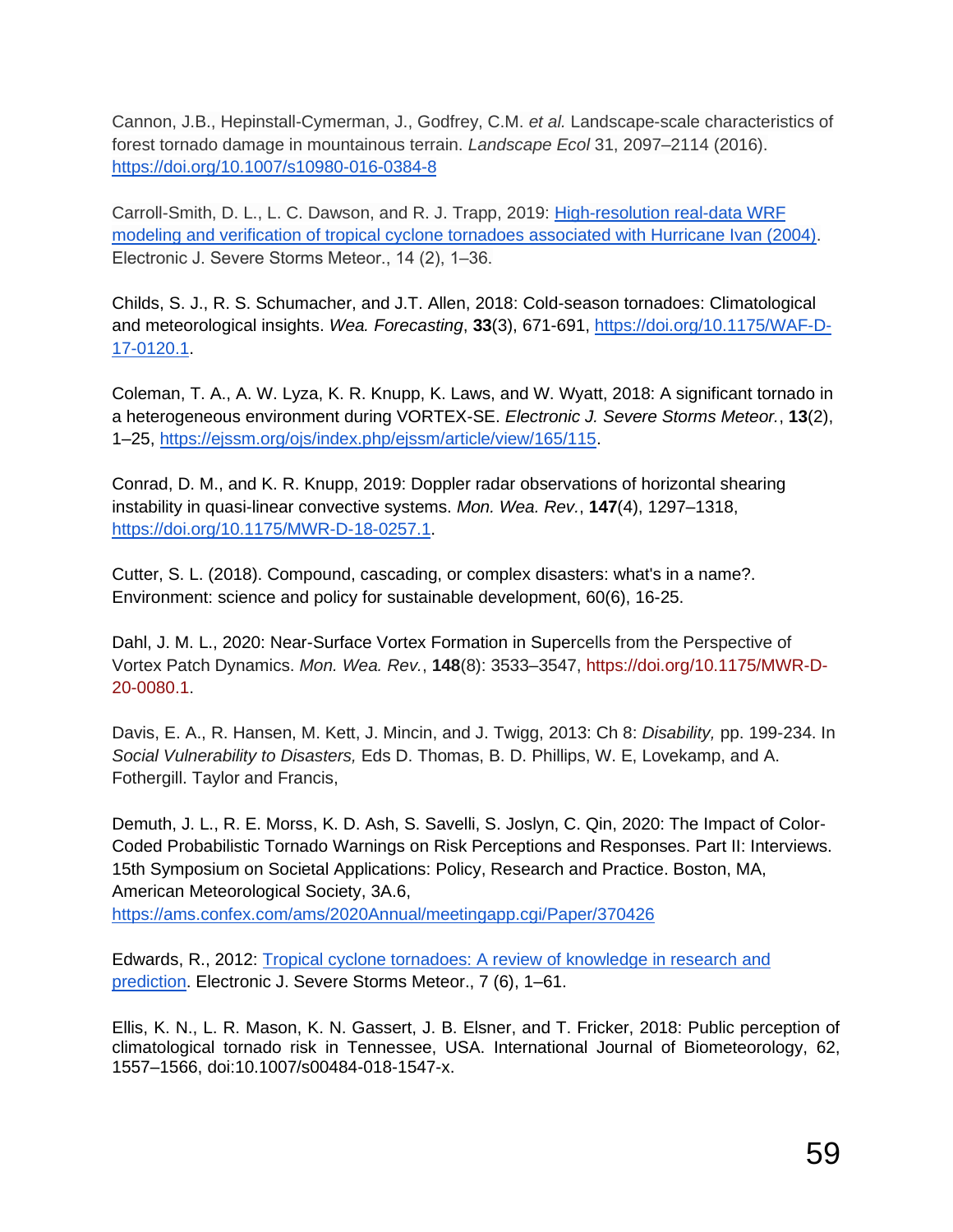Ellis, K. N., D. Burow,\* K. N. Gassert, L. R. Mason, and M. Porter, 2020: Forecaster perceptions and climatological analysis of the influence of convective mode on tornado climatology and warning success. Annals of the American Association of Geographers, 110, 1075–1094, doi:10.1080/24694452.2019.1670042.

Flournoy, M. D., and M. C. Coniglio, 2019. Origins of vorticity in a simulated tornadic mesovortex observed during PECAN on 6 July 2015. Mon. Wea. Rev., 147, 107-134.

Friedman, J. R., 2017: Experimental and In Situ Observations: Social Scientific Contributions to Understanding Forecasters and Forecasting. Special Symposium on Individual, Social, and Cultural Observations in Weather and Climate Contexts. Themed Joint Panel Discussion 2. American Meteorological Society. Seattle, WA.

[https://ams.confex.com/ams/97Annual/videogateway.cgi/id/36077?recordingid=36077&uniqueid](https://ams.confex.com/ams/97Annual/videogateway.cgi/id/36077?recordingid=36077&uniqueid=Paper317824) [=Paper317824](https://ams.confex.com/ams/97Annual/videogateway.cgi/id/36077?recordingid=36077&uniqueid=Paper317824)

Friedman, J. R., and D. LaDue, 2019: Integrating Vulnerability Data into Forecasting: The Experimental Implementation of the Brief Vulnerability Overview Tool (BVOT). National Weather Association 44th Annual Meeting, Huntsville, AL, National Weather Association, Session C1.

Friedman, J.R. and M. Wagner, 2017: Real Time and Near-Real Time Social Research on Operational Forecasting during Severe Weather Events: Lessons Learned from VORTEX SE 2016. 12th Symposium on Societal Applications: Policy, Research, and Practice. 4.1. American Meteorological Society, Seattle, WA.

[https://ams.confex.com/ams/97Annual/videogateway.cgi/id/36243?recordingid=36243&uniqueid](https://ams.confex.com/ams/97Annual/videogateway.cgi/id/36243?recordingid=36243&uniqueid=Paper307147) [=Paper307147](https://ams.confex.com/ams/97Annual/videogateway.cgi/id/36243?recordingid=36243&uniqueid=Paper307147)

Friedman, J. R., D. LaDue, and K. Streeter, 2020: Assessing Vulnerability Knowledge in NWS WFOs: Testing the Brief Vulnerability Overview Tool (BVOT). Annual Meeting of the National Weather Society. [https://whova.com/portal/webapp/nwaam\\_202009/Agenda/1199241](https://whova.com/portal/webapp/nwaam_202009/Agenda/1199241)

Friedman, J.R. and D. LaDue, 2020. What Social? Navigating the Conceptual Challenges of Defining the Partners and Publics in VORTEX Southeast Research. 15th Symposium on Societal Applications: Policy, Research, and Practice. 3A.1. Annual Meeting of the American Meteorological Society. Boston, MA.

[https://ams.confex.com/ams/2020Annual/recordingredirect.cgi/oid/Recording516757/paper3693](https://ams.confex.com/ams/2020Annual/recordingredirect.cgi/oid/Recording516757/paper369309_1.mp4) [09\\_1.mp4](https://ams.confex.com/ams/2020Annual/recordingredirect.cgi/oid/Recording516757/paper369309_1.mp4)

Godfrey, C. M., and C. J. Peterson, 2017: Estimating Enhanced Fujita Scale Levels Based on Forest Damage Severity. *Wea. Forecasting*, **32**, 243–252, [https://doi.org/10.1175/WAF-D-16-](https://doi.org/10.1175/WAF-D-16-0104.1) [0104.1.](https://doi.org/10.1175/WAF-D-16-0104.1)

Hua, Z., and D. R. Chavas, 2019: The Empirical Dependence of Tornadogenesis on Elevation Roughness: Historical Record Analysis Using Bayes's Law in Arkansas. *J. Appl. Meteor. Climatol.*, **58**, 401–411, [https://doi.org/10.1175/JAMC-D-18-0224.1.](https://doi.org/10.1175/JAMC-D-18-0224.1)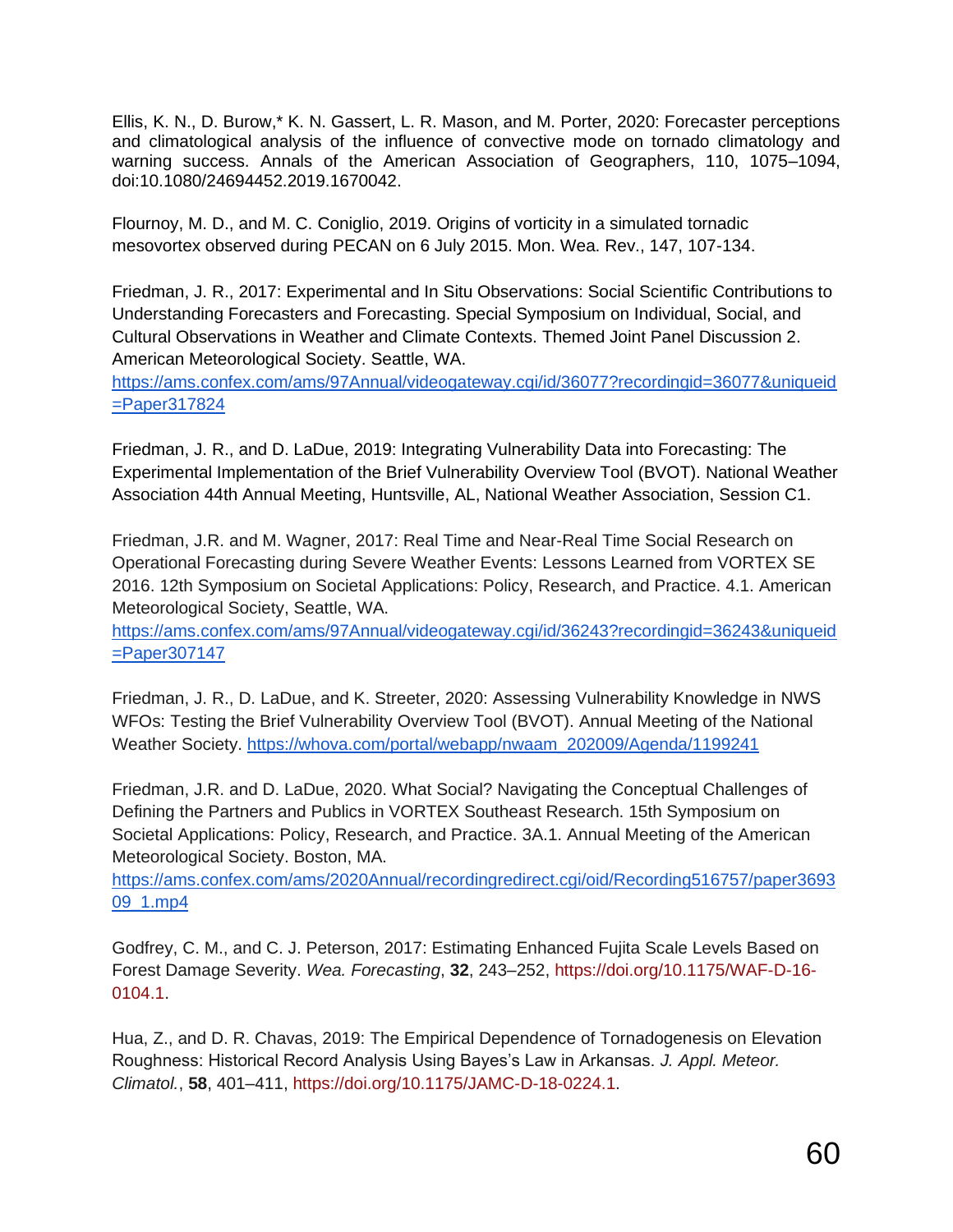Joslyn, S., S. Savelli, C. Qin, J. Demuth, R. Morss, K. D. Ash, 2020: The Impact of Color-Coded Probabilistic Tornado Warnings on Risk Perceptions and Responses. Part I: Experiment. 15th Symposium on Societal Applications: Policy, Research and Practice. Boston, MA, American Meteorological Society, 3A.5, <https://ams.confex.com/ams/2020Annual/meetingapp.cgi/Paper/370402>

Kappes, M.S., M. Keiler, K. von Elverfeldt and T. Glade (2012). Challenges of analyzing multihazard risk: a review. *Natural Hazards*. Vol. 64: 1925-1958.

Klockow, K. E., R. A. Peppler, and R. A. McPherson. 2014. Tornado folk science: Placebased understandings of risk in the April 27, 2011 tornado outbreak. *Geojournal* 79, 791– 804.

LaDue, D., 2019: Panel Discussion: Lead Time Needs for High Stakes Decisions. National Weather Association 44th Annual Meeting, Huntsville, AL, National Weather Association, Joint Session with VORTEX-Southeast Meeting.

LaDue, D. and R. Cross, 2018: How Emergency Managers Deal with Forecast Uncertainty and Vulnerability in the Southeast U.S. National Weather Association's 43rd Annual Meeting, St. Louis, MO, National Weather Association, P-40.

Lemos, M. C., & Morehouse, B. J. (2005). The co-production of science and policy in integrated climate assessments. Global environmental change, 15(1), 57-68.

Leslie, E., D. LaDue, L. Mayeux, and J. Bryant, 2020: How various modes of communication impacted sheltering decisions of Lee County, Alabama tornado survivors. 15th Symposium on Societal Applications: Policy, Research and Practice. Boston, MA, American Meteorological Society, 10.2,

<https://ams.confex.com/ams/2020Annual/meetingapp.cgi/Paper/364668>

Liu, B. F., A. Atwell Seate, I. Iles, and E. Herovic, 2020: Tornado warning: Understanding the National Weather Service's communication strategies. *Public Relations Review,* 46, https://doi.org/10.1016/j.pubrev.2019.101879

Lombardo, F. T., D. B. Roueche, and D. O. Prevatt, 2015: Comparison of two methods of nearsurface wind speed estimation in the 22 May, 2011 Joplin, Missouri Tornado. *J. Wind Engineering Industrial Aerodynamics*, **138**, 87-97.

Lyza, A. W., R. L. Castro, E. Lenning, M. T. Friedlein, B. S. Borchardt, A. W. Clayton, and K. R. Knupp, 2019: Multi-platform reanalysis of the Kankakee Valley tornado cluster on 30 June 2014. *Electronic J. Severe Storms Meteor.*, **14**(3), 1–64, [https://ejssm.org/ojs/index.php/ejssm/article/view/170/120.](https://ejssm.org/ojs/index.php/ejssm/article/view/170/120)

Lyza, A. W., A. W. Clayton, K. R. Knupp, E. Lenning, M. T. Friedlein, R. Castro, and E. S. Bentley, 2017: Analysis of mesovortex characteristics, behavior, and interactions during the second 30 June‒1 July 2014 midwestern derecho event. *Electronic J. Severe Storms Meteor.*, **12**(2), 1–33, [https://ejssm.org/ojs/index.php/ejssm/article/view/162/111.](https://ejssm.org/ojs/index.php/ejssm/article/view/162/111)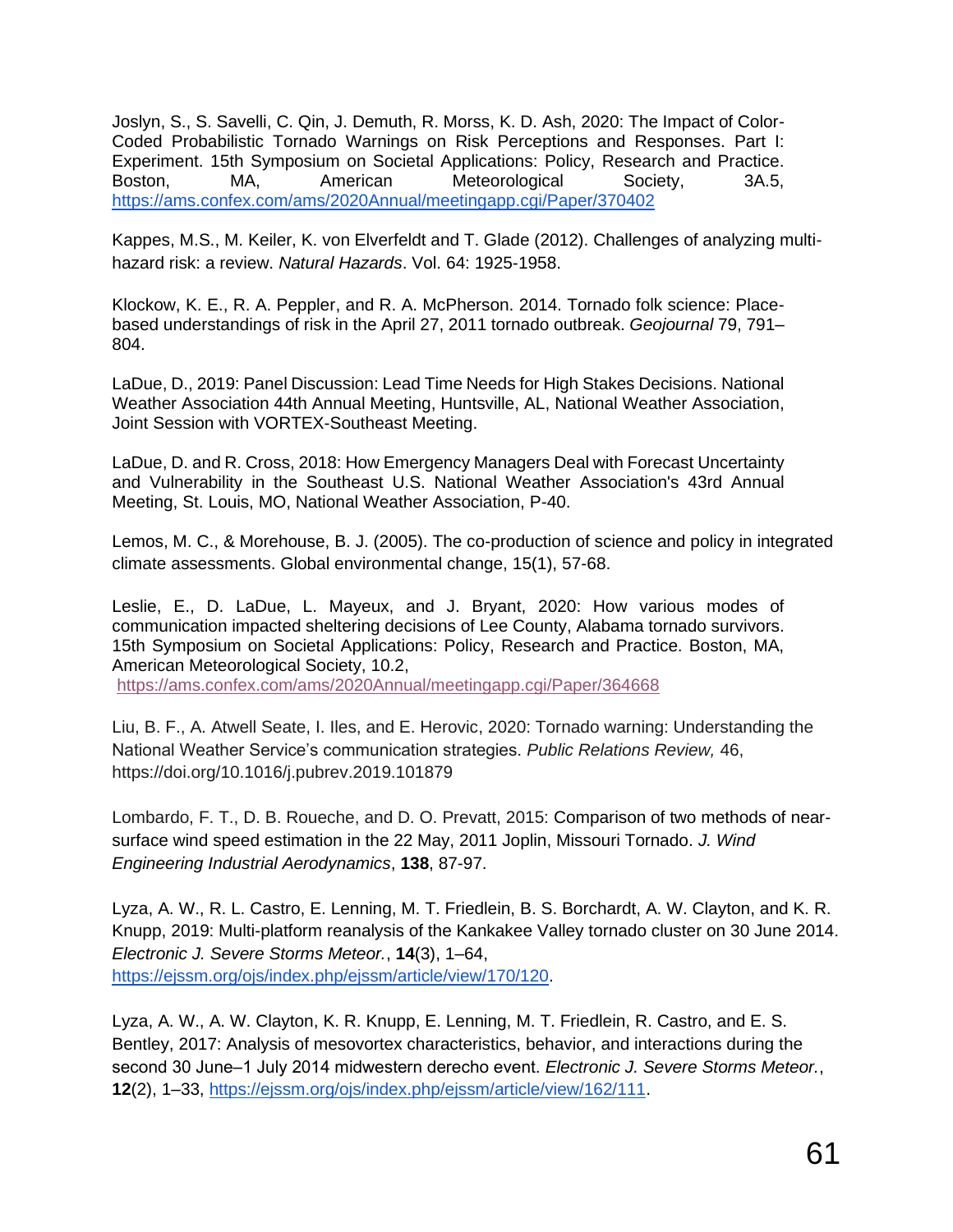Lyza, A. W., and K. R. Knupp, 2018: A Background Investigation of Tornado Activity across the Southern Cumberland Plateau Terrain System of Northeastern Alabama. *Mon. Wea. Rev.*, **146**, 4261–4278, [https://doi.org/10.1175/MWR-D-18-0300.1.](https://doi.org/10.1175/MWR-D-18-0300.1)

Lyza, A. W., T. A. Murphy, B. T. Goudeau, P. T. Pangle, K. R. Knupp, and R. A. Wade, 2020: Observed Near-Storm Environment Variations across the Southern Cumberland Plateau System in Northeastern Alabama. *Mon. Wea. Rev.*, **148**, 1465–1482, [https://doi.org/10.1175/MWR-D-19-0190.1.](https://doi.org/10.1175/MWR-D-19-0190.1)

Markowski, P. M., N. T. Lis, D. D. Turner, T. R. Lee, and M. S. Buban, 2019: Observations of Near-Surface Vertical Wind Profiles and Vertical Momentum Fluxes from VORTEX-SE 2017: Comparisons to Monin–Obukhov Similarity Theory. *Mon. Wea. Rev.*, **147**, 3811–3824, [https://doi.org/10.1175/MWR-D-19-0091.1.](https://doi.org/10.1175/MWR-D-19-0091.1)

McDonald, J. M., and C. C. Weiss, 2020: Cold pool characteristics from tornadic quasi-linear convective systems and other convective modes observed during the VORTEX-SE project. *Mon. Wea. Rev.* (in revision)

Morss, R. E., and Coauthors, 2017: Hazardous weather prediction and communication in the modern information environment. *Bull. Amer. Meteor. Soc.,* 98, 2653–2674.

Morss, R. E., H. Lazarus, and J. Demuth, 2018: The "Inter" Within Interdisciplinary Research: Strategies for Building Integration Across Fields. *Risk Analysis, https://doi.org/10.1111/risa.13246*

NASEM (National Academies of Sciences, Engineering, and Medicine), 2017. *Integrating Social and Behavioral Sciences within the Weather Enterprise.* National Academy Press, Washington DC, 182 pp.

Nixon, C. J., 2019: THE GOES-16 Geostationary Lightning Mapper: Lightning trends within tornadic quasi-linear convective systems, *Texas Tech University,* MS Thesis, 119 pp., https://ttu-ir.tdl.org/handle/2346/85549.

NOAA, 2020: Social & Behavioral Science Research to Operations Workshop: Workshop Report, 64 pp, available from NOAA WPO.

O'Keefe, P., Westgate, K., & Wisner, B. (1976). Taking the naturalness out of natural disasters. *Nature*, 260, 566-567.

Parker, M. D., 2017: How much does "backing aloft" actually impact a supercell? *Wea. Forecasting*, **32**(5), 1937–1957, [https://doi.org/10.1175/WAF-D-17-0064.1.](https://doi.org/10.1175/WAF-D-17-0064.1)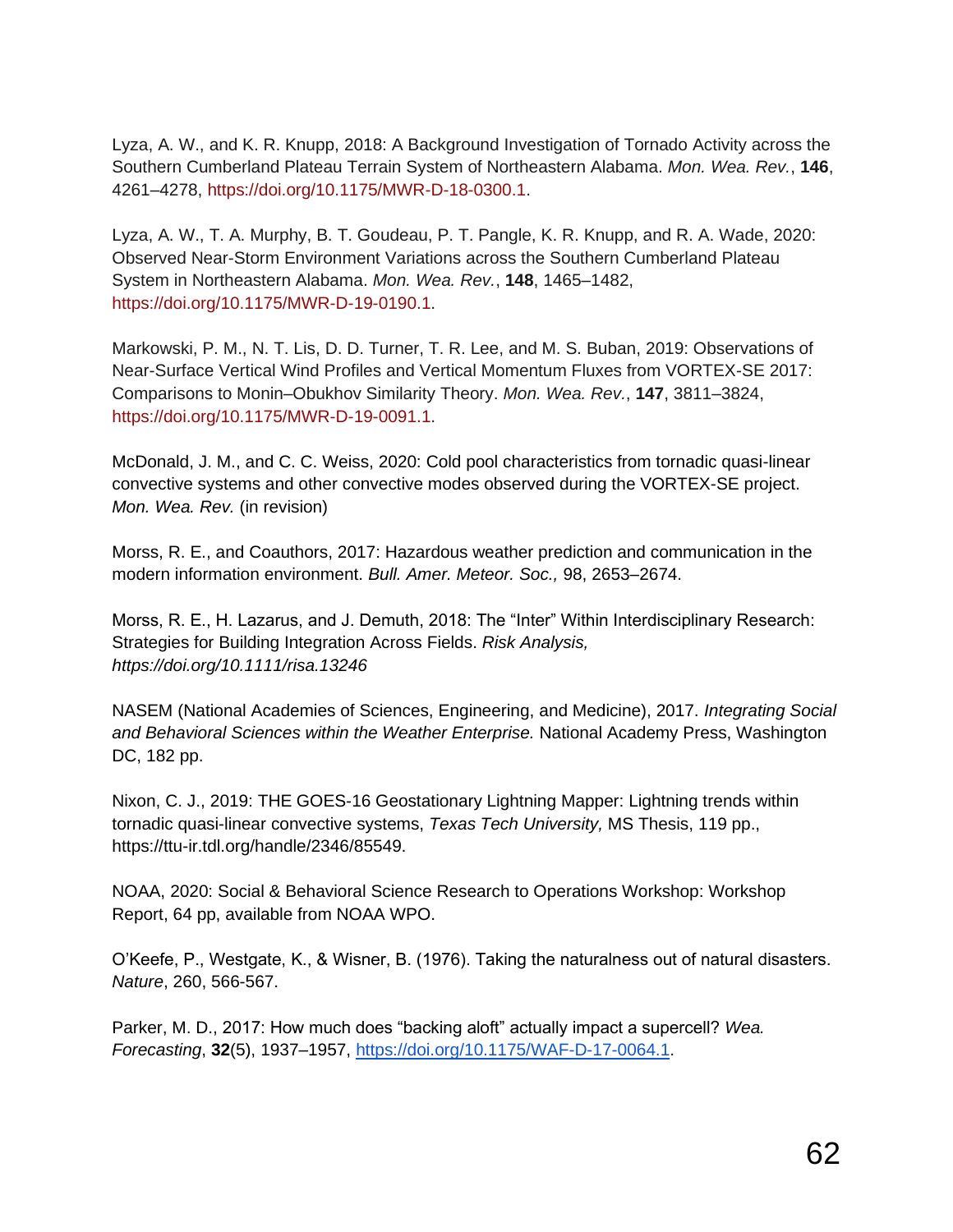Phillips. B. D., Thomas, D. S. K., Fothergill, A., & Blinn-Plike. L. (Eds.). (2009). *Social Vulnerability to Disasters*, 1st ed. CRC Press

Potvin, C. K., C. Broyles, P. S. Skinner, H. E. Brooks, and E. Rasmussen, 2019: A Bayesian Hierarchical Modeling Framework for Correcting Reporting Bias in the U.S. Tornado Database. *Wea. Forecasting*, **34**, 15–30, [https://doi.org/10.1175/WAF-D-18-0137.1.](https://doi.org/10.1175/WAF-D-18-0137.1)

Rhee, D. M., and F. T. Lombardo, 2018: Improved near-surface wind field characterization using damage patterns. *J. Wind Engineering Industrial Aerodynamics*, **180**, 288-297, [https://doi.org/10.1016/j.jweia.2018.07.017.](https://doi.org/10.1016/j.jweia.2018.07.017)

Roueche, D. B., F. T. Lombardo, and D. O. Prevatt, 2017: Empirical approach to evaluating the tornado fragility of residential structures. *J. Struct. Eng.*, **143**(9), 04017123, [https://doi.org/10.1061/\(ASCE\)ST.1943-541X.0001854.](https://doi.org/10.1061/(ASCE)ST.1943-541X.0001854)

Rotunno, R., J.B. Klemp, and M. L. Weisman, 1988. A theory for strong, long-lived squall lines. J. Atmos. Sci., 45, 463-485.

Satrio, M. A., D. J. Bodine, A. E. Reinhart, T. Maruyama, and F. T. Lombardo, Understanding how Complex Terrain Impacts Tornado Dynamics using a Suite of High-Resolution Numerical Simulations. *J. Atmos. Sci.*, [https://doi.org/10.1175/JAS-D-19-0321.1.](https://doi.org/10.1175/JAS-D-19-0321.1)

Schaumann, J.S., and R.W. Przybylinski, 2012: Operational application of 0-3 km bulk shear vectors in assessing QLCS mesovortex and tornado potential. Preprints, 26 th Conf. on Severe Local Storms, Amer. Meteor. Soc., Nashville, TN.

Schenkman, A. D., M. Xue, and A. Shapiro, 2012. Tornadogenesis in a simulated mesovortex within a mesoscale convective system. J. Atmos. Sci., 69, 3372-3390.

Schwartz, C. S., G. S. Romine, K. R. Fossell, R. A. Sobash, and M. L. Weisman, 2017: Toward 1-km ensemble forecasts over large domains. *Mon. Wea. Rev.*, **145**(8), 2943–2969, [https://doi.org/10.1175/MWR-D-16-0410.1.](https://doi.org/10.1175/MWR-D-16-0410.1)

Senkbeil J.C., D. Griffin D., K. Sherman-Morris K., J. Saari, and K. Brothers. (under review). Improving Tornado Warning Communication for Deaf and Hard of Hearing Audiences. *Journal of Operational Meteorology.*

Sessa, M. F., and R. J. Trapp, 2020: Observed relationship between tornado intensity and pretornadic mesocyclone characteristics. *Wea. Forecasting*, **35**(4), 1243-1261, [https://doi.org/10.1175/WAF-D-19-0099.1.](https://doi.org/10.1175/WAF-D-19-0099.1)

Sharpe, J. (under review). A meta-ethnographic analysis of tornado epidemiology in the United States. *International Journal of Disaster Risk Reduction.*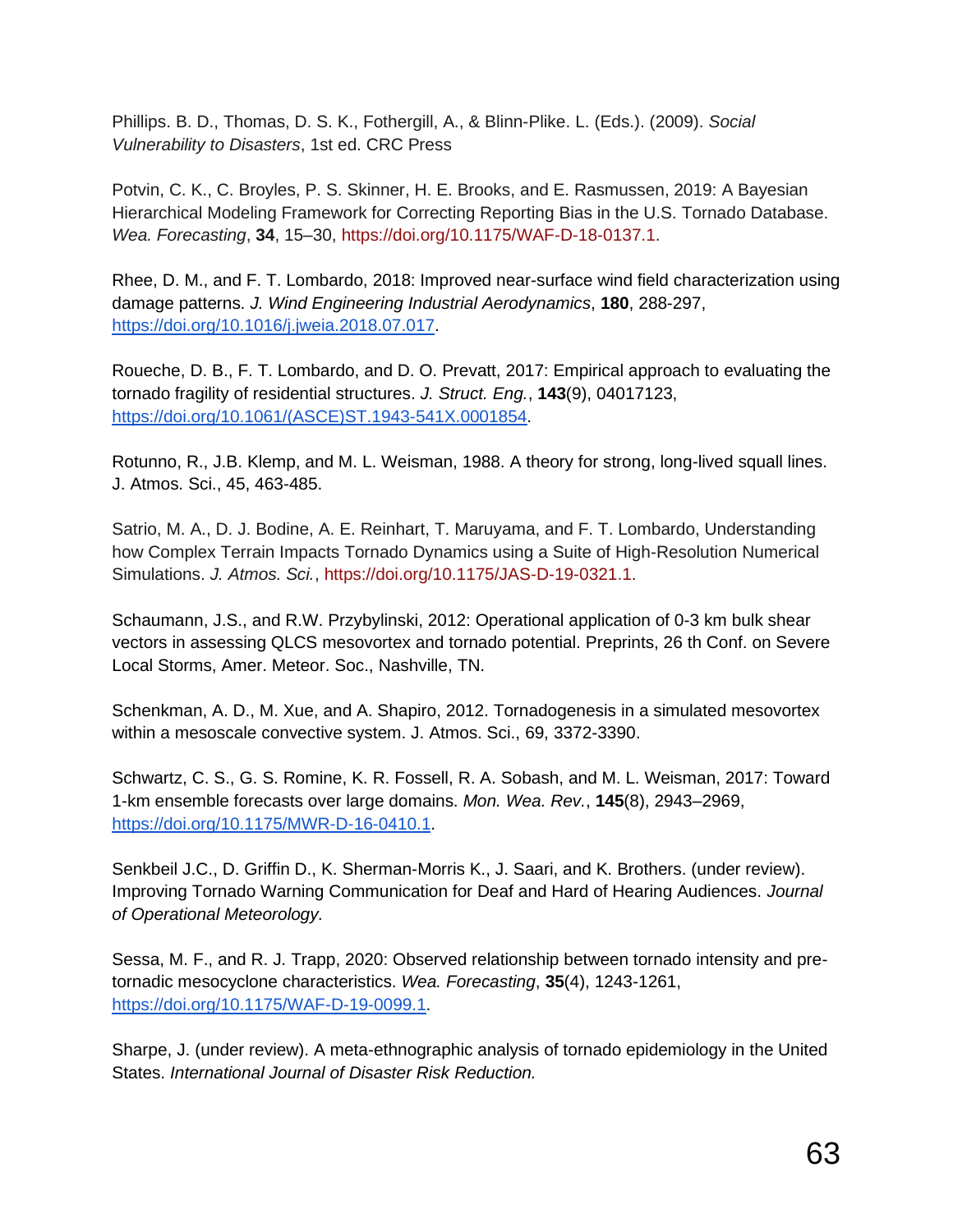Sherburn, K. D., and M. D. Parker, 2019: The development of severe vortices within simulated high-shear, low-CAPE convection. *Mon. Wea. Rev.*, **147**(6) 2189–2216, [https://doi.org/10.1175/MWR-D-18-0246.1.](https://doi.org/10.1175/MWR-D-18-0246.1)

Sherman-Morris, K. Pechacek, T. Griffin, D, Senkbeil, J (2020) Tornado warning awareness, information needs and the barriers to protective action of individuals who are blind. *International Journal of Disaster Risk Reduction*.<https://doi.org/10.1016/j.ijdrr.2020.101709>

Singh, S. R., Eghdami, M. R., & Singh, S. (2014). The concept of social vulnerability: A review from disasters perspectives. International Journal of Interdisciplinary and Multidisciplinary Studies, 1(6), 71-82.

Smith, D., J. Demuth, and J. Vickery, J. Henderson, H. Lazrus, R. Morss, and K. Ash (2020). "Hey @weather, I'm Really Getting Tired of Huddling My Little Girls in the Closet": Using Twitter to Examine Risk Messages, Risk Perceptions, and Responses during Tornadoes. 15th Symposium on Societal Applications: Policy, Research and Practice. Boston, MA, American Meteorological Society, 3A.4,

<https://ams.confex.com/ams/2020Annual/meetingapp.cgi/Paper/370388>

Spinney, J., Henderson,J., Bica, M, Palen, L., Nielsen, E., and Demuth, J. (Jan. 2020). Keeping calm in the chaos: An examination of forecaster sense-making and partner response to TORFFs during Hurricane Florence. The American Meteorological Society Annual Meeting, Boston, MA.

Steinkruger, D., P. Markowski, and G. Young, 2020: An Artificially Intelligent System for the Automated Issuance of Tornado Warnings in Simulated Convective Storms. *Wea. Forecasting*, **35**, 1939–1965, [https://doi.org/10.1175/WAF-D-19-0249.1.](https://doi.org/10.1175/WAF-D-19-0249.1)

Strader, S. M., and W. S. Ashley (2018) Finescale assessment of mobile home tornado vulnerability in the central and Southeast United States. In: Weather, Climate, and Society. Vol 10, Issue 4.<https://doi.org/10.1175/WCAS-D-18-0060.1>

Strader, S.M., Ash, K., Wagner, E. and Sherrod, C., 2019. Mobile home resident evacuation vulnerability and emergency medical service access during tornado events in the Southeast United States. *International journal of disaster risk reduction*, *38*, p.101210[.https://doi.org/10.1016/j.ijdrr.2019.101210](https://doi.org/10.1016/j.ijdrr.2019.101210)

S. M. Strader, D. Roueche, and B. David, (in press): Unpacking Tornado Disasters: Illustrating the Southeast U.S. Tornado-Mobile and Manufactured Housing Problem Using the March 3, 2019 Beauregard-Smith Station, Alabama Tornado Event. *Natural Hazards Review*. doi:10.1061/(ASCE)NH.1527-6996.0000436

Stokols, D., Hall, K. L., Taylor, B. K., & Moser, R. P. (2008). The science of team science: overview of the field and introduction to the supplement. *American journal of preventive medicine*, 35(2), S77-S89.